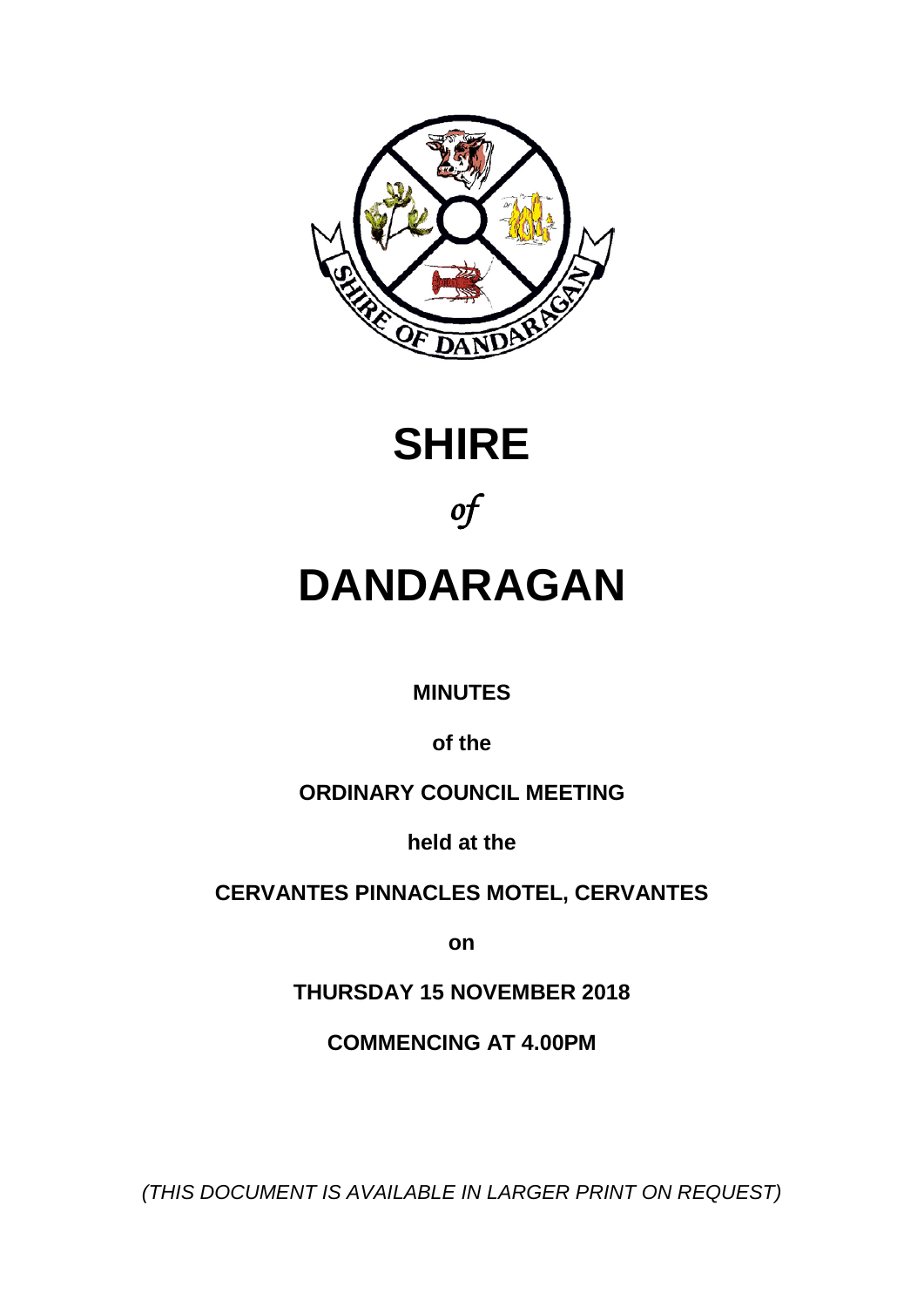# **Table of Contents**

| 1              |                                                      |       | <b>DECLARATION OF OPENING / ANNOUNCEMENT OF VISITORS 1</b>     |  |  |  |
|----------------|------------------------------------------------------|-------|----------------------------------------------------------------|--|--|--|
|                |                                                      |       |                                                                |  |  |  |
|                |                                                      |       |                                                                |  |  |  |
| $\overline{2}$ | RECORD OF ATTENDANCE / APOLOGIES / APPROVED LEAVE OF |       |                                                                |  |  |  |
| 3              |                                                      |       | <b>RESPONSE TO PREVIOUS PUBLIC QUESTIONS TAKEN ON NOTICE 2</b> |  |  |  |
| 4              |                                                      |       |                                                                |  |  |  |
| 5              |                                                      |       |                                                                |  |  |  |
| 6              |                                                      |       |                                                                |  |  |  |
|                |                                                      |       | 6.1 MINUTES OF THE ORDINARY COUNCIL MEETING HELD 25 OCTOBER    |  |  |  |
| 7              |                                                      |       | NOTICES AND ANNOUNCEMENTS BY PRESIDING MEMBER                  |  |  |  |
| 8              |                                                      |       | PETITIONS / DEPUTATIONS / PRESENTATIONS / SUBMISSIONS 2        |  |  |  |
| 9              |                                                      |       |                                                                |  |  |  |
|                |                                                      |       |                                                                |  |  |  |
|                |                                                      | 9.1.1 | FINANCIAL STATEMENTS - MONTHLY REPORTING FOR THE PERIOD        |  |  |  |
|                |                                                      | 9.1.2 |                                                                |  |  |  |
|                |                                                      | 9.1.3 | COMMUNITY TRANSPORT VEHICLE - FUNDING REQUEST                  |  |  |  |
|                | 9.2                                                  |       |                                                                |  |  |  |
|                | 9.3                                                  |       |                                                                |  |  |  |
|                |                                                      | 9.31  | FINAL ADOPTION - SCHEME AMENDMENT NO.37 - COASTAL              |  |  |  |
|                |                                                      | 9.3.2 | FINAL ADOPTION - SCHEME AMENDMENT NO.32 - RESERVE 39056        |  |  |  |
|                |                                                      | 9.3.3 | ENDORSEMENT OF NAME CHANGES - RESERVES 49921 & 51201 -         |  |  |  |
|                |                                                      | 9.3.4 | ENDORSEMENT OF NAME PROPOSAL - RESERVE 30824 - LOT 596         |  |  |  |
|                |                                                      | 9.3.5 | APPOINTMENT OF FIRE CONTROL OFFICER - MR SHANE ELLISS24        |  |  |  |
|                |                                                      | 9.3.6 | REALIGNMENT OF TRANSMISSION LINE ROUTE, YANDIN WIND            |  |  |  |
|                |                                                      | 9.3.7 | PROPOSED SIGNAGE - ROAD RESERVE ADJACENT TO LOT 81             |  |  |  |
|                |                                                      |       |                                                                |  |  |  |
|                |                                                      | 9.4.1 |                                                                |  |  |  |
|                |                                                      | 9.4.2 | COMMUNITY GRANTS PROGRAM REVIEW - MAXIMUM AMOUNT               |  |  |  |
|                |                                                      | 9.4.3 |                                                                |  |  |  |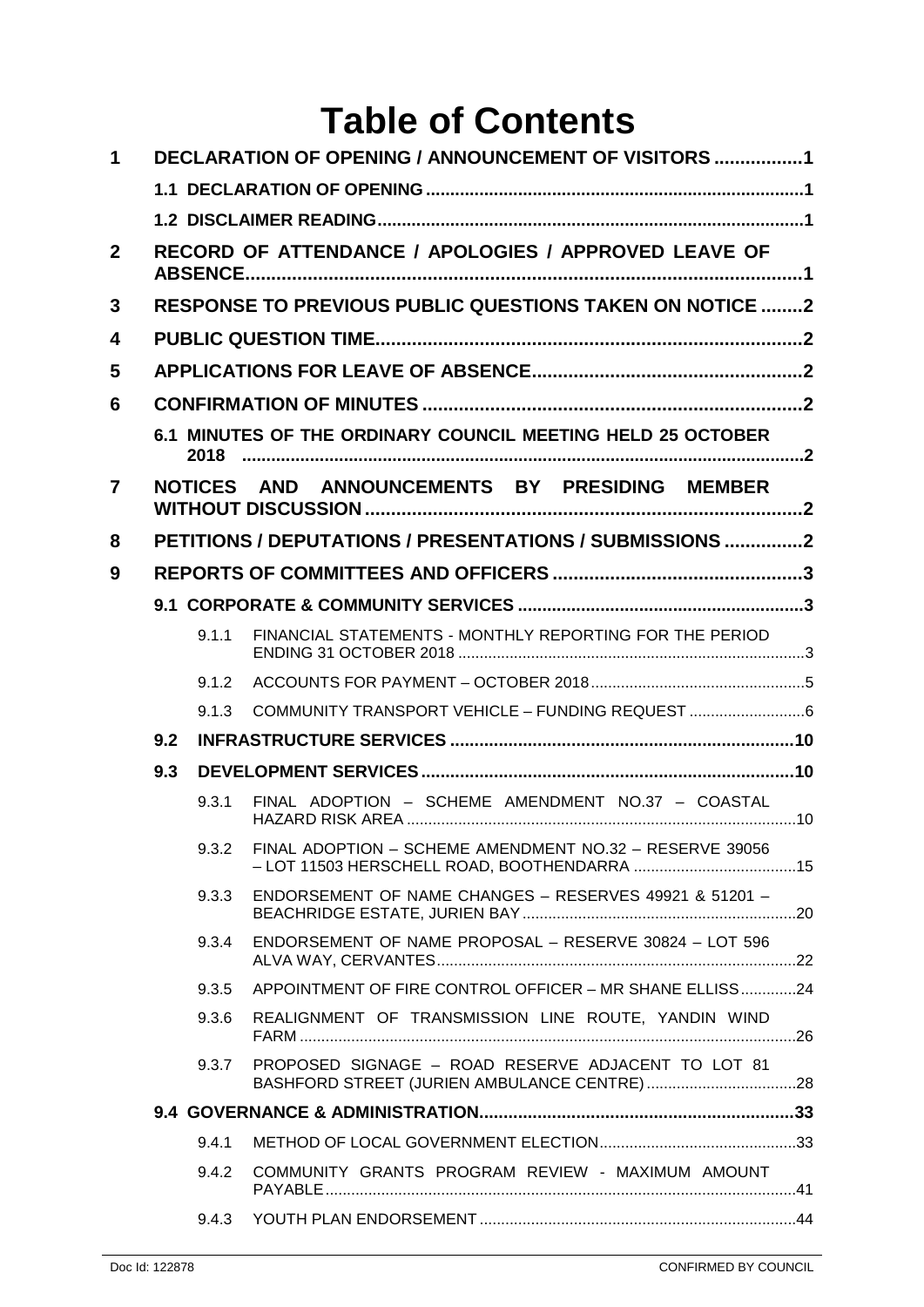| 9.5.1 | SHIRE OF DANDARAGAN - OCTOBER 2018 COUNCIL STATUS          |                                                                                                                                                                          |
|-------|------------------------------------------------------------|--------------------------------------------------------------------------------------------------------------------------------------------------------------------------|
| 9.5.2 | SHIRE OF DANDARAGAN - BUILDING STATISTICS - OCTOBER 201845 |                                                                                                                                                                          |
| 9.5.3 | SHIRE OF DANDARAGAN - PLANNING STATISTICS - OCTOBER 201846 |                                                                                                                                                                          |
| 9.5.4 | NATIONAL NATIVE TITLE TRIBUNAL - INDIGENOUS LAND USE       |                                                                                                                                                                          |
| 9.5.5 |                                                            |                                                                                                                                                                          |
| 956   | SHIRE OF DANDARAGAN TOURISM / LIBRARY REPORT FOR           |                                                                                                                                                                          |
|       |                                                            |                                                                                                                                                                          |
|       |                                                            | .46                                                                                                                                                                      |
|       |                                                            |                                                                                                                                                                          |
|       |                                                            |                                                                                                                                                                          |
|       |                                                            | NEW BUSINESS OF AN URGENT NATURE - INTRODUCED BY<br><b>CONFIDENTIAL ITEMS FOR WHICH MEETING IS CLOSED TO THE</b><br>ELECTED MEMBERS MOTIONS OF WHICH PREVIOUS NOTICE HAS |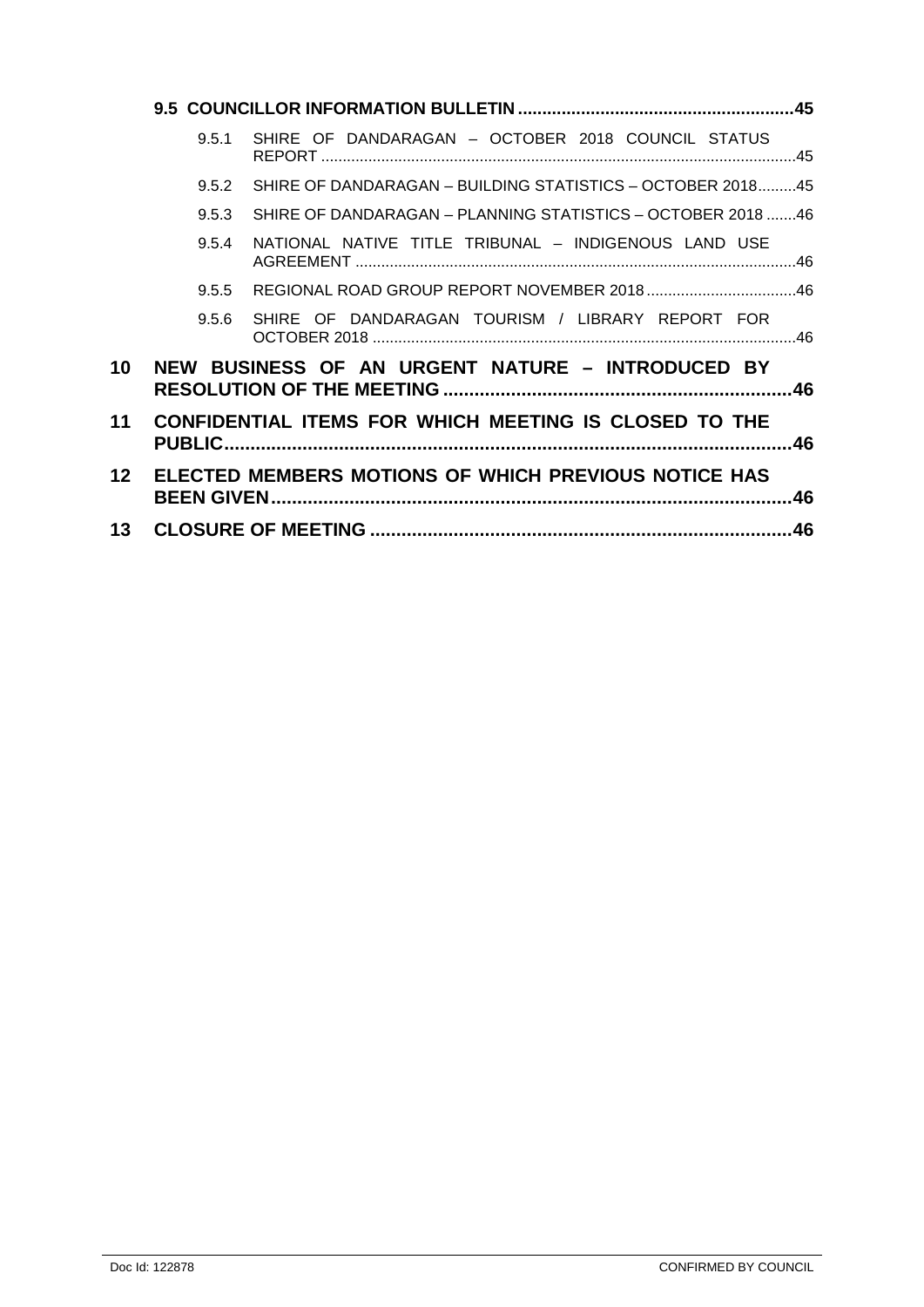#### <span id="page-3-0"></span>**1 DECLARATION OF OPENING / ANNOUNCEMENT OF VISITORS**

#### <span id="page-3-1"></span>**1.1 DECLARATION OF OPENING**

The Shire President declared the meeting open at 4.00pm and welcomed those present.

#### <span id="page-3-2"></span>**1.2 DISCLAIMER READING**

The disclaimer was read aloud as there were 3 members of the public present.

*"No responsibility whatsoever is implied or accepted by the Shire of Dandaragan for any act, omission, statement or intimation occurring during this meeting.*

*It is strongly advised that persons do not act on what is heard, and should only rely on written confirmation of Council's decision, which will be provided within fourteen days."*

#### <span id="page-3-3"></span>**2 RECORD OF ATTENDANCE / APOLOGIES / APPROVED LEAVE OF ABSENCE**

#### **Members**

Councillor L Holmes (President) Councillor P Scharf (Deputy President) Councillor J Clarke Councillor A Eyre Councillor W Gibson Councillor K McGlew Councillor D Richardson Councillor R Shanhun Councillor D Slyns

**Staff**<br>Mr B Bailey

Mr B Bailey<br>Mr S Clayton (Executive Manager Corporate & Community Services) Mr S Clayton (Executive Manager Corporate & Community Services)<br>Mr G Yandle (Executive Manager Infrastructure) (Executive Manager Infrastructure) Mr D Chidlow (Executive Manager Development Services) Mr R Mackay (Planning Officer)

### **Apologies**

Nil

**Approved Leave of Absence** Nil

#### **Observers**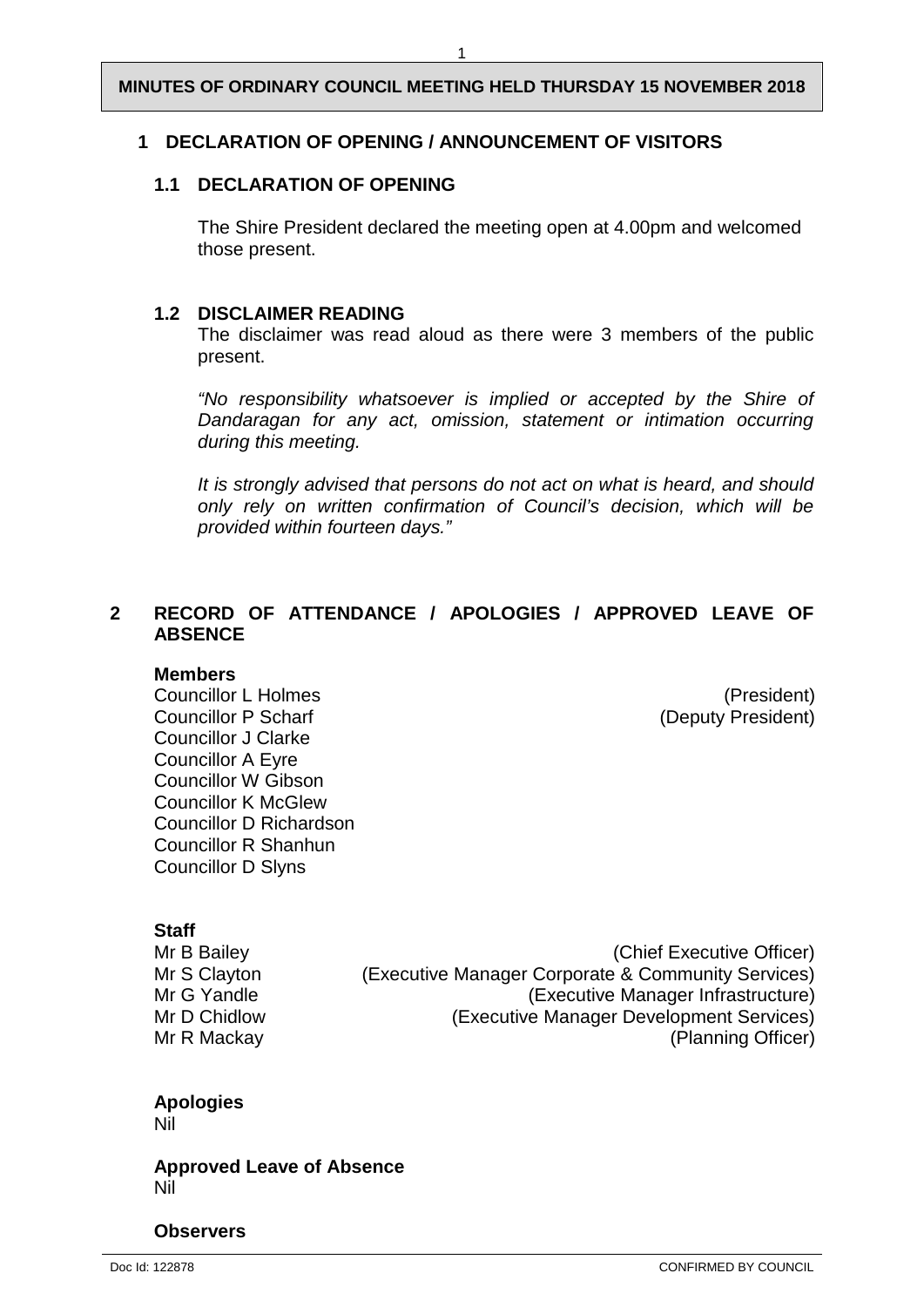Mr P House, Mr R Slaughter, Mr M Russell

#### <span id="page-4-0"></span>**3 RESPONSE TO PREVIOUS PUBLIC QUESTIONS TAKEN ON NOTICE**

Nil

#### <span id="page-4-1"></span>**4 PUBLIC QUESTION TIME**

Nil

#### <span id="page-4-2"></span>**5 APPLICATIONS FOR LEAVE OF ABSENCE**

**COUNCIL DECISION Moved Cr Eyre, seconded Cr Scharf That the following request for leave of absence be approved: Cr McGlew – 11 – 14 December 2018** 

**CARRIED 9 / 0**

#### <span id="page-4-4"></span><span id="page-4-3"></span>**6 CONFIRMATION OF MINUTES**

**6.1 MINUTES OF THE ORDINARY COUNCIL MEETING HELD 25 OCTOBER 2018**

**COUNCIL DECISION Moved Cr Richardson, seconded Cr Shanhun That the minutes of the Ordinary Meeting of Council held 25 October 2018 be confirmed.** 

**CARRIED 9 / 0**

*Note: Cr Slyns requested that it be noted that his and Cr Eyre's apology in October was due to their attendance at the SEGRA Conference in Mackay QLD on behalf of the Shire of Dandaragan.* 

#### <span id="page-4-5"></span>**7 NOTICES AND ANNOUNCEMENTS BY PRESIDING MEMBER WITHOUT DISCUSSION**

Nil

#### <span id="page-4-6"></span>**8 PETITIONS / DEPUTATIONS / PRESENTATIONS / SUBMISSIONS**

Mr Peter House provided a presentation to Council providing additional information of the proposal from St John Ambulance for a Community Transport Vehicle.

Mr Russell Slaughter provided a presentation to Council on behalf of Alinta Energy in regards to the proposed transmission route for the Yandin Wind Farm.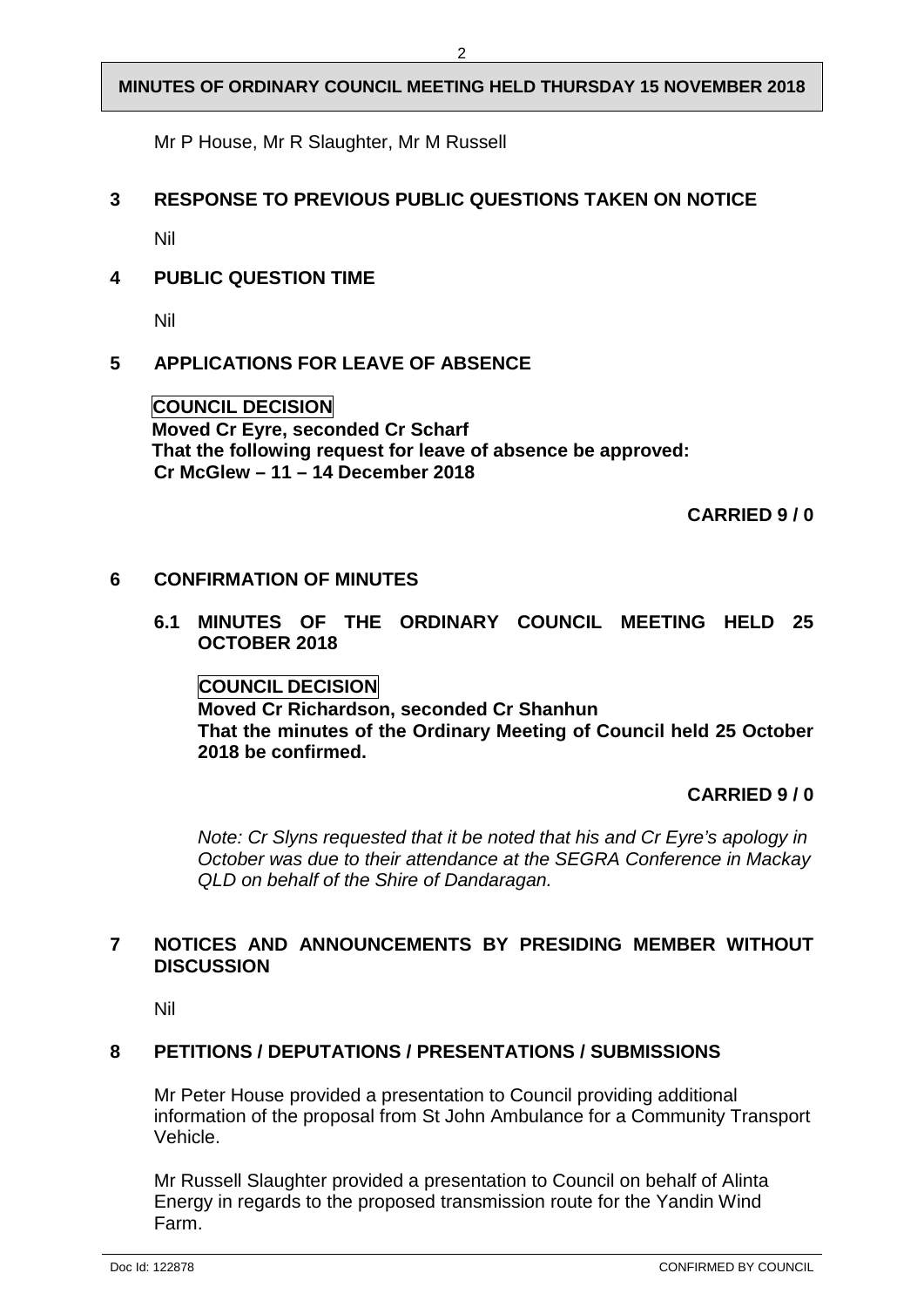#### <span id="page-5-0"></span>**9 REPORTS OF COMMITTEES AND OFFICERS**

#### <span id="page-5-2"></span><span id="page-5-1"></span>**9.1 CORPORATE & COMMUNITY SERVICES**

#### **9.1.1 FINANCIAL STATEMENTS - MONTHLY REPORTING FOR THE PERIOD ENDING 31 OCTOBER 2018**

| Location:               | Shire of Dandaragan                                   |
|-------------------------|-------------------------------------------------------|
| Applicant:              | N/A                                                   |
| Folder                  | Classification Scheme<br><b>Business</b><br>Financial |
|                         | Management / Financial Reporting<br>/ Periodic        |
|                         | Reports                                               |
| Disclosure of Interest: | None                                                  |
| Date:                   | 4 November 2018                                       |
| Author:                 | Scott Clayton, Executive Manager Corporate and        |
|                         | <b>Community Services</b>                             |
| Senior Officer:         | <b>Brent Bailey, Chief Executive Officer</b>          |

#### PROPOSAL

To table and adopt the monthly financial statements for the period ending 31 October 2018.

#### BACKGROUND

As part of the Local Government Act 1995 and Financial Management Regulations (1996), monthly financial statements are required to be presented to Council. Circulated are the monthly financial statements for the period ending 31 October 2018.

#### COMMENT

Regulation 34 of the Financial Management Regulations (1996) requires the following information to be provided to Council:

*1. Net Current Assets*

Council's Net Current Assets [i.e. surplus / (deficit)] position as at the 31 October 2018 was \$6,903,458. The composition of this equates to Current Assets minus Current Liabilities less Cash Assets that have restrictions on their use placed on them, in this case Reserves and Restricted Assets. The current position indicates that Council can easily meet its short-term liquidity or solvency.

The Net Current Asset position is reflected on page 12 and reconciled with the Statement of Financial Activity on page 3 of the financial statements.

The amount raised from rates, shown on the Statement of Financial Activity (page 3), reconciles with note 6 (page 13) of the financial statements and provides information to Council on the budget vs actual rates raised.

#### *2. Material Variances*

During budget adoption a 10 percent and \$10,000 threshold for these variances to be reported was set.

Note 13 of the attached report details any significant variances.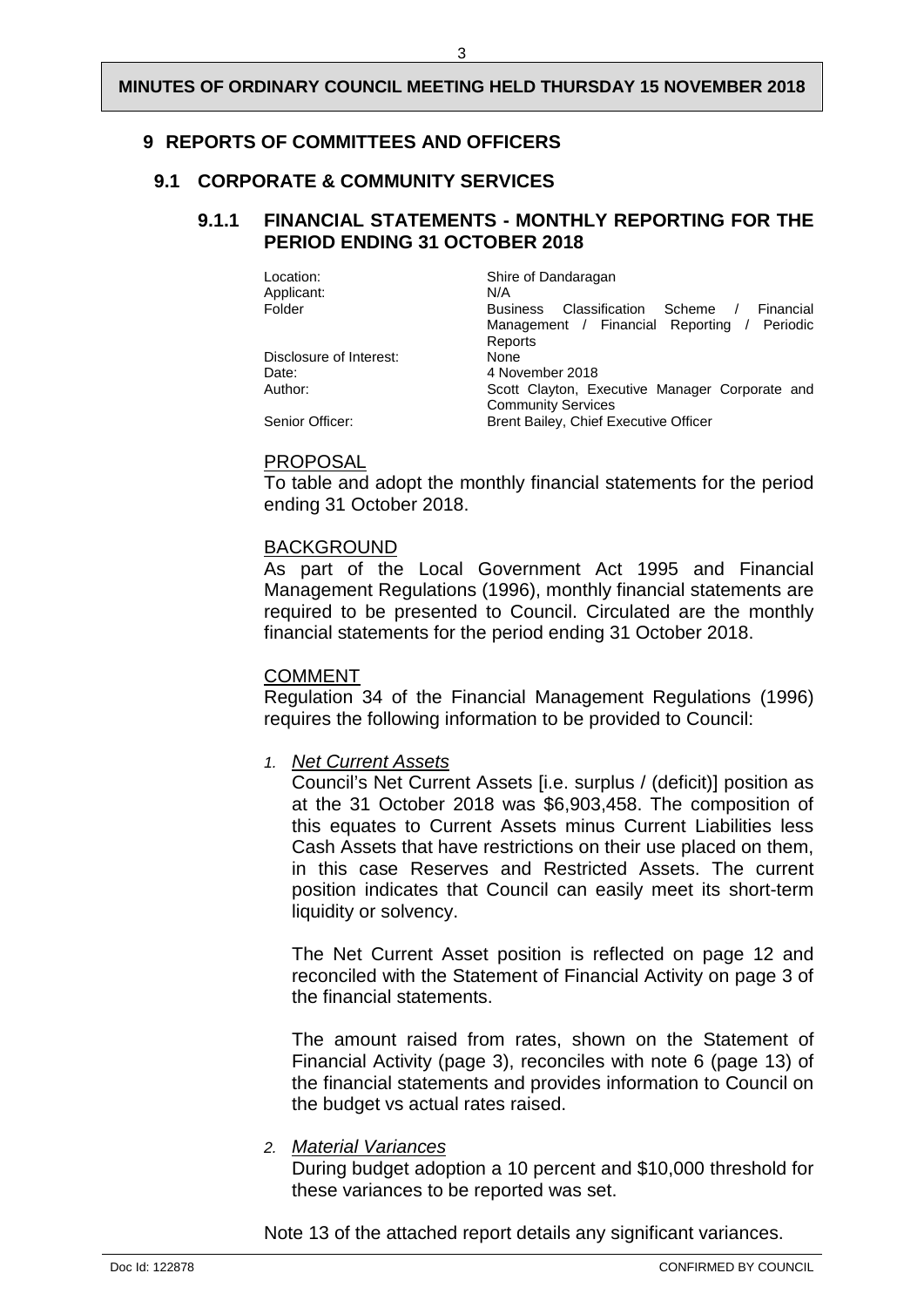Should Councillors wish to raise any issues relating to the 31 October 2018 financial statements, please do not hesitate to contact the Executive Manager Corporate and Community Services prior to the Council Meeting in order that research can be undertaken and details provided either at the time of the query or at the meeting.

#### **CONSULTATION**

Chief Executive Officer

#### STATUTORY ENVIRONMENT

 Regulation 34 of the Local Government Financial Management Regulations (1996)

#### POLICY IMPLICATIONS

There are no policy implications relevant to this item.

#### FINANCIAL IMPLICATIONS

There are no adverse trends to report at this time.

## STRATEGIC IMPLICATIONS

2016 – 2026 Strategic Community Plan

| Goal 5: Proactive and leading local government |            |  |  |
|------------------------------------------------|------------|--|--|
| <b>Business as Usual</b>                       | k) Finance |  |  |

### ATTACHMENTS

Circulated with the agenda is the following item relevant to this report:

 Financial statements for the period ending 31 October 2018 (Doc Id: 122504)

*(Marked 9.1.1)*

#### VOTING REQUIREMENT Simple majority

#### **OFFICER RECOMMENDATION / COUNCIL DECISION**

**Moved Cr McGlew, seconded Cr Shanhun That the monthly financial statements for the period 31 October 2018 be adopted.**

**CARRIED 9 / 0**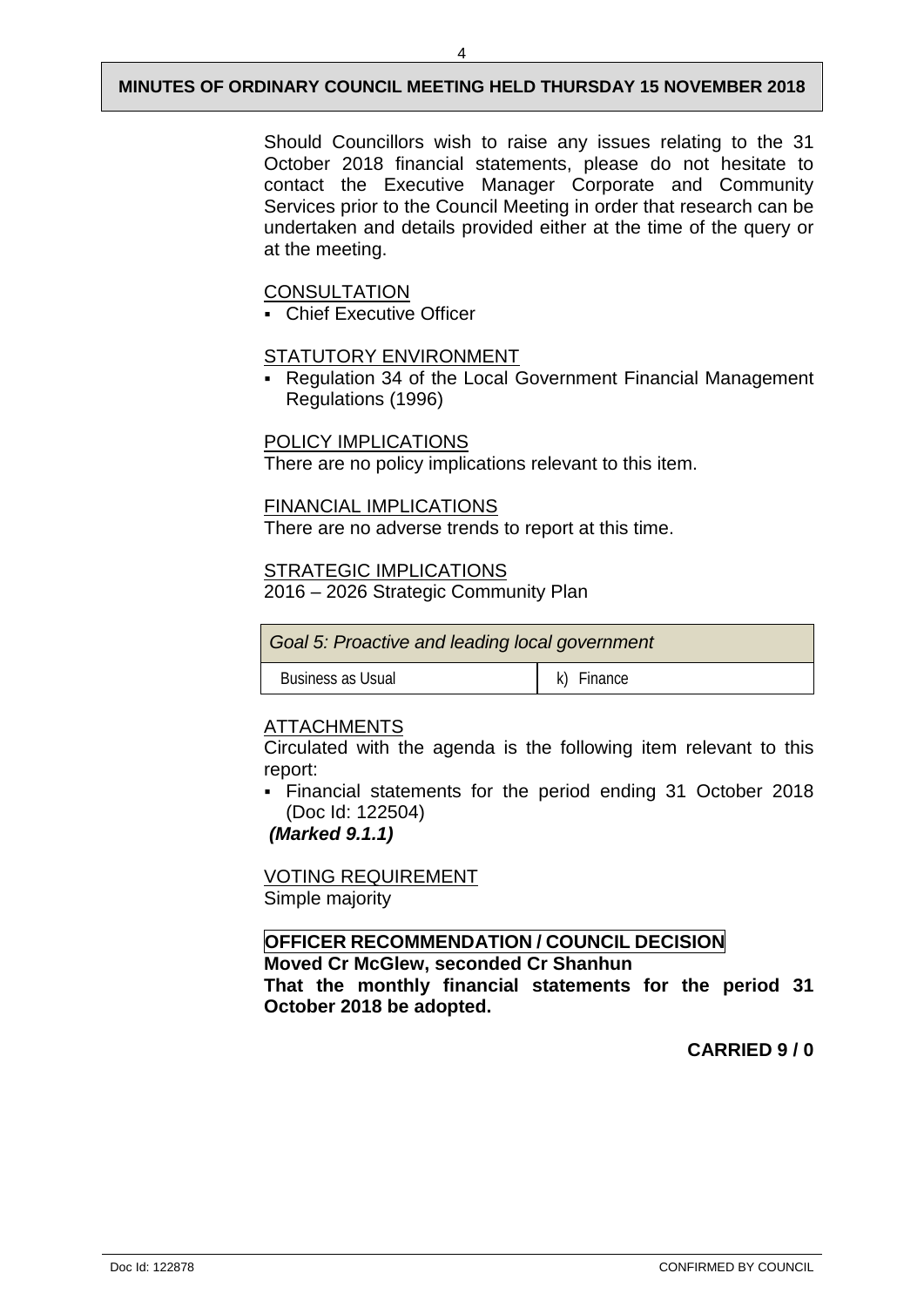#### <span id="page-7-0"></span>**9.1.2 ACCOUNTS FOR PAYMENT – OCTOBER 2018**

| Location:<br>Applicant: | Shire of Dandaragan<br>N/A                                                         |  |
|-------------------------|------------------------------------------------------------------------------------|--|
| Folder Path:            | Business Classification Scheme / Financial Management /<br>Creditors / Expenditure |  |
| Disclosure of Interest: | None                                                                               |  |
| Date:                   | 16 JULY 2018                                                                       |  |
| Author:                 | Clayton, Executive Manager<br>Corporate<br>&<br>Scott                              |  |
| Senior Officer:         | <b>Community Services</b><br>Brent Bailey, Chief Executive Officer                 |  |

#### PROPOSAL

To accept the cheque, EFT and direct debit listing for the month of October 2018.

#### BACKGROUND

As part of the Local Government Act 1995, Financial Management Regulations 1996, a list of expenditure payments is required to be presented to Council.

#### COMMENT

The cheque, electronic funds transfer (EFT) and direct debit payments for October 2018 totalled \$1,085,896.25 for the Municipal Fund.

Should Councillors wish to raise any issues relating to the October 2018 Accounts for payment, please do not hesitate to contact the Executive Manager Corporate and Community Services prior to the Council Meeting, in order that research can be undertaken and details provided either at the time of the query or at the meeting.

#### **CONSULTATION**

**Chief Executive Officer** 

#### STATUTORY ENVIRONMENT

 Regulation 13 of the Local Government Financial Management Regulations 1997.

#### POLICY IMPLICATIONS

There are no policy implications relevant to this item.

#### FINANCIAL IMPLICATIONS

There are no adverse trends to report at this time.

#### STRATEGIC IMPLICATIONS

2016 – 2026 Strategic Community Plan

| Goal 5: Proactive and leading local government |            |  |  |
|------------------------------------------------|------------|--|--|
| Business as Usual                              | k) Finance |  |  |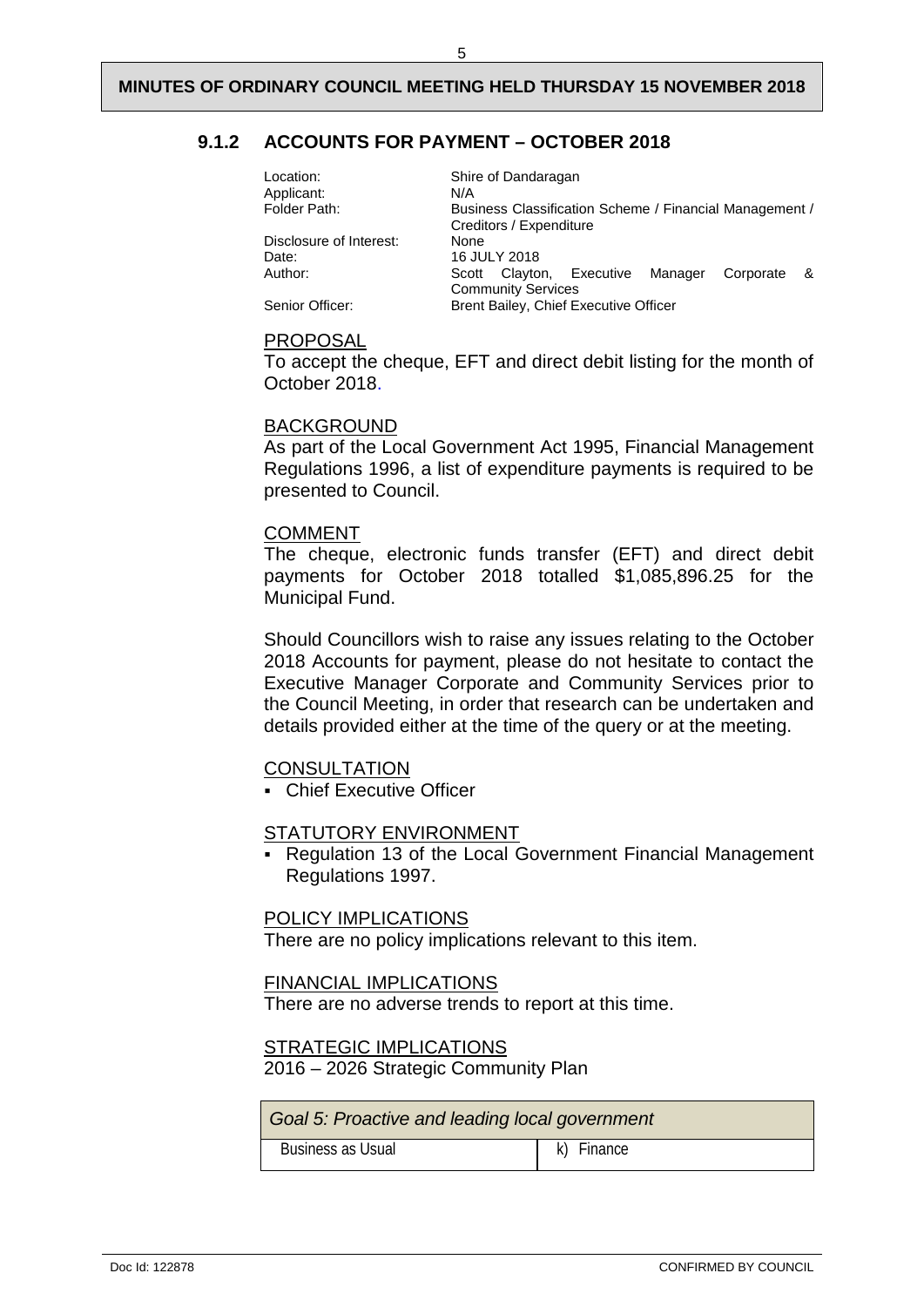#### ATTACHMENTS

Circulated with the agenda is the following item relevant to this report:

 Cheque, EFT and direct debit listings for October 2018 (Doc Id: 122520)

*(Marked 9.1.2)*

VOTING REQUIREMENT Simple majority

#### **OFFICER RECOMMENDATION / COUNCIL DECISION Moved Cr Eyre, seconded Cr Shanhun**

**That the Municipal Fund cheque and EFT listing for the period ending 30 October 2018 totalling \$1,085,896.25 for the Municipal Fund be accepted.**

**CARRIED 9 / 0**

#### <span id="page-8-0"></span>**9.1.3 COMMUNITY TRANSPORT VEHICLE – FUNDING REQUEST**

Disclosure of Interest:<br>Date: Date: 31 October 2018 Senior Officer:

Location: Shire of Dandaragan<br>Applicant: St John Ambulance Applicant: St John Ambulance<br>
Folder Path: St John Ambulance<br>
Business Classificat Business Classification Scheme / Community Services / Service Provision / Aged Care Services Brent Bailey, Chief Executive Officer<br>Not Applicable

#### PROPOSAL

This item addresses a request from the Jurien Bay Sub-branch of St John Ambulance to contribute towards the establishment of a Community Transport Vehicle for the region. The recommendation supports Council providing \$15,000 toward the project.

#### BACKGROUND

The Jurien Bay Sub-branch of St John Ambulance is seeking financial support for the establishment of a Community Transport Vehicle. A Community Transport Vehicle's role is to transport clients to medical and wellness appointments under a fee for service arrangement.

The initiative was first established in WA at the Walpole Subbranch to address the growing demand for patients needing assistance with travel to their appointments. Historically these trips were facilitated by community volunteers, family, friends and in some cases ambulance volunteers which was increasingly becoming a barrier for those wanting to reside in the regional area. The same situation exists within the Shire of Dandaragan with many individuals needing transport assistance to specialist and wellness appointments outside of the Shire boundary.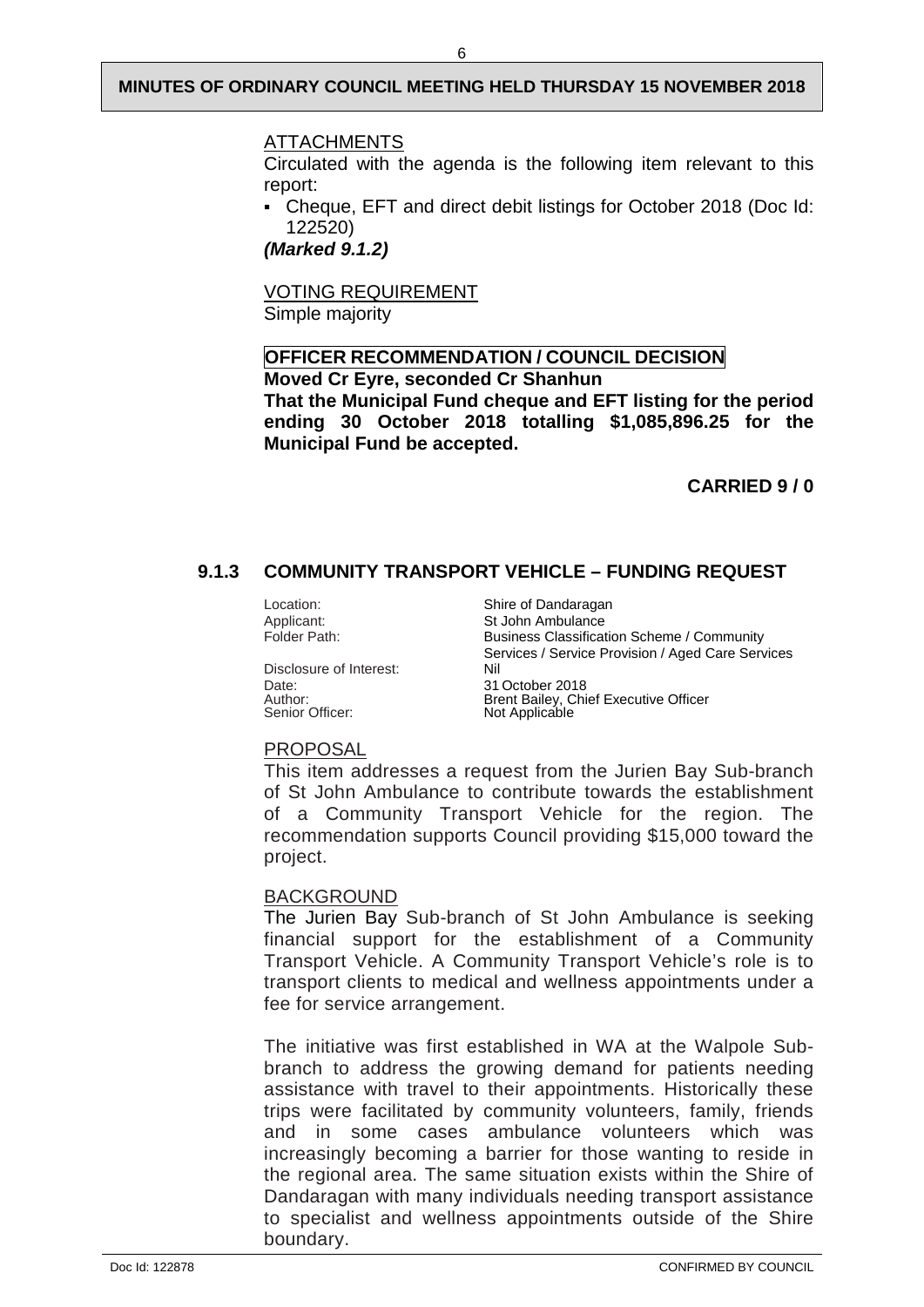The Community Transport Vehicle solution has been identified locally as a fit for purpose solution that provides a safe means of transport and reduces reliance on existing volunteer networks and family. The Sub-branch expect that a paid driver will be facilitated through the initiative and that this will be funded through patient fees which can be supported by the State Government's Patient Assisted Travel Scheme (PATS).

Further information on the program is available within the St John presentation contained in the attachments.

The sub-branch has asked Council to contribute \$50,000 towards the capital acquisition of the vehicle, garaging and ancillary equipment which St John Ambulance advises will cost \$90,000. There is no further expectation of ongoing operational funding in the future.

#### COMMENT

The concept of the Community Transport Vehicle is consistent with the Shire's Age Friendly Community Plan. In particular providing *"a proactive approach towards safe and convenient transport options"* which is identified as a key point within the plan. Transport was noted with specific reference to medical appointments as being a significant issue through the public consultation process undertaken.

A key action within the plan is to "Continue to investigate and advocate on regional transport issues that impact on the ability of people to age in place". This project has close alignment with this action.

In 2016 The Shire with financial assistance from the Wheatbelt Development Commission provided a bus transport service in response to requests from the community for viable transport options to medical appointments. Unfortunately this pilot project proved unsustainable in the model utilised. Major costs associated with that project included vehicle and staffing costs and there was only a minimal fee (\$25.00) charged to access the service. The service was discontinued once the funding period ended. The St John Community Transport Service proposes a user fee of 20¢ per km which patients can apply for reimbursement under the PATS scheme. It is expected that this business model, combined with the lower operational costs of the vehicles is likely to be more sustainable.

The additional benefit of the Community Transport Vehicle is that it eliminates the need to utilise the ambulance and qualified ambulance volunteers to transport patients to Perth in some cases. Where possible the Sub-branch will now utilise the Community Transport Vehicle which will maintain local emergency response capacity.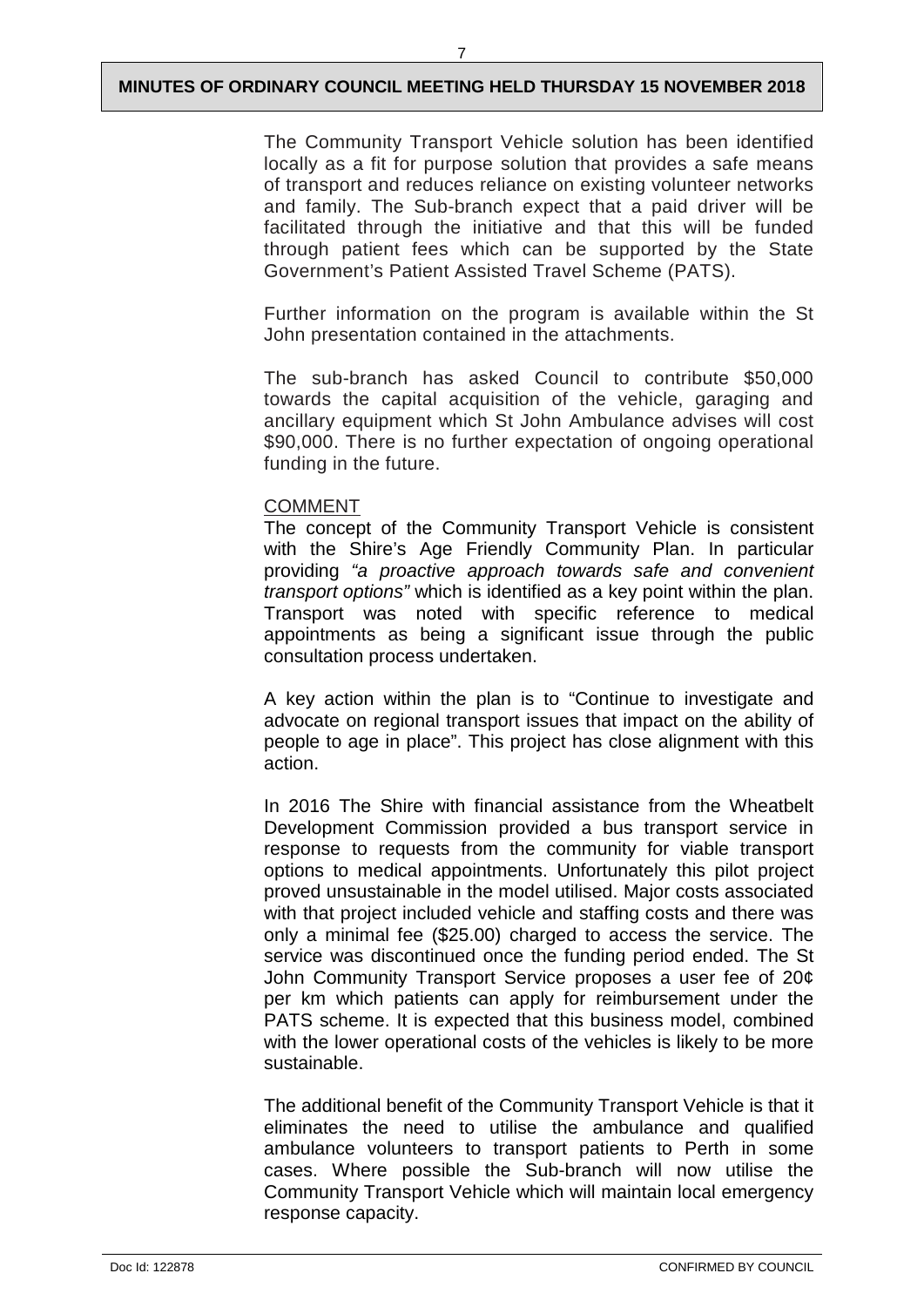Normally such requests for funding are called for during the Shire's annual budget process and are prioritised according to the suite of submissions received from the public. The St John Subcentre have approached the Shire outside of the budget process as the project wasn't sufficiently ready for a submission at budget time and its current timing could result in the service being in place early in the new year if funding support is achieved.

Council has a number of options in this regard:

- 1) It can approve out of budget expenditure for the funding request (or lessor amount) as outlined in the financial implications below.
- 2) It may approve the funding request (or lessor amount) and allocate funds in the 2019/2020 draft budget for payment next financial year.
- 3) It may ask the applicant to defer their request until the 2019/2020 budget process.
- 4) It may refuse the request.

The options provided under 1 and 2 may both result in the establishment of an undesirable precedent when it comes to providing funding to community projects. The timing of this project and opportunity to bring forward positive health outcomes for the community does however provide a unique set of circumstances for Council to consider.

#### **CONSULTATION**

St John Ambulance

#### STATUTORY ENVIRONMENT

#### **Local Government Act 1995**

- **6.8.Expenditure from municipal fund not included in annual budget**
- (1) A local government is not to incur expenditure from its municipal fund for an additional purpose except where the expenditure —
	- (a) is incurred in a financial year before the adoption of the annual budget by the local government; or
	- (b) is authorised in advance by resolution\*; or
	- (c) is authorised in advance by the mayor or president in an emergency.

*\* Absolute majority required.*

#### POLICY IMPLICATIONS

There are no policy implications relevant to this item.

#### FINANCIAL IMPLICATIONS

The 2018/2019 budget contains no provision for this project and accordingly if Council choose to support the request or provide a lessor amount this financial year the decision will need to be by absolute majority.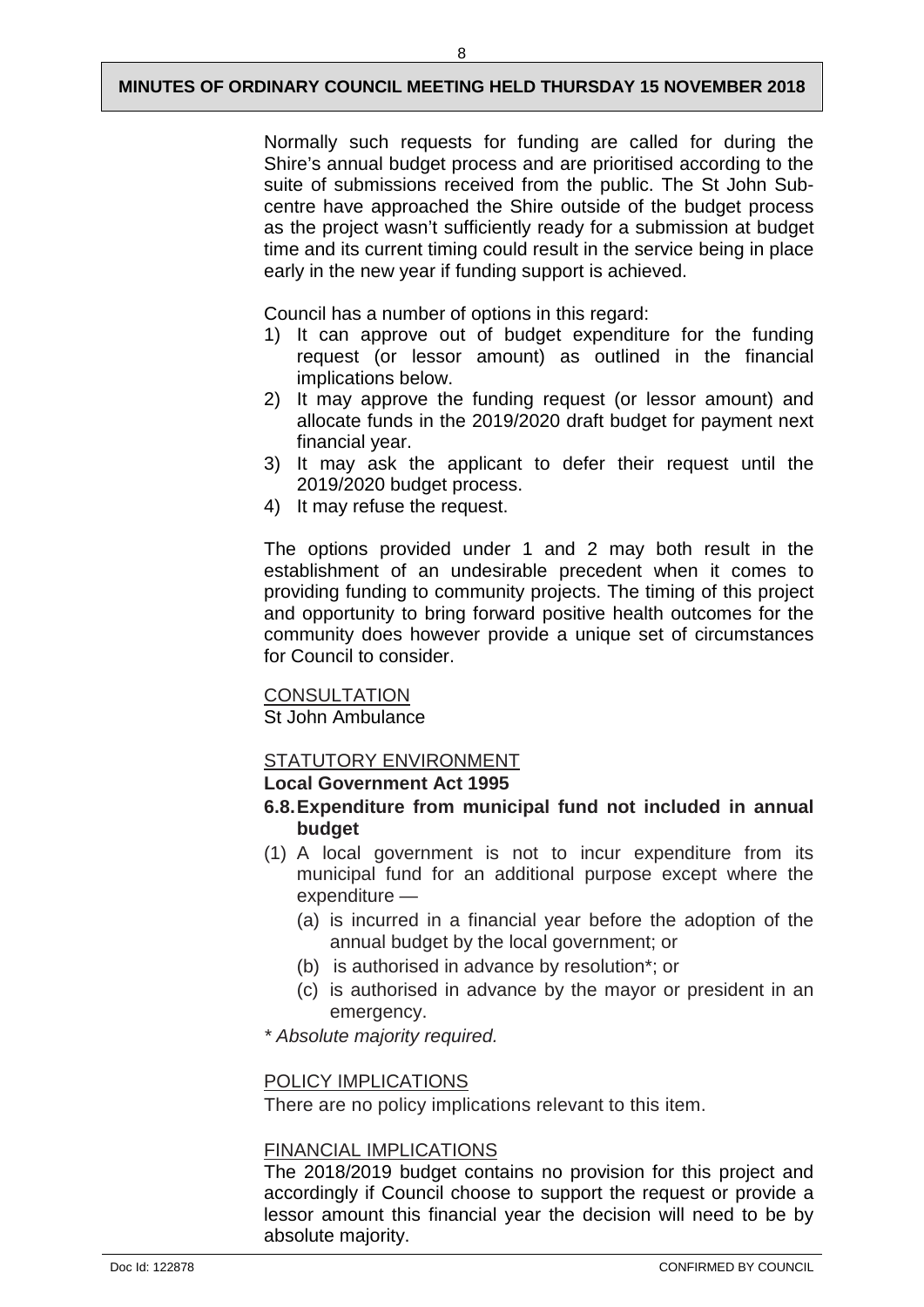The officer's recommendation includes a provision for a budget amendment to allocate \$15,000 from the current Tourism and Marketing Expenses budget. At present the fund has not been utilised in the 2018/2019 financial year and is projected to be underutilised by financial year end by approximately \$15,000. The applicant's request for \$50,000 is beyond the existing budget capacity without a significant budget review and reallocation from existing prioritised budget projects.

#### STRATEGIC IMPLICATIONS

2016 – 2026 Strategic Community Plan

| Goal 2: Healthy, Safe and Active Community |                                                                                                                                          |  |  |
|--------------------------------------------|------------------------------------------------------------------------------------------------------------------------------------------|--|--|
| <b>Objectives</b>                          | How the Shire will contribute                                                                                                            |  |  |
| 2.2 Ensure age friendly community          | a) undertake planning for development of<br>the Shire of Dandaragan as an Age<br><b>Friendly Community</b><br>c) Activate Aged Care Plan |  |  |

This item aligns with Objective 2.2 of the Shire's Strategic Community Plan 2016-2026 – Ensure age friendly community.

It is also consistent with the Shire's Age Friendly Community Plan as discussed above.

#### ATTACHMENTS

Circulated with the agenda are the following items relevant to this report:

- Letter from St John Ambulance (Doc Id: 122521)
- Presentation overview from St John Ambulance (Doc Id: 122575)

*(Marked 9.1.3)*

VOTING REQUIREMENT

Absolute Majority is required for the Officer's recommendation.

# **OFFICER RECOMMENDATION / COUNCIL DECISION**

**Moved Cr Slyns, seconded Cr Gibson That Council:**

- **1. provide a contribution to the value of \$15,000 towards the St John Community Transport Vehicle subject to:**
	- **a) the applicant providing detailed evidence of income and expenditure associated with the project**
	- **b) the applicant is advised that Council's contribution is only for the capital cost of the project and ongoing operational costs and replacement costs are to be funded by the Sub-Centre.**
- **2. authorise the following budget amendment to facilitate the contribution**
	- **a) decrease the budget provision for Tourism and Marketing Expenses by \$15,000.**
	- **b) increase the budget provision for Contributions and Donations by \$15,000.**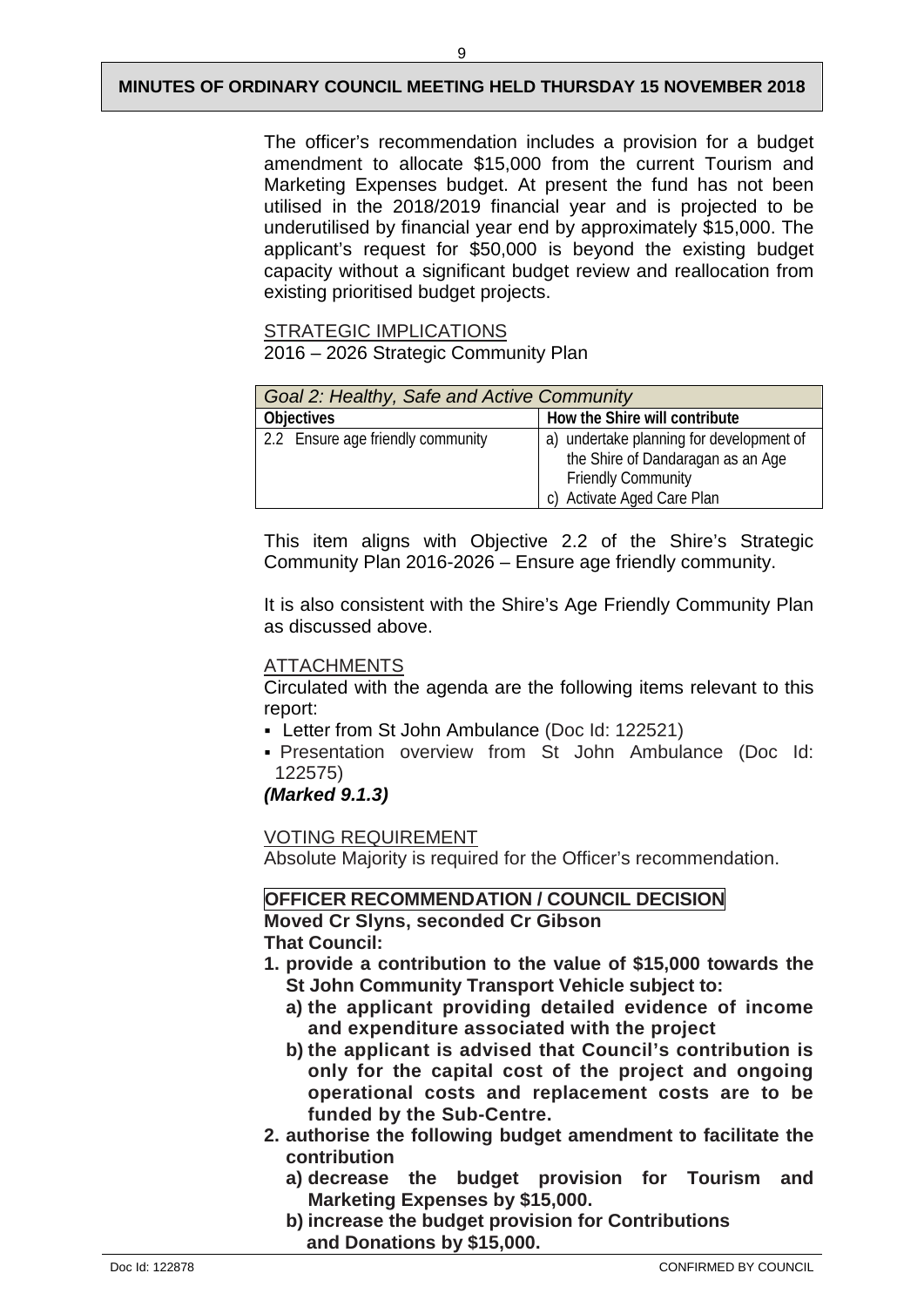#### **CARRIED BY ABSOLUTE MAJORITY 9 / 0**

#### <span id="page-12-0"></span>**9.2 INFRASTRUCTURE SERVICES**

#### <span id="page-12-2"></span><span id="page-12-1"></span>**9.3 DEVELOPMENT SERVICES**

#### **9.3.1 FINAL ADOPTION – SCHEME AMENDMENT NO.37 – COASTAL HAZARD RISK AREA**

Location: Cervantes and Jurien Bay Foreshore and associated areas Folder Path: Business Classification Scheme / Land Use and Planning / Planning / Planning Scheme Disclosure of Interest: None<br>
Date: 22 Oc Date: 22 October 2018 Author: Rory Mackay, Planning Officer<br>
Senior Officer: Senior Chicago David Chidlow. Executive M David Chidlow, Executive Manager Development Services

#### PROPOSAL

This submission seeks final adoption of Scheme Amendment 37 to introduce a new Special Control Area (SCA) into Local Planning Scheme No.7 (LPS7), in the form of SCA3 – Coastal Hazard Risk Area.

#### BACKGROUND

Council adopted the Shire of Dandaragan Coastal Hazard Risk Management and Adaptation Plan (CHRMAP) on 28 June 2018. One of the recommendations of implementation of the CHRMAP was to include land seaward of the forecast 2110 hazard line within a SCA under LPS7, the purpose of Amendment 37.

Council resolved to adopt Amendment 37 for purposes of advertisement on 26 July 2018. Pursuant to Section 81 of the *Planning and Development Act 2005*, Amendment 37 was referred to the Environmental Protection Authority (EPA). The EPA determined not to assess Amendment 37 on 20 August 2018 in accordance with Section 48A of the *Environmental Protection Act 1986.*

Following this determination by the EPA, Amendment 37 was advertised to the general public for a period of 49 days from 25 August 2018 to 19 October 2018 in accordance with Regulation 47 of the *Planning and Development (Local Planning Schemes) Regulations 2015* (the Regulations).

#### COMMENT

In total seven submissions were received, as shown with officer responses to each in the attached Schedule of Submissions (Doc Id: 120581). Two submissions stated no comment and five submissions objected to Amendment 37. The explanations for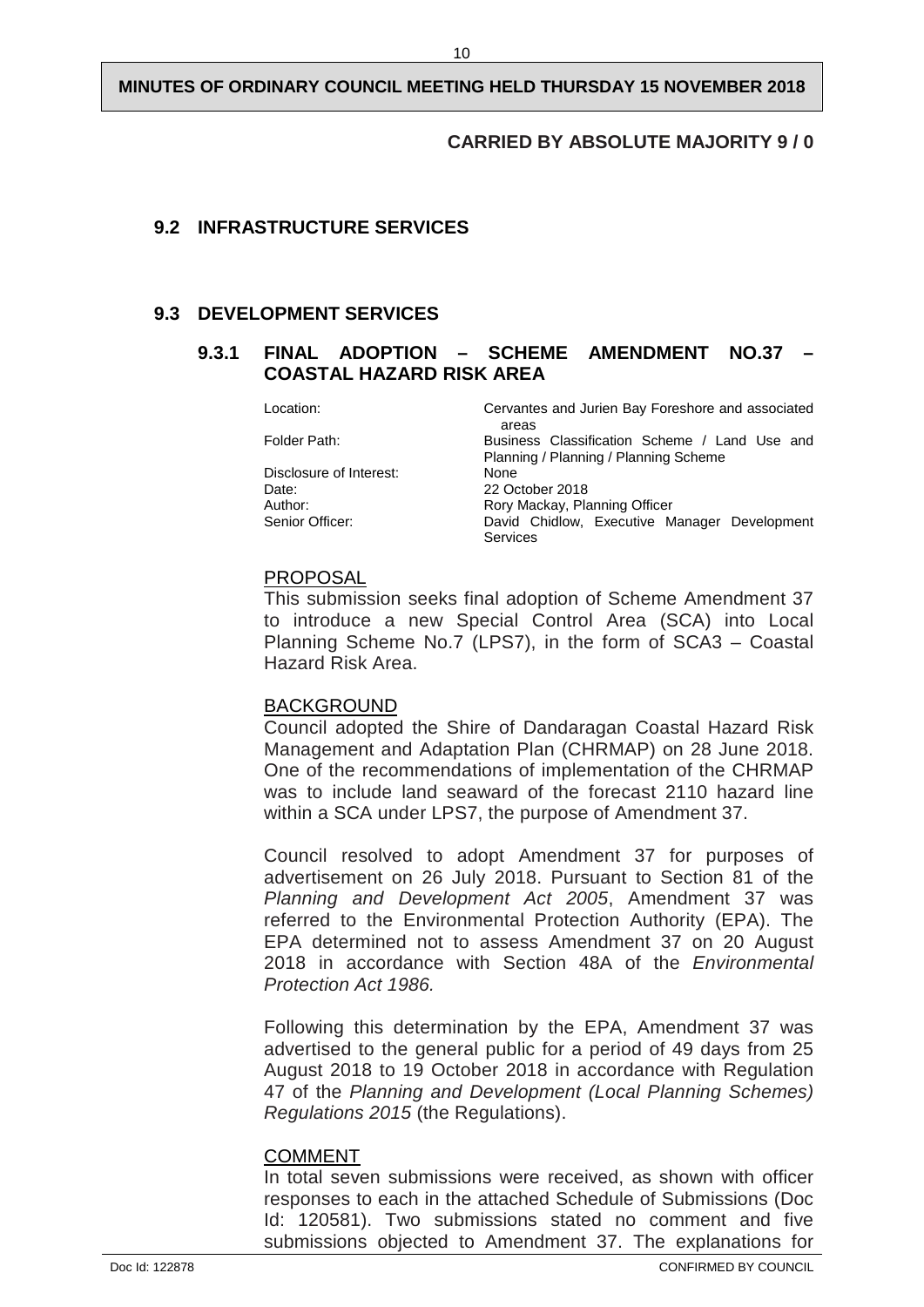objection were the statement that the Coastal Hazard Risk Area is incorrect and will result in a market devaluation of land assets contain within.

No modifications are proposed to Amendment 37 based on the submissions. The justification for this, is that the Shire of Dandaragan is undertaking Amendment 37 to meet its obligations under State Planning Policy 2.6 – Coastal Planning Policy, following the adoption of the Shire's CHRMAP, which was developed from four studies by coastal engineers on the Cervantes and Jurien Bay coastlines. The CHRMAP is based on information currently known about coastal processes and associated factors for Cervantes and Jurien Bay. Given this, the CHRMAP is subject to continual monitoring and reviews as new data becomes available into the future, which would mean modification of the Coastal Hazard Risk Area of Amendment 37 in due course.

A number of submitters noted land market devaluation as an issue of Amendment 37, however this is a non-valid planning concern which hasn't influenced Shire planning staff in their determination of Amendment 37. Councillors are to note the following in this regard; in Western Australia, landowners own the rights to develop and use land as granted by land use regulations; they do not own the land itself. There is no law requiring the government (at any level) to provide protection of private property from natural hazards, nor compensation when land is lost to the sea. There are, however, several laws that allow the intervention of governments to enforce eviction if private property becomes uninhabitable, or removal of property if it constitutes a public risk. In the event of coastal erosion causing a property to "fall into the sea", and the land to disappear below the high water mark, the loss is to be borne by the property owner. However, it is the aim of all levels of government to protect the interests of all Australians, and the CHRMAP process ultimately intends to minimise risks and maximise beneficial use of the coast from an economic, social and environmental perspective.

Nonetheless, minor administration modifications have been made to Amendment 37 to provide consistent wording with the remainder of Part 5 of LPS7 in accordance with Schedule 1 – Model provisions for local planning schemes of the Regulations.

In summary, Amendment 37 introduces management controls to ensure land use and development within the Coastal Hazard Risk Area is dealt with appropriately. This includes provisions to:

- ensure development approval is required for any new development including single houses, outbuildings, fences, retaining walls, and additions or extensions or other structural modifications to existing buildings;
- issue a time limited development approval related to the forecast hazard lines, after which time the development should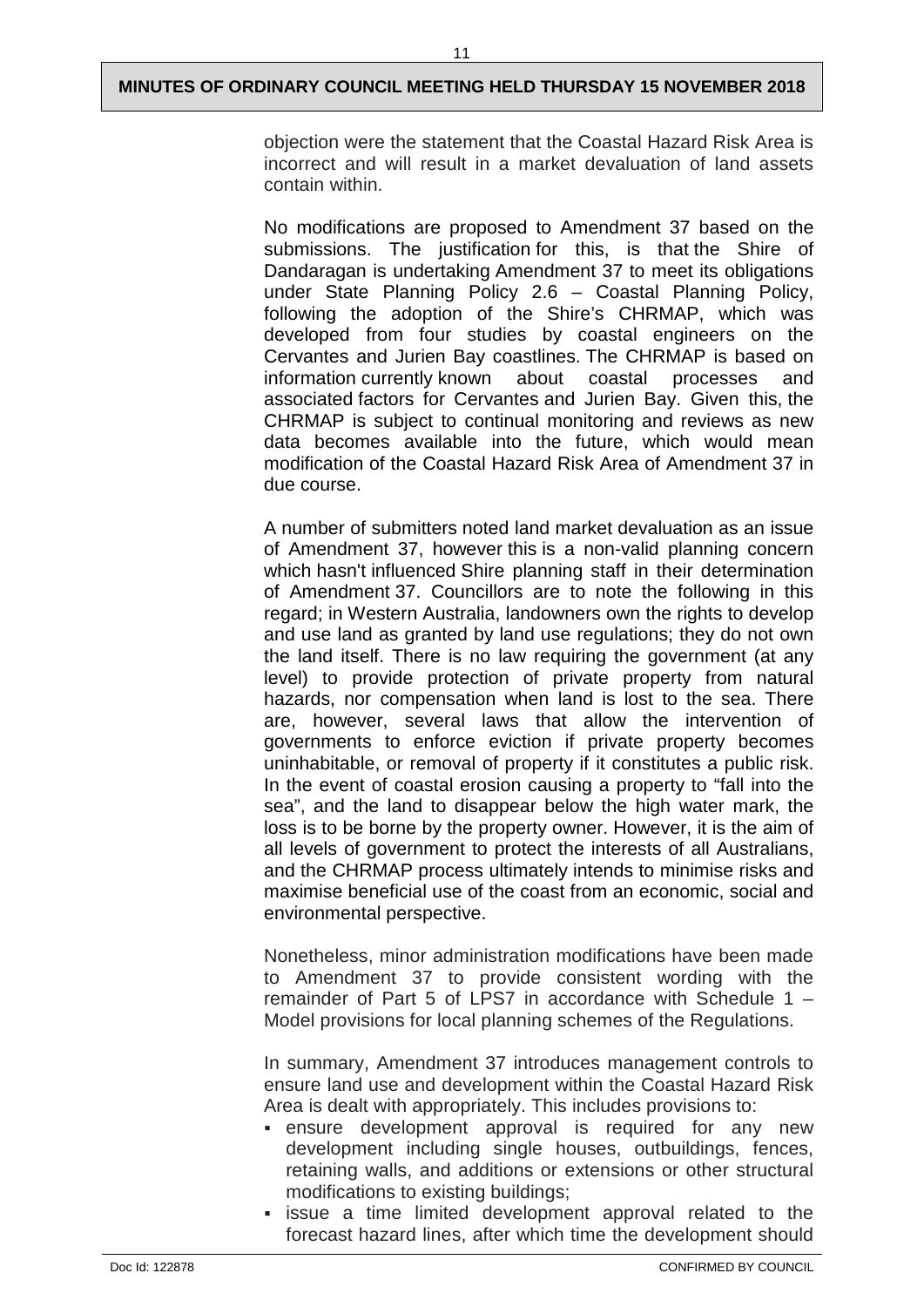12

be removed by the landowner unless a subsequent new approval is applied for and granted for a further period;

- ensure any approved development within the SCA is capable of accommodating short term inundation that may result from storm surges or capable of being relocated if necessary.
- ensure proponents (as a condition of planning approval) place a notification of the coastal risk on the certificate of title in accordance with Section 70A of the *Transfer of Land Act 1987.*
- ensure proponents undertake coastal hazard risk management and adaptation planning for developments deemed appropriate under *State Planning Policy 2.6* (SPP2.6).

Overall the SCA has following objectives:

- a) to ensure land in the coastal zone is continuously provided for coastal foreshore management, public access, recreation and conservation;
- b) to ensure public safety and reduce risk associated with coastal erosion and inundation;
- c) to avoid inappropriate land use and development of land at risk from coastal erosion and inundation;
- d) to ensure land use and development does not accelerate coastal erosion or inundation risks; or have a detrimental impact on the functions of public reserves; and
- e) to ensure that development addresses the Shire of Dandaragan Coastal Hazard Adaptation Plan prepared in accordance with SPP2.6.

Given the above, Council are requested to provide final adoption of Amendment 37 and authorise staff to forward the formal documentation to the Western Australian Planning Commission for final determination by the Honourable Minister of Planning.

Amendment 37 also provides an opportunity to update elements of LPS7 to be more consistent with the Regulations. However, Amendment 37 is not intended to be the mechanism for a comprehensive review of LPS7 as required under Regulation 65 of the Regulations, which shall be undertaken at a later stage.

#### **CONSULTATION**

As outlined above.

#### STATUTORY ENVIRONMENT

Planning and Development Act 2005:

Section 75 affords a local government the ability to amend its local planning scheme, which is undertaken in accordance with the provisions of the Planning and Development (Local Planning Schemes) Regulations 2015.

- Local Planning Scheme No. 7
- Environmental Protection Act 1986
- Transfer of Land Act 1987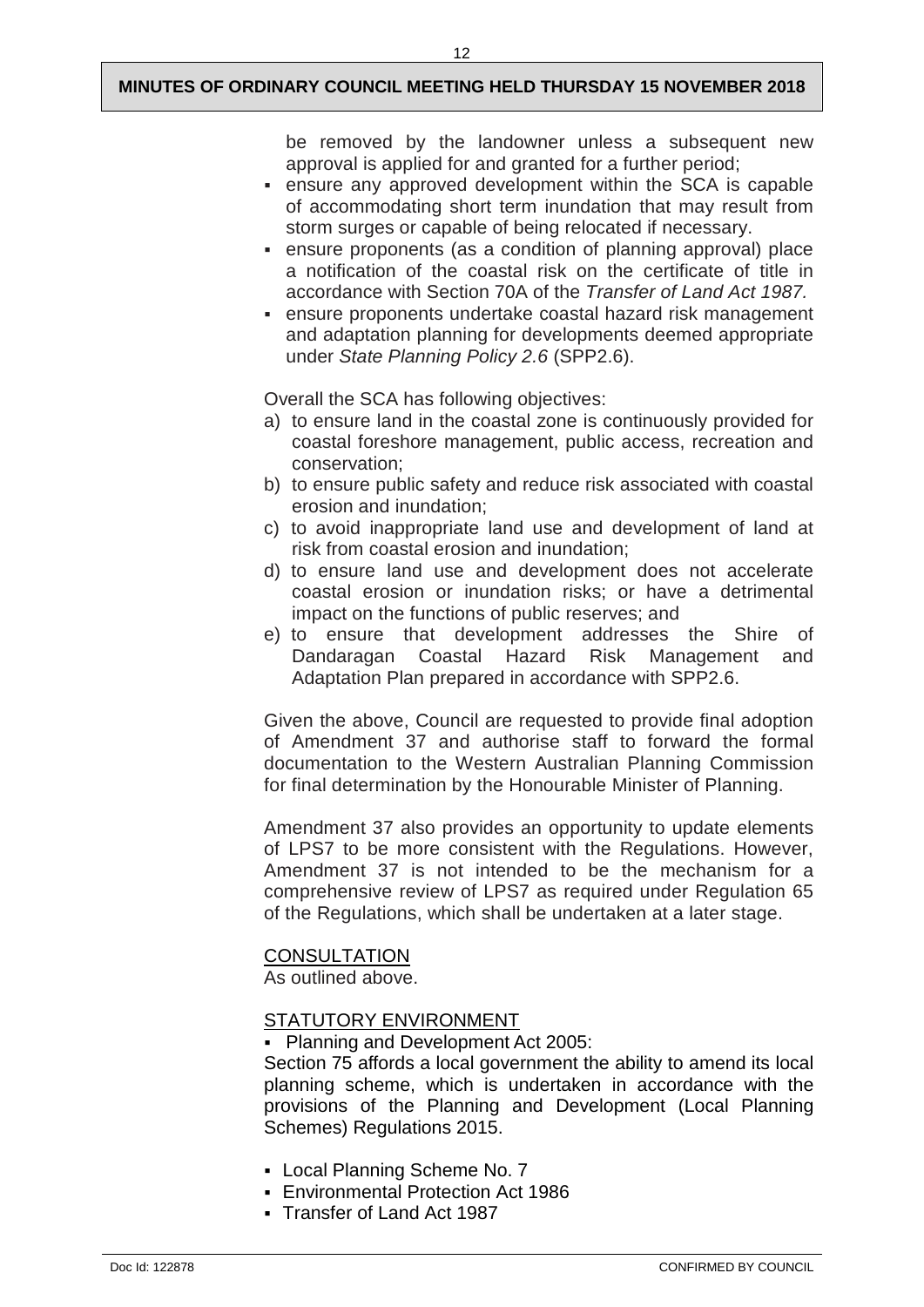#### POLICY IMPLICATIONS

State Planning Policy 2.6: State Coastal Planning Policy and associated guideline documents.

#### FINANCIAL IMPLICATIONS

The Shire has paid the costs of advertising Amendment 32 accounted for within the Shire budget.

#### STRATEGIC IMPLICATIONS

- Shire of Dandaragan Coastal Hazard Risk Management and Adaptation Plan
- Draft Local Planning Strategy 2016
- 2016 2026 Strategic Community Plan

| Goal 1: Great Place for Residential and Business Development                                                                 |                                                                                                                       |  |  |  |
|------------------------------------------------------------------------------------------------------------------------------|-----------------------------------------------------------------------------------------------------------------------|--|--|--|
| <b>Objectives</b>                                                                                                            | How the Shire will contribute                                                                                         |  |  |  |
| 1.1 Ensure planning and land<br>availability provides opportunity for<br>sustainable growth and lifestyle<br>options/choices | a) Strategic land use planning across<br>the Shire, with a focus on coastal<br>settlement and town centre strategy    |  |  |  |
| Goal 2: Healthy, Safe an Active Community                                                                                    |                                                                                                                       |  |  |  |
| 2.5 Provide environmental health and<br>safety services                                                                      | a) Provide inspection and enforcement<br>services to protect environmental and<br>public health and control nuisances |  |  |  |

#### ATTACHMENTS

Circulated with the agenda are the following items relevant to this report:

- Scheme Amendment No. 37 (Doc Id: 120590)
- Schedule of Submissions (Doc Id: 120581)

#### *(Marked 9.3.1)*

VOTING REQUIREMENT

Simple Majority

#### **OFFICER RECOMMENDATION / COUNCIL DECISION**

**Moved Cr Shanhun, seconded Cr Eyre That Council:** 

- **1. resolve pursuant to Section 75 of the Planning and Development Act 2005 to amend Local Planning Scheme No.7 by:**
	- **a. Inserting Clause 4.23 State Planning Policy 2.6 to read as part of Scheme, as follows:**

**4.25.1 The provisions of State Planning Policy 2.6 State Coastal Planning Policy shall apply as if they were part of this scheme. All coastal development is to comply with the provisions of State Planning Policy 2.6 State Coastal Planning Policy.**

**4.25.2 The local government –**

**a) must make a copy of SPP2.6 available for public inspection during business hours at the offices of the local government; and**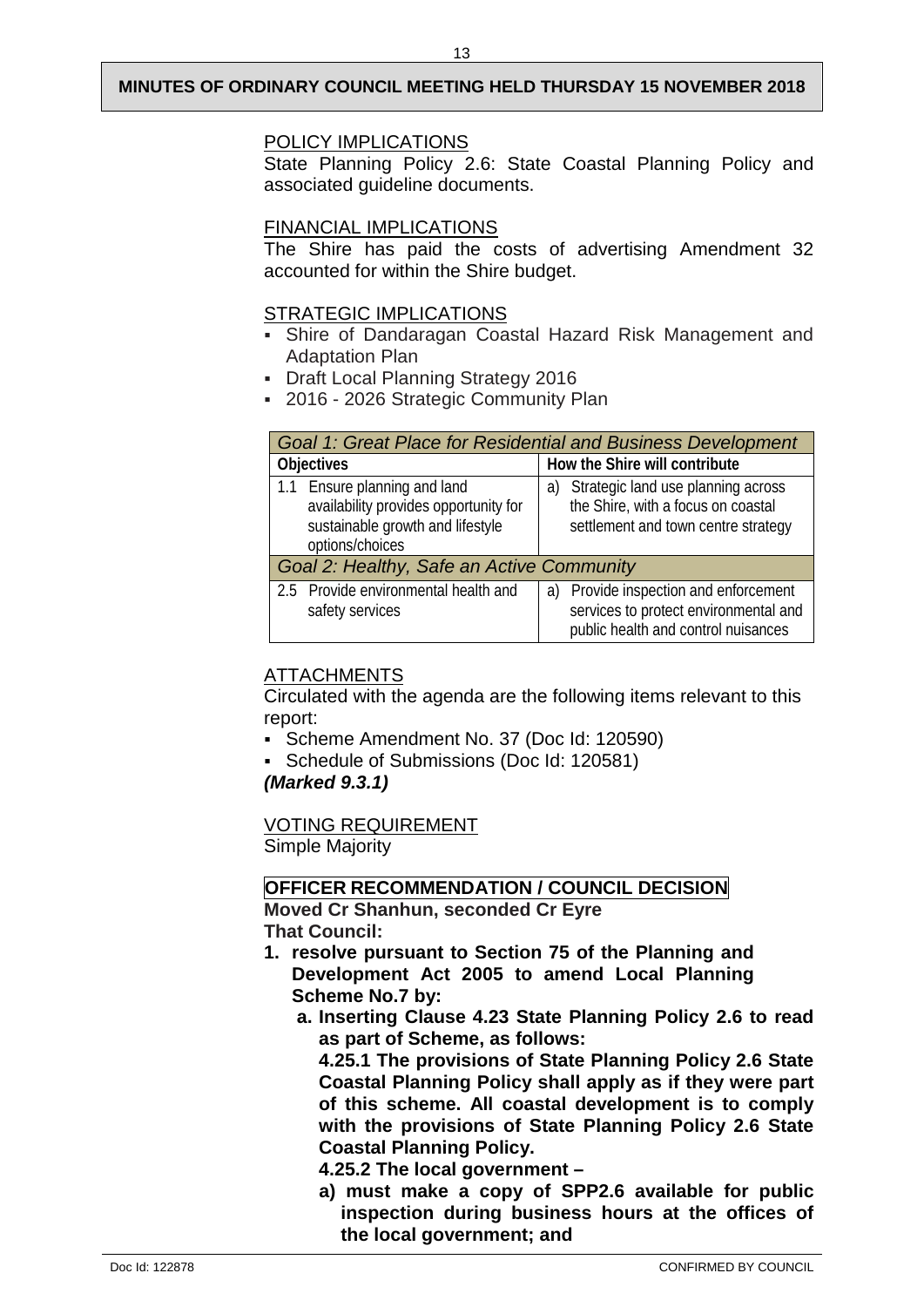- **b) may publish a copy of SPP2.6 on the website of the local government.**
- **b. Inserting the following as Clause 5.1.1 (iii):**
	- **(iii) Special Control Area No.3 – Coastal Hazard Risk Area.**
- **c. Inserting the following as Clause 5.4:**
	- **5.4 Special Control Area No. 3 – Coastal Hazard Risk Area**
	- **5.4.1 The purpose of the Special Control Area is to provide guidance as to the appropriate scope of land use and development to be permitted within the coastal erosion and inundation hazard risk area.**
	- **5.4.2 The objectives of the Special Control Area are:**
		- **a) to ensure land in the coastal zone is continuously provided for coastal foreshore management, public access, recreation and conservation;**
		- **b) to ensure public safety and reduce risk associated with coastal erosion and inundation;**
		- **c) to avoid inappropriate land use and development of land at risk from coastal erosion and inundation;**
		- **d) to ensure land use and development does not accelerate coastal erosion or inundation risks; or have a detrimental impact on the functions of public reserves; and**
		- **e) to ensure that development addresses the Shire of Dandaragan Coastal Hazard Risk Management and Adaptation Plan prepared in accordance with SPP2.6**
	- **5.4.3 All proposed development within the Special Control Area requires development approval. Development approval will be issued on a temporary or time limited basis.**
	- **5.4.4 Should be referred to the agency/s responsible for coastal erosion and inundation management.**
	- **5.4.5 In granting development approval on a lot located within the Special Control Area, the Shire shall apply a condition requiring the proponent to place the following notification on the certificate of title in accordance with Section 70A of the Transfer of Land Act 1987 and SPP2.6:**

**VULNERBALE COASTAL AREA – this lot is located in an area likely to be subject to coastal erosion and/or inundation over the next 100 years.**

**d. Amending the Scheme Maps accordingly.**

**2. authorise Shire staff to prepare the scheme amendment documentation.**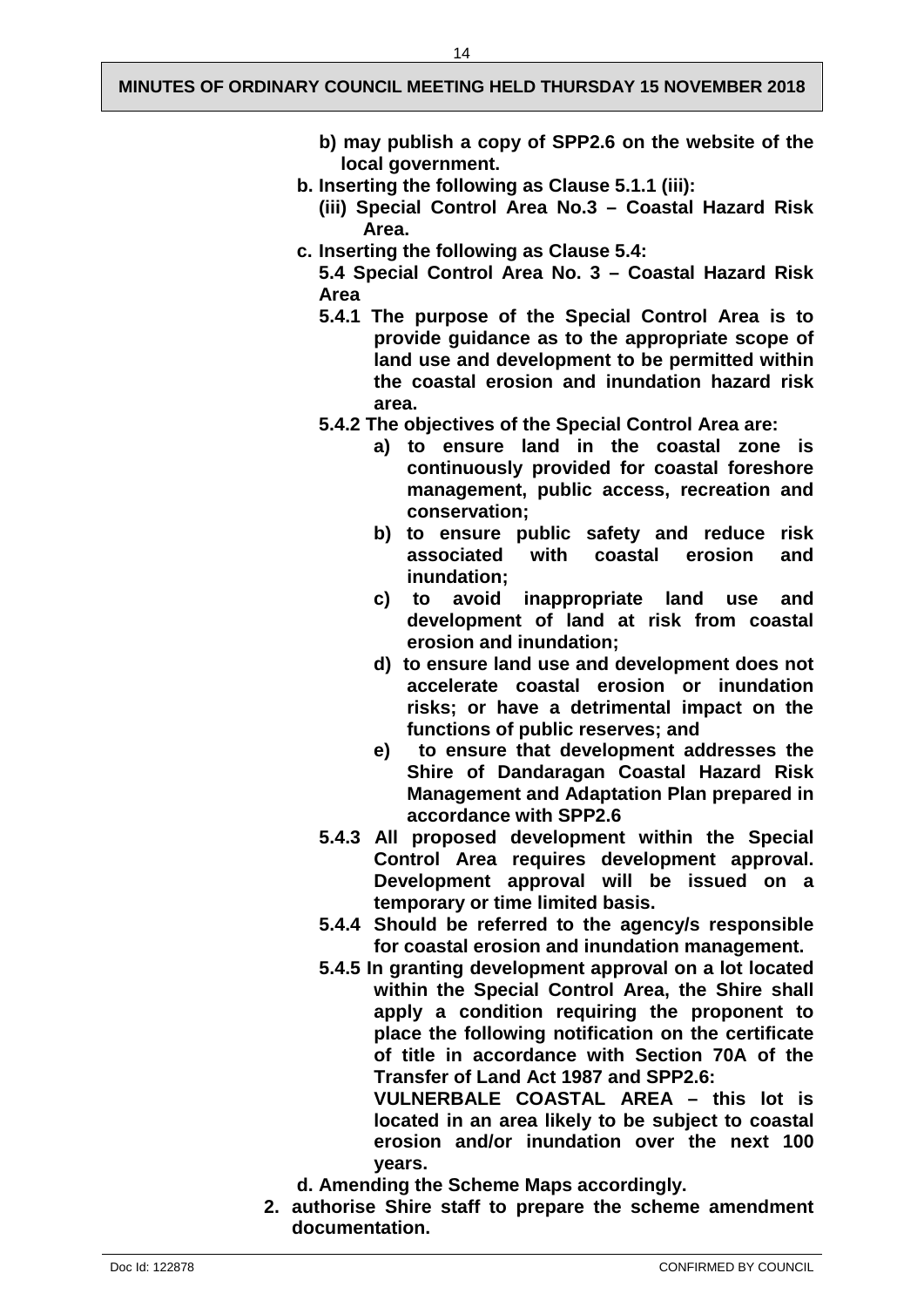- **3. authorise the affixing of the common seal to and endorse the signing of the amendment documentation.**
- **4. pursuant to Regulation 53 of the Regulations, provides the formal documentation and two copies of Amendment 37 to the Western Australian Planning Commission for final determination.**

**CARRIED 9 / 0**

#### <span id="page-17-0"></span>**9.3.2 FINAL ADOPTION – SCHEME AMENDMENT NO.32 –** LOT 11503 HERSCHELL ROAD, **BOOTHENDARRA**

| Location:               | Reserve 39056 - Lot 11503 Herschell Road,<br>Boothendarra                                                       |  |  |  |  |
|-------------------------|-----------------------------------------------------------------------------------------------------------------|--|--|--|--|
| Applicant:              | Town Planning Innovations on behalf LandCorp                                                                    |  |  |  |  |
| Folder Path:            | Business Classification Scheme / Land Use and<br>Town Planning / Planning / Planning Scheme /<br>Amendment 7.32 |  |  |  |  |
| Disclosure of Interest: | None                                                                                                            |  |  |  |  |
| Date:                   | 24 October 2018                                                                                                 |  |  |  |  |
| Author:                 | Rory Mackay, Planning Officer                                                                                   |  |  |  |  |
| Senior Officer:         | David Chidlow, Executive Manager Development<br>Services                                                        |  |  |  |  |

#### PROPOSAL

This submission seeks final adoption of Scheme Amendment 32 to rezone Lot 11503 Herschell Road, Boothendarra (known as Reserve 39056) from a 'Public Purpose' reserve to 'Rural' zone and listing the land within Schedule 3 - Restricted Uses of Local Planning Scheme No.7 (LPS7).

#### BACKGROUND

Lot 11503 is no longer required for use by the Department of Primary Industries and Regional Development (formally known as the Department of Agriculture and Food) and has been identified as surplus to government requirements. The lot is earmarked for future disposal by the State of Western Australia.

LandCorp is undertaking the necessary steps and due diligence by seeking to rezone Lot 11503 prior to future disposal. The lot will be sold as one vacant land parcel on the open market once all constraints have been removed.

The proposed Rural zone with restricted uses will ensure there are suitable landuse controls in place to guide any future development. It is not appropriate to retain the existing local scheme reservation as the land will never be developed for government purposes. The amendment also seeks to ensure that no habitable buildings are constructed on the lot due to poor access, and bushfire management considerations.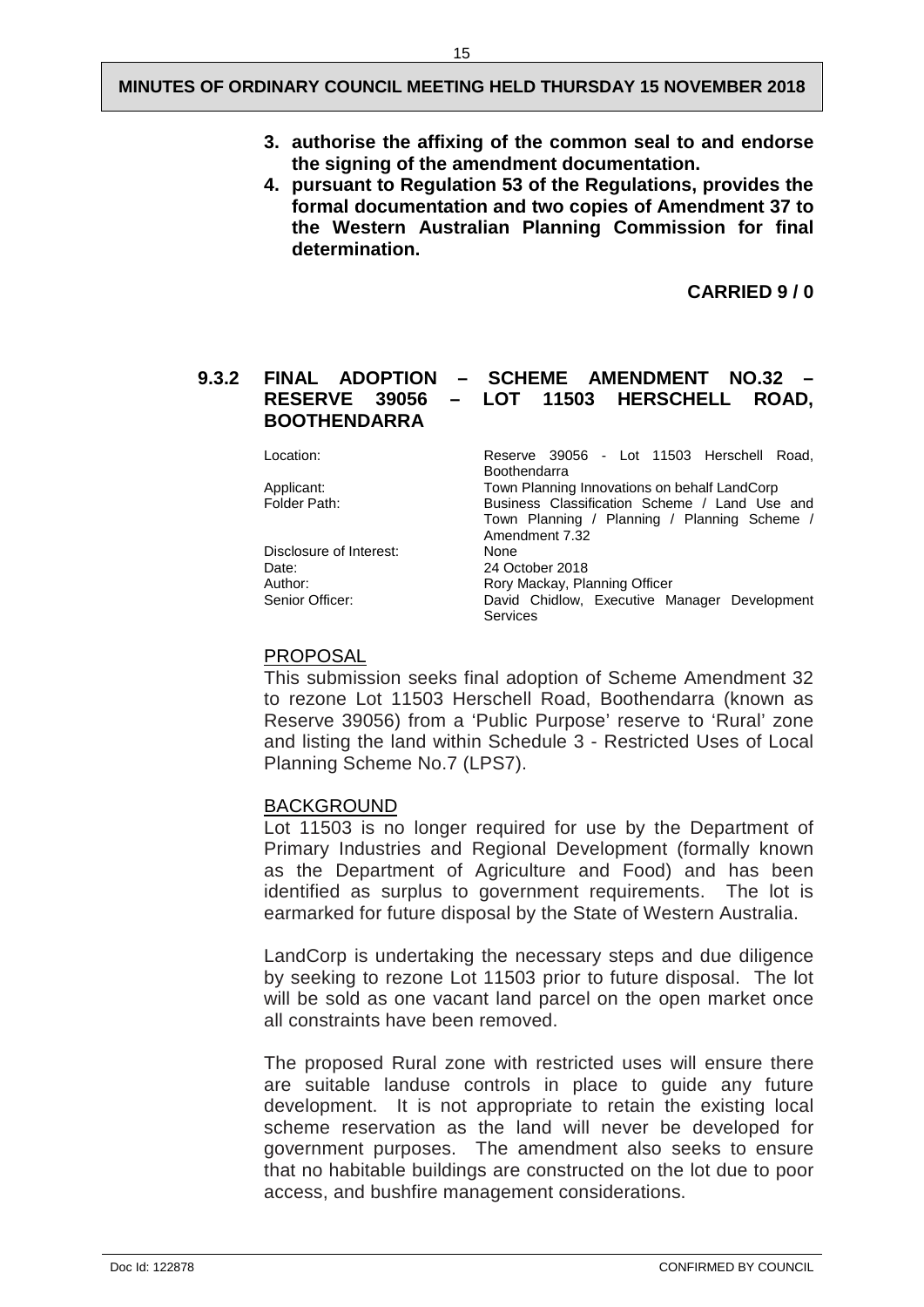Council resolved to adopt Amendment 32 for purposes of advertisement on 28 September 2017. Pursuant to Section 81 of the *Planning and Development Act 2005*, Amendment 32 was referred to the Environmental Protection Authority (EPA).

#### COMMENT

Initial correspondence received from the EPA (Doc Id: 108053) on 2 February 2018 requested further information be supplied by the Shire to provide the EPA with the ability to make a determination in accordance with Section 48A of the *Environmental Protection Act 1986* (EP Act).

The proponent, Town Planning Innovations (TPI) (on behalf of LandCorp) submitted the attached response (Doc Id: 108219) which was supported by Shire planning staff and forwarded to the EPA. In reply to this, the EPA was still not satisfied with the information provided to make a determination under the EP Act, as detailed in the letter dated 17 May 2018 (Doc Id: 112628). Following this, TPI submitted the further required information and revised provisions of Amendment 32 (Doc Id: 115694), which again was supported by Shire planning staff and forwarded to the EPA.

On 1 October 2018, the EPA determined not to assess Amendment 32 in accordance with the EP Act (Doc Id: 119501). However, as shown in the attachment, the EPA did provide advice in support of the revised provisions of Amendment 32. The advice given suggested additional changes to Amendment 32's provisions be implemented to provide greater protection of the biodiversity values contained within the subject property. These recommended provisions have been supported by the Shire and implemented in Amendment 32, as shown in red text in the amendment report (Doc Id: 120470).

Proceeding the above, Amendment 32 is currently being advertised to the general public with the final EPA modifications from the 8 October 2018 to 23 November 2018 in accordance with Regulation 47 of the *Planning and Development (Local Planning Schemes) Regulations 2015* (the Regulations). At the time of writing no submissions have been received. If submissions are received before this meeting they will be forwarded to all elected members for their consideration.

As it is known Amendment 32 is seeking rezoning of Lot 11503 Herschell Road to ensure the land parcel is used efficiently into the future in a sustainable matter to the satisfaction of the EPA, Council are requested to provide final adoption of the Amendment 32 and authorise staff to forward the formal documentation to the Western Australian Planning Commission for final determination by the Honourable Minister of Planning.

Amendment 32 also provides an opportunity to update elements of LPS7 to be more consistent with the Regulations. However,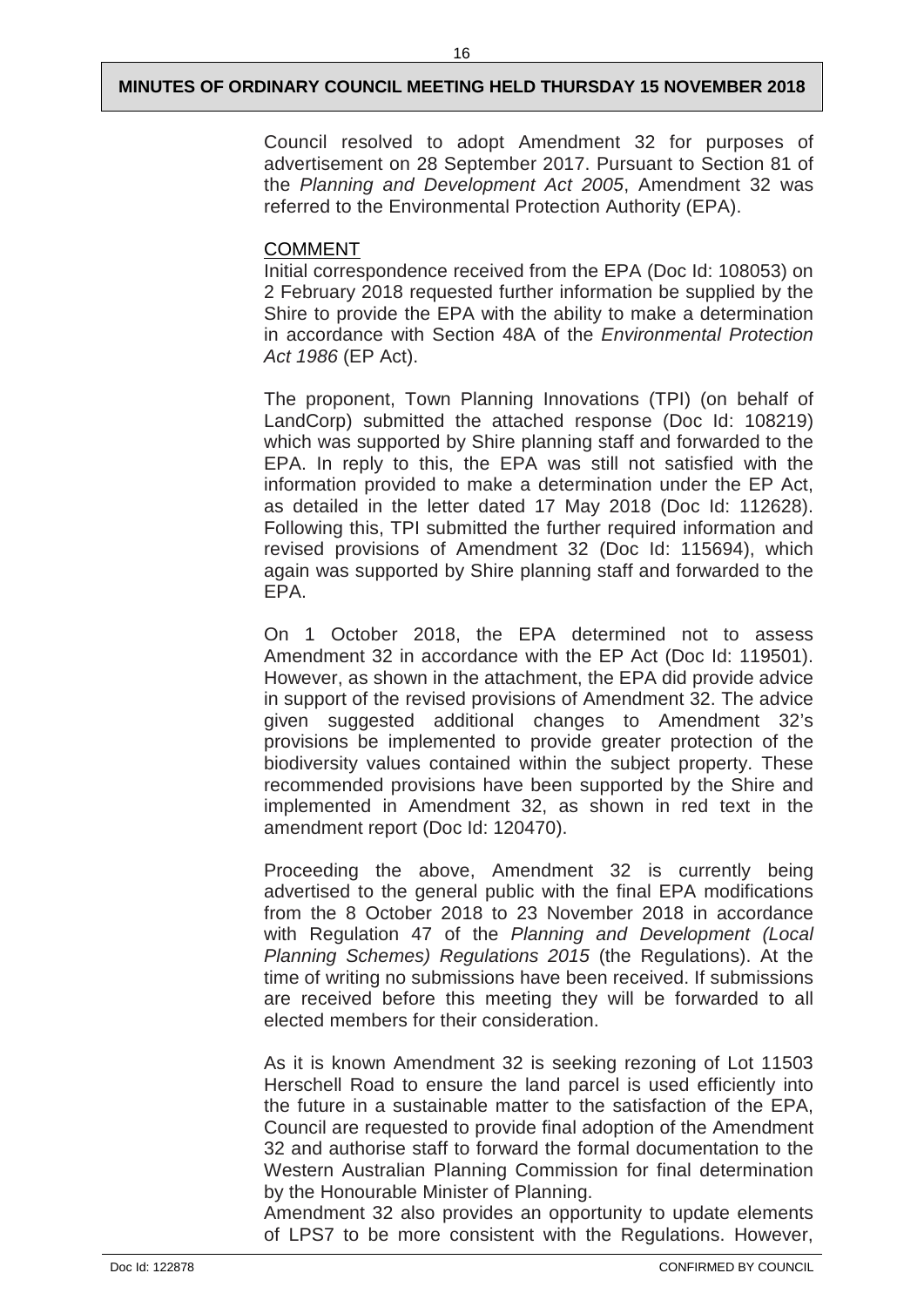Amendment 32 is not intended to be the mechanism for a comprehensive review of LPS7 as required under Regulation 65 of the Regulations, which shall be undertaken at a later stage.

#### **CONSULTATION**

As outlined above.

#### STATUTORY ENVIRONMENT

**Planning and Development Act 2005:** 

Section 75 affords a local government the ability to amend its local planning scheme, which is undertaken in accordance with the provisions of the Planning and Development (Local Planning Schemes) Regulations 2015.

- Local Planning Scheme No. 7
- Environmental Protection Act 1986

#### POLICY IMPLICATIONS

There are no policy implications relevant to this item.

#### FINANCIAL IMPLICATIONS

There are no financial implications relevant to this item. The applicant will be required to pay the costs of advertising and preparation of Amendment 32.

#### STRATEGIC IMPLICATIONS

- Draft Local Planning Strategy 2016
- 2016-2026 Strategic Community Plan:

| <b>Goal 5: Proactive and Leading Local Government</b> |                                                                                                                            |  |  |  |  |
|-------------------------------------------------------|----------------------------------------------------------------------------------------------------------------------------|--|--|--|--|
| Objectives                                            | How the Shire will contribute                                                                                              |  |  |  |  |
| governance and risk management                        | 5.6 Implement sound corporate   h) Maintain and implement up to date<br>policies and procedures (including<br>delegations) |  |  |  |  |

#### ATTACHMENTS

Circulated with the agenda are the following Items relevant to this report:

- EPA RFI 1 (Doc Id: 108053)
- TPI Response 1 to EPA (Doc Id: 108219)
- EPA RFI 2 (Doc Id: 112628)
- TPI Response 2 (Doc Id: 115694)
- **EPA Decision (Doc Id: 119501)**
- Scheme Amendment No. 32 (Doc Id: 120470)

*(Marked 9.3.2)*

VOTING REQUIREMENT

Simple Majority

#### **OFFICER RECOMMENDATION / COUNCIL DECISION**

**Moved Cr Richardson, seconded Cr Gibson That Council:**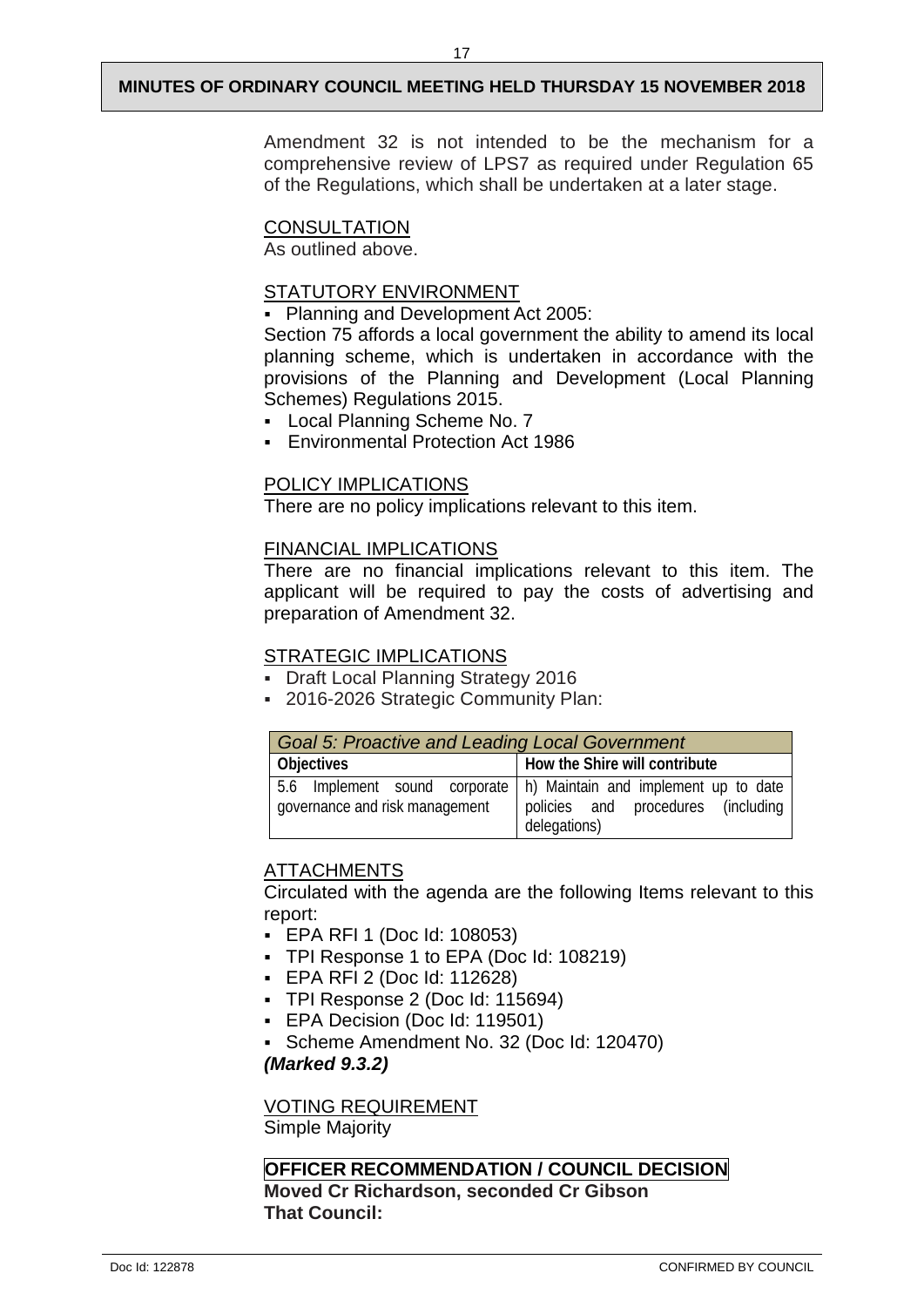- **1. resolve pursuant to Section 75 of the Planning and Development Act 2005 to amend Local Planning Scheme No.7 by:**
	- **A. Re-classifying Lot 11503 Herschell Road, Boothendarra (known as Reserve 39056) from Local Scheme Reserve for Public Purposes to Rural zone, as depicted on the Scheme Amendment map.**
	- **B. Listing Lot 11503 Herschell Road, Boothendarra (known as Reserve 39056) in Schedule 3 – Restricted Uses with landuse and development controls as follows:**

| No             | Description of<br>Land                                                                | <b>Restricted Use</b>                                                                                                                                                                                                                                                                                                         | Conditions                                                                                                                                                                                                                                                                                                                                                                                                                                                                                                                                                                                                                                                                                                                                                                                                                                                                                                                                                                                                                                                                                                                                                                                                                                                                                                                                                                                                                                                                                                                                                                                                                                                                                                                                                                                                       |
|----------------|---------------------------------------------------------------------------------------|-------------------------------------------------------------------------------------------------------------------------------------------------------------------------------------------------------------------------------------------------------------------------------------------------------------------------------|------------------------------------------------------------------------------------------------------------------------------------------------------------------------------------------------------------------------------------------------------------------------------------------------------------------------------------------------------------------------------------------------------------------------------------------------------------------------------------------------------------------------------------------------------------------------------------------------------------------------------------------------------------------------------------------------------------------------------------------------------------------------------------------------------------------------------------------------------------------------------------------------------------------------------------------------------------------------------------------------------------------------------------------------------------------------------------------------------------------------------------------------------------------------------------------------------------------------------------------------------------------------------------------------------------------------------------------------------------------------------------------------------------------------------------------------------------------------------------------------------------------------------------------------------------------------------------------------------------------------------------------------------------------------------------------------------------------------------------------------------------------------------------------------------------------|
| R <sub>2</sub> | Lot 11503<br>Herschell<br>Road,<br>Boothendarra<br>(known as<br><b>Reserve 39056)</b> | The local<br>government has<br>discretion to<br>consider the<br>following<br>landuses:<br>Agriculture -<br>Extensive - D<br>Agriculture<br>Intensive - D<br>Agroforestry - D<br>Animal husbandry<br>Intensive - D<br>Community<br>Purpose - A<br><b>Extractive Industry</b><br>– A<br>Rural Industry - A<br>Rural Pursuit - D | Objectives:<br>(a) The following Scheme objectives specifically<br>apply to the land:<br>(i) The need to implement measures for<br>maximum ongoing protection of existing<br>remnant vegetation including foraging<br>habitat for Carnaby's Black Cockatoos;<br>To restrict any landuses including<br>(ii)<br>agricultural activities to areas that have<br>already been historically cleared;<br>(iii) Ensure that land uses, activities and land<br>management practices are appropriately<br>implemented to retain, protect and be<br>sensitive to the important environmental<br>characteristics and values of the lot and<br>adjacent Boothendarra Nature Reserve;<br>(iv) To provide for a limited range of land uses<br>in a manner which will not adversely affect<br>the landscape and environmental qualities<br>of the land. Land uses, activities and land<br>management practices are to be<br>consistent with natural resource<br>conservation to protect important habitat,<br>compatible with Parks and Wildlife<br>Services 'Carnaby Cockatoo Recovery<br>Plan' 2013.<br>(b) The local government shall refer all planning<br>applications to the Department of<br><b>Biodiversity, Conservation and Attractions</b><br>for recommendations and comments.<br>In accordance with Clause 67 (za) of Part 9,<br>(c)<br>Schedule 2 of the Planning and Development<br>(Local Planning Schemes) Regulations 2015<br>the Shire shall have due regard for any<br>recommendations and comments provided by<br>the Department of Biodiversity, Conservation<br>and Attractions.<br>Any planning application shall address the<br>(d)<br>Scheme objectives listed in this schedule to<br>the satisfaction of the local government and<br>the Department of Biodiversity, Conservation<br>and Attractions. |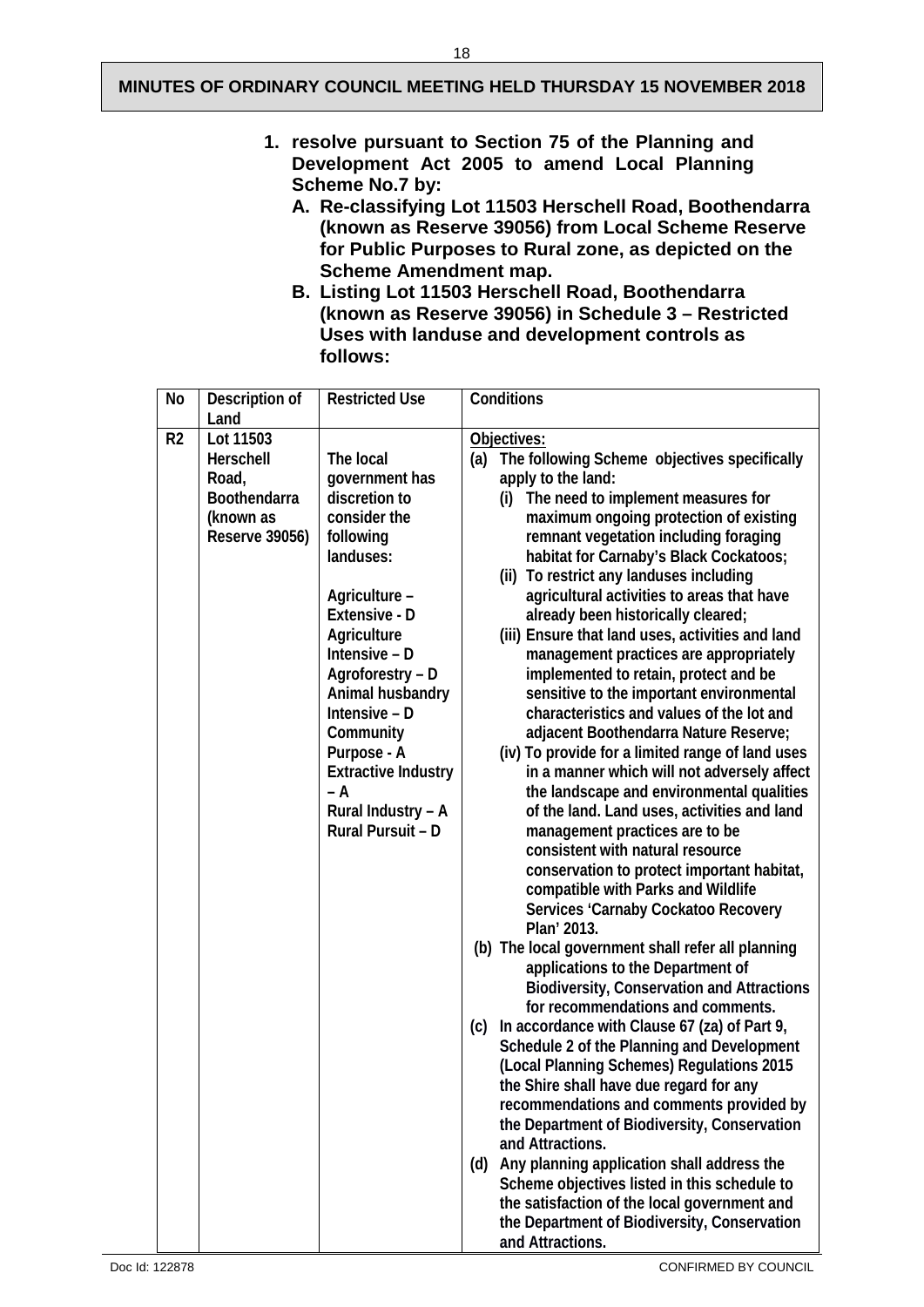|  | (f) | (e) The local government shall require lodgement<br>of a Management Plan that addresses<br>measures to conserve and protect remnant<br>vegetation within the lot. The Management<br>Plan is to be developed in consultation with,<br>and implemented to the satisfaction of the<br>Department of Biodiversity, Conservation and<br>Attractions.<br>The local government shall require lodgement<br>of the following information to ensure any<br>planning application meets the Scheme<br>objectives:<br>(i) Stocking rates, paddock areas (within<br>existing cleared area), water supply, waste<br>/ manure management, and paddock                                                  |
|--|-----|----------------------------------------------------------------------------------------------------------------------------------------------------------------------------------------------------------------------------------------------------------------------------------------------------------------------------------------------------------------------------------------------------------------------------------------------------------------------------------------------------------------------------------------------------------------------------------------------------------------------------------------------------------------------------------------|
|  |     | rotations.<br>(g) Any planning application shall address the<br>Scheme objectives listed in this schedule to<br>the satisfaction of the local government and<br>the Department of Biodiversity, Conservation<br>and Attractions.<br>(h) In accordance with the Memorial/Notification<br>placed on the Certificate of Title there are<br>specific conditions applicable to this lot.<br>Native vegetation shall not be damaged,                                                                                                                                                                                                                                                         |
|  |     | destroyed or removed unless;<br>(i) It is in accordance with relevant state<br>legislation, acts, regulations and<br>guidelines. Such legislation includes the<br>Environmental Protection Act 1986, the<br><b>Environmental Protection (Clearing of</b><br>Native Vegetation) Regulations 2004 and<br>other legislation as adopted from time to<br>time; and<br>(ii) A clearing permit has been issued by the<br>Department of Water and Environmental                                                                                                                                                                                                                                |
|  | (i) | Regulation.<br>Where development relies on access from an<br>unconstructed dedicated road;<br>the local government may grant approval<br>(i)<br>to the application subject to a condition<br>requiring the applicant to pay a<br>contribution towards the cost of<br>constructing the road to a rural trafficable<br>standard;<br>(ii) Any clearing for access is to be<br>minimised;<br>(iii) the local government may require<br>lodgement of a vegetation survey by a<br>suitably qualified consultant that will be<br>referred to the Department of Biodiversity,<br>Conservation and Attractions;<br>(iv) the local government shall have due<br>regard to recommendations by the |
|  |     | (i)                                                                                                                                                                                                                                                                                                                                                                                                                                                                                                                                                                                                                                                                                    |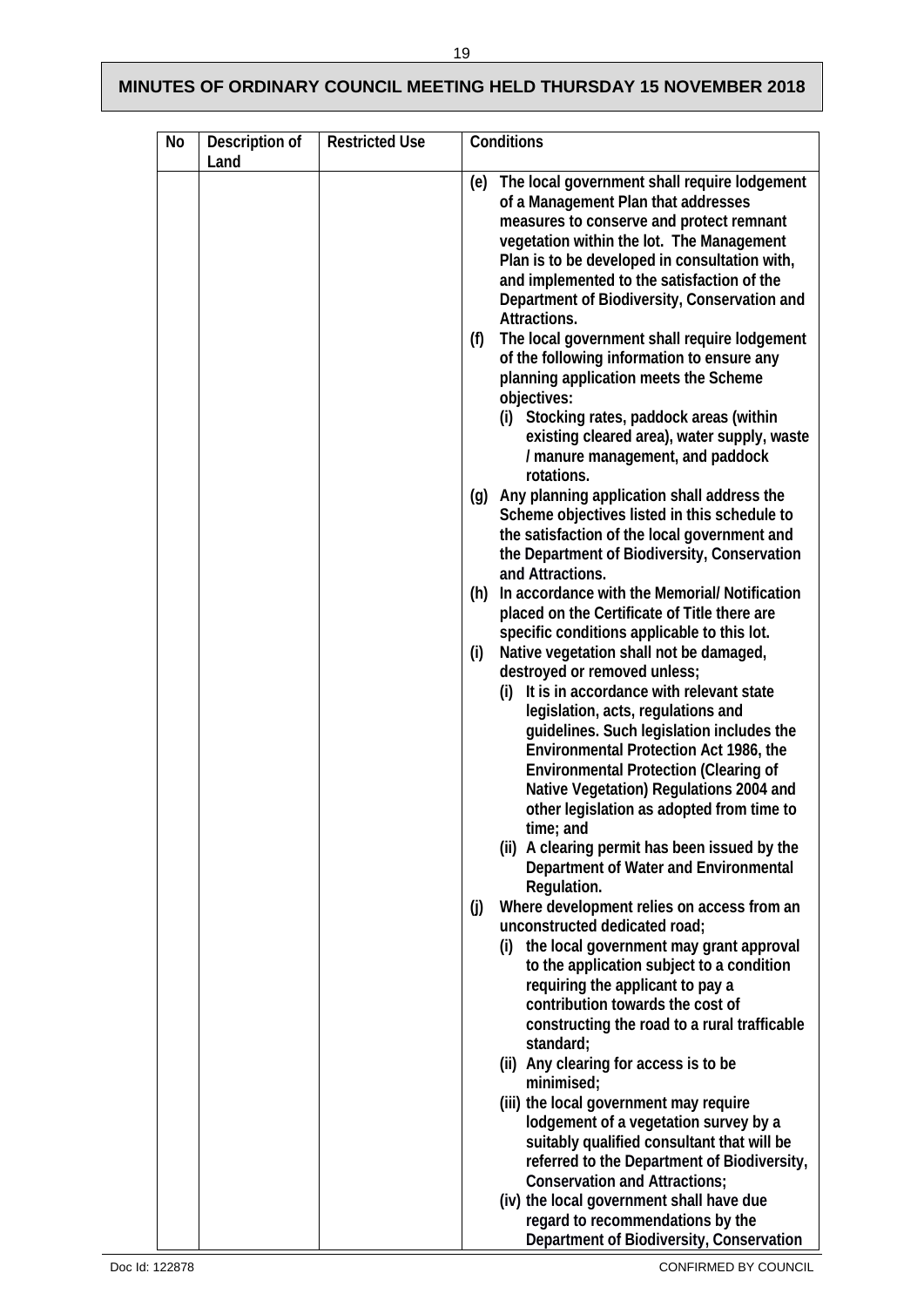| No | Description of<br>Land | <b>Restricted Use</b> | Conditions                                                                                                                                                                                                                                                                                                                                              |
|----|------------------------|-----------------------|---------------------------------------------------------------------------------------------------------------------------------------------------------------------------------------------------------------------------------------------------------------------------------------------------------------------------------------------------------|
|    |                        |                       | and Attractions.<br>(v) Any road access is to be aligned to avoid<br>impacts to remnant vegetation on Lot<br>11503 and the Boothendarra Nature<br>Reserve.<br>(k)<br>The following aerial map forms part of<br>Schedule 3 to show the current extent of<br>historic clearing on Lot 11503 (as requested<br>by the Environmental Protection Authority) : |

- **2. authorise Shire staff to prepare the scheme amendment documentation.**
- **3. authorise the affixing of the common seal to and endorse the signing of the amendment documentation.**
- **4. pursuant to Regulation 53 of the Regulations, provides the formal documentation and two copies of Amendment 32 to the Western Australian Planning Commission for final determination.**

**CARRIED 9 / 0** 

#### <span id="page-22-0"></span>**9.3.3 ENDORSEMENT OF NAME CHANGES – RESERVES 49921 & 51201 – BEACHRIDGE ESTATE, JURIEN BAY**

Location: Beachridge Estate, Jurien Bay<br>
Applicant: Shire of Dandaragan Applicant: Shire of Dandaragan<br>
Folder Path: Shire Business Classifica Business Classification Scheme / Parks and Reserves / Naming / Sites Disclosure of Interest: Date: 1 November 2018<br>
Author: 1 November 2018<br>
Rory Mackay, Plan Author: **Rory Mackay, Planning Officer**<br> **Rory Mackay, Planning Officer**<br> **David Chidlow. Executive Mackay** David Chidlow, Executive Manager Development Services

#### PROPOSAL

For Council to endorse park name changes for Reserves No.49921 and No.51201 Beachridge Estate, Jurien Bay as a clerical error was made resulting in the parks being formally named in the incorrect order.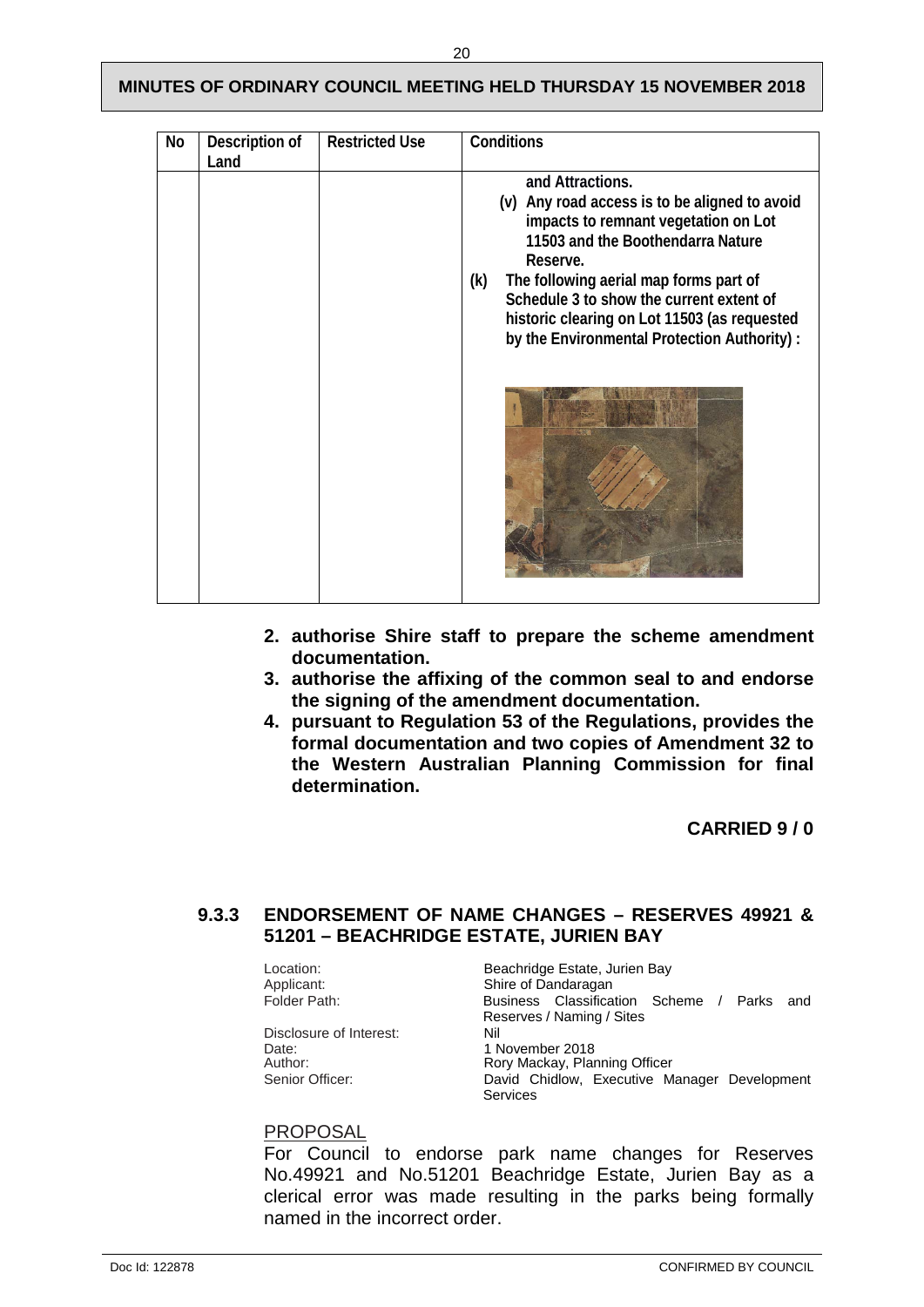#### BACKGROUND

Council resolved the following in regards to this matter on 27 September 2018:

- *1. endorse the "Dibbler Park" name proposal for Reserve 49921 – Lot 767 Middleton Boulevard, Jurien Bay;*
- *2. endorse the "Djidi Djerdalak Park" name proposal for Reserve 51202 – Lot 782 Beachridge Drive, Jurien Bay; and*
- *3. authorise Shire staff to forward the documentation to the Geographic Names Committee for final determination.*

Both name proposals were granted final approval by Landgate on 15 October 2018, as detailed in the attached correspondence (Doc Id: 120277).

#### COMMENT

It was not until the receipt of the formal approval from Landgate that Shire staff realised the two parks had been named in the incorrect order, based on the name submissions received during the community consultation process.

Reserve 49921 should be "Djidi Djerdalak Park" and Reserve 51201 - "Dibbler Park". This is of importance as the Djidi Djerdalak winning name proposal was submitted by an immediate neighbouring landowner of Reserve 49921, where the fairy whitewinged wren which the name represents in Aboriginal language is commonly seen within.

The reporting officer has been in contact with a representative from Landgate, who has detailed, that the name changes can be processed swiftly once endorsed by Council.

With this in mind, Council are requested to endorse the park names changes and forward such endorsement to Landgate for processing.

#### **CONSULTATION**

As this item is simply just an administrative process, consultation is not a relevant concern.

#### STATUTORY ENVIRONMENT

**Land Administration Act 1997** 

#### POLICY IMPLICATIONS

Policies and Standards for Geographical Naming in Western Australia 2017

#### FINANCIAL IMPLICATIONS

The Shire has borne the costs of advertising the name proposals and will also be required to pay for the installation of the park signage.

#### STRATEGIC IMPLICATIONS 2016 – 2026 Strategic Community Plan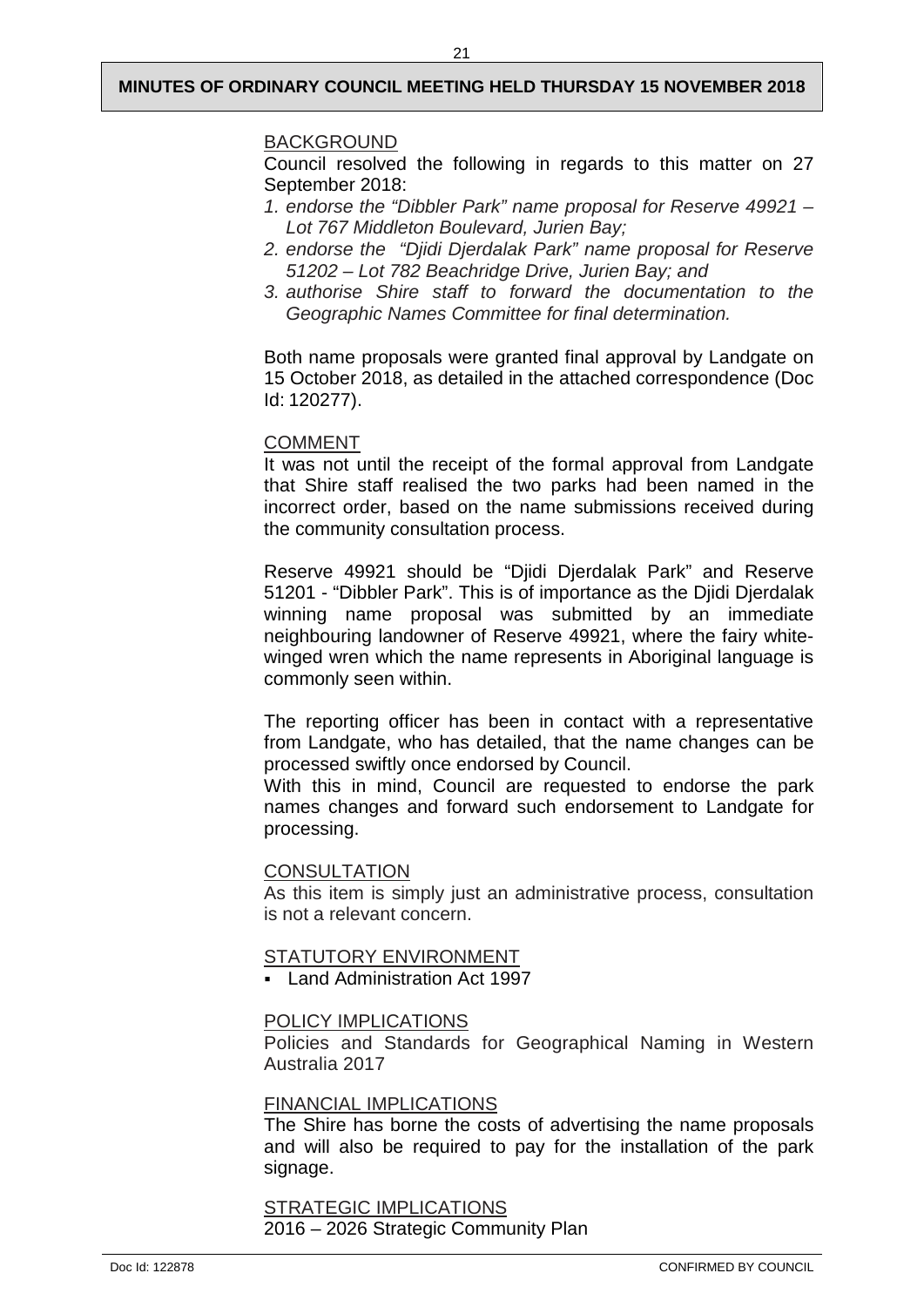| <b>Goal 5: Proactive and Leading Local Government</b>                                                                                                                                |                                                                                                   |  |  |  |  |
|--------------------------------------------------------------------------------------------------------------------------------------------------------------------------------------|---------------------------------------------------------------------------------------------------|--|--|--|--|
| <b>Objectives</b>                                                                                                                                                                    | How the shire will contribute                                                                     |  |  |  |  |
| 5.3 Ensure the community is well<br>informed and facilitate community<br>engagement in visioning, strategic<br>planning and other significant<br>decisions that affect the community | a) Consult and engage with the<br>community on issues, projects and<br>decision that affect them. |  |  |  |  |

### ATTACHMENTS

Circulated with the agenda is the following Item relevant to this report:

 Landgate Approval (Doc Id: 120277) *(Marked 9.3.3)*

VOTING REQUIREMENT Simple Majority

#### **OFFICER RECOMMENDATION / COUNCIL DECISION**

**Moved Cr Scharf, seconded Cr Eyre That Council:** 

- **1. endorse the "Djidi Djerdalak Park" name change for Reserve 49921 – Lot 767 Middleton Boulevard, Jurien Bay;**
- **2. endorse the "Dibbler Park" name change for Reserve 51202 – Lot 782 Beachridge Drive, Jurien Bay; and**
- **3. authorise Shire staff to forward the documentation to the Landgate for processing.**

**CARRIED 9 / 0**

### <span id="page-24-0"></span>**9.3.4 ENDORSEMENT OF NAME PROPOSAL – RESERVE 30824 – LOT 596 ALVA WAY, CERVANTES**

| Location:               | Lot 596 Alva Way, Cervantes                      |  |  |
|-------------------------|--------------------------------------------------|--|--|
| Applicant:              | Cervantes Ratepayers & Progress Association Inc. |  |  |
| Folder Path:            | Business Classification Scheme / Parks and       |  |  |
|                         | Reserves / Naming / Sites                        |  |  |
| Disclosure of Interest: | Nil                                              |  |  |
| Date:                   | 1 November 2018                                  |  |  |
| Author:                 | Rory Mackay, Planning Officer                    |  |  |
| Senior Officer:         | David Chidlow, Executive Manager Development     |  |  |
|                         | <b>Services</b>                                  |  |  |

#### PROPOSAL

To consider endorsement of the park name "Tranquilo Park" for Reserve No.30824 located at Lot 596 Alva Way, Cervantes.

#### **BACKGROUND**

Council resolved the following in regards to this matter on 25 October 2018:

*1. inform the Cervantes Ratepayers and Progress Association that the "Ogden Park" name proposal for Reserve No.30824 - Lot 596 Alva Way, Cervantes is refused due to the lack of strong local community support;*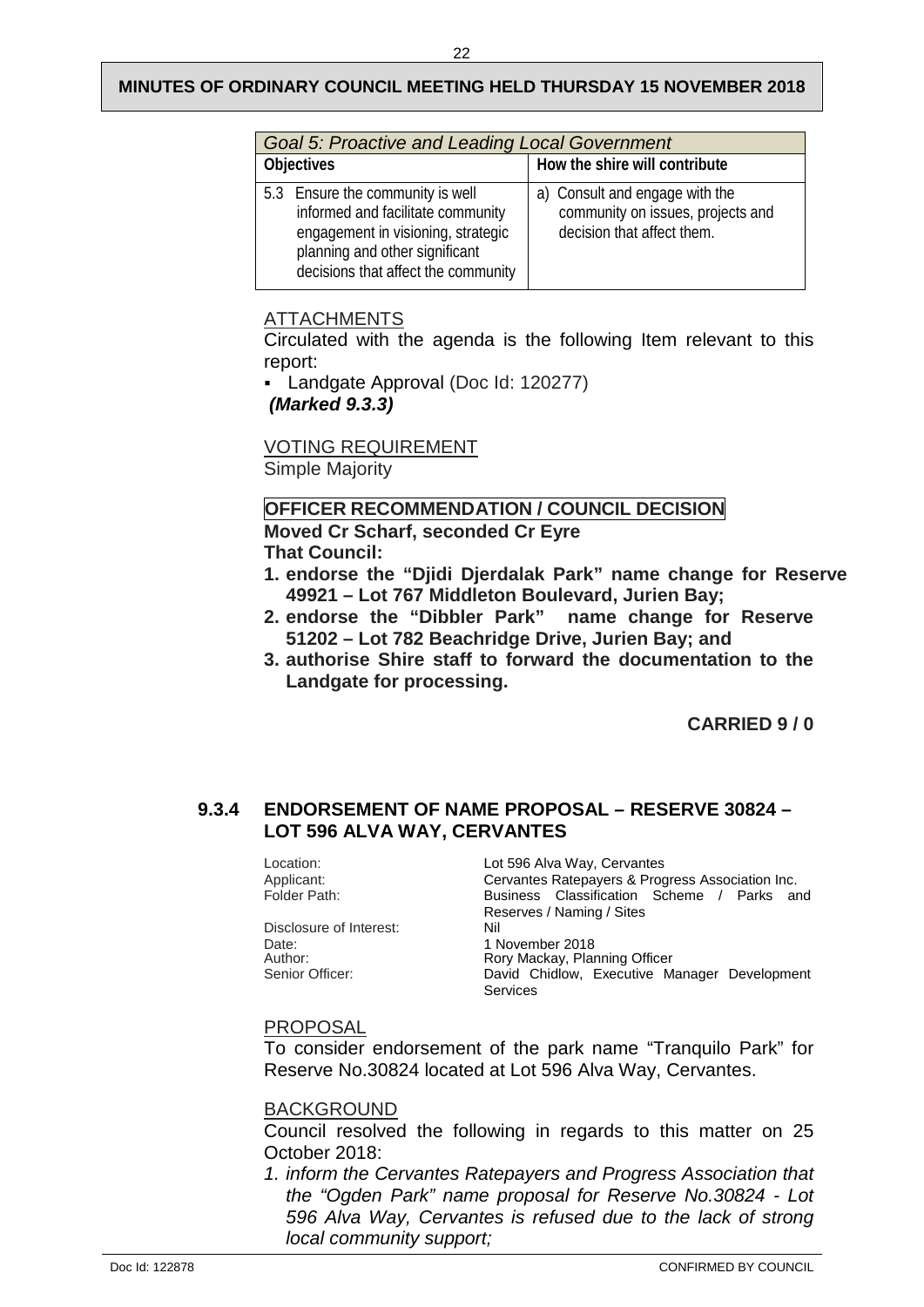- *2. erect a plaque within Reserve No.30824 - Lot 596 Alva Way, Cervantes recognising the contributions Mr Allan Ogden made to the Cervantes community; and*
- *3. authorise Shire staff to undertake a naming process for Reserve No.30824 - Lot 596 Alva Way, Cervantes in accordance with the Policies and Standards for Geographical Naming in Western Australia.*

#### COMMENT

As stated in the previous Council meeting items in relation to this matter, the current unofficial name for the reserve, Tranquilo Park is unregistered with the Landgate and does not meet the *Policies and Standards for Geographical Naming in Western Australia*  (PSGN). Reasons for this is as the PSGN states, the use of a unique name may only be considered when the name is derived from a historical reference indicating that the name has been in use in the same area for some extended period of time and meets one of the following criteria:

- names from Aboriginal languages formerly identified within the general area;
- names of pioneers who were relevant to the area;
- names of persons who died during war service; or
- names associated with historical events connected with the immediate area.

However, undertaking due diligence before commencing a naming process for the park, the reporting officer contacted Landgate to ensure there was comprehensively no possibility Tranquilo Park could be formally approved.

After reviewing the documentation a Landgate representative verbally stated "Tranquilo Park" could be approved in principal given the unique set of circumstances which have expired with the initial name proposal. Landgate gives scope to the long term use of Tranquilo by the community, which is reflective of the Spanish naming theme of Cervantes. Furthermore, there is the strong belief from all stakeholders, that no matter what the park is named it will forever be referred to as Tranquilo Park by long term Cervantes residents; as per objections to initial name proposal for the reserve.

With the above in mind, Council is requested to endorse the name proposal and forward the documentation to Landgate for processing.

#### **CONSULTATION**

As the reserve has been long been known as the name proposed, it was considered community consultation was not required for this item.

#### STATUTORY ENVIRONMENT

**Land Administration Act 1997**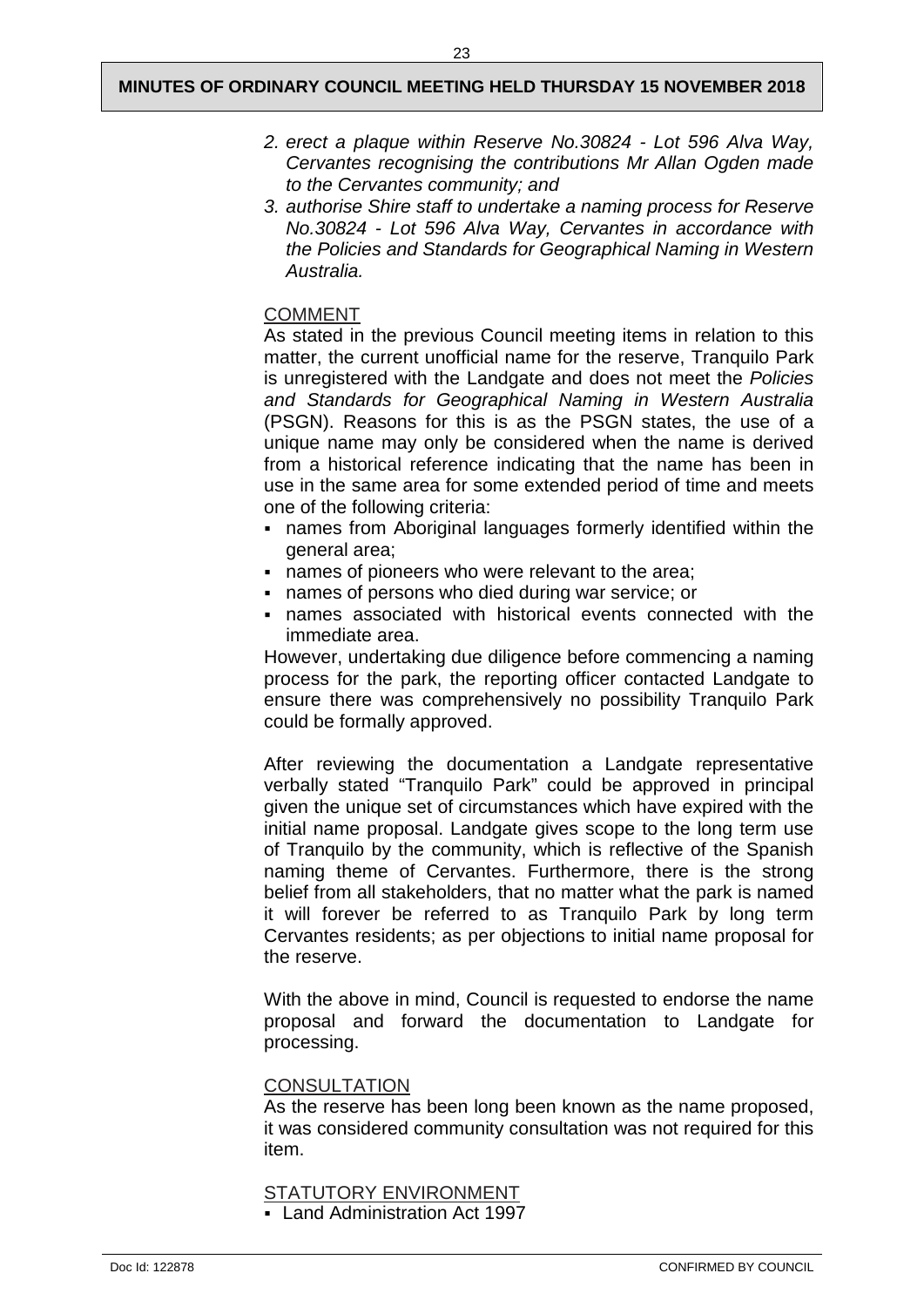#### POLICY IMPLICATIONS

 Policies and Standards for Geographical Naming in Western Australia 2017

FINANCIAL IMPLICATIONS

There are no financial implications relevant to this item.

STRATEGIC IMPLICATIONS

2016 – 2026 Strategic Community Plan

| <b>Goal 5: Proactive and Leading Local Government</b> |                                   |  |  |  |  |
|-------------------------------------------------------|-----------------------------------|--|--|--|--|
| <b>Objectives</b>                                     | How the shire will contribute     |  |  |  |  |
| 5.3 Ensure the community is well                      | a) Consult and engage with the    |  |  |  |  |
| informed and facilitate                               | community on issues, projects and |  |  |  |  |
| community engagement in                               | decision that affect them.        |  |  |  |  |
| visioning, strategic planning and                     |                                   |  |  |  |  |
| other significant decisions that                      |                                   |  |  |  |  |
| affect the community                                  |                                   |  |  |  |  |

#### ATTACHMENTS Nil

VOTING REQUIREMENT

Simple Majority

#### **OFFICER RECOMMENDATION / COUNCIL DECISION Moved Cr McGlew, seconded Cr Eyre That Council:**

- **1. endorse the "Tranquilo Park" name proposal for Reserve No.30824 - Lot 596 Alva Way, Cervantes; and**
- **2. authorise Shire staff to forward the documentation to Landgate for processing.**

**CARRIED 9 / 0** 

#### <span id="page-26-0"></span>**9.3.5 APPOINTMENT OF FIRE CONTROL OFFICER – MR SHANE ELLISS**

Location: Shire of Dandaragan<br>Applicant: N/A Applicant:<br>Folder Path: Business Classification Scheme / Emergency Services / Meetings / Bushfire Council Disclosure of Interest:<br>Date: Date: 2018<br>
Author: 2018<br>
David Chidlow David Chidlow, Executive Manager Development Services Senior Officer: Brent Bailey, Chief Executive Officer

#### PROPOSAL

That Council consider appointing Mr Shane Elliss to the position of Fire Control Officer (FCO) under the *Bush Fires Act 1954 Section 38.(1)* following his appointment as Community Emergency Services Coordinator on 10 October 2018.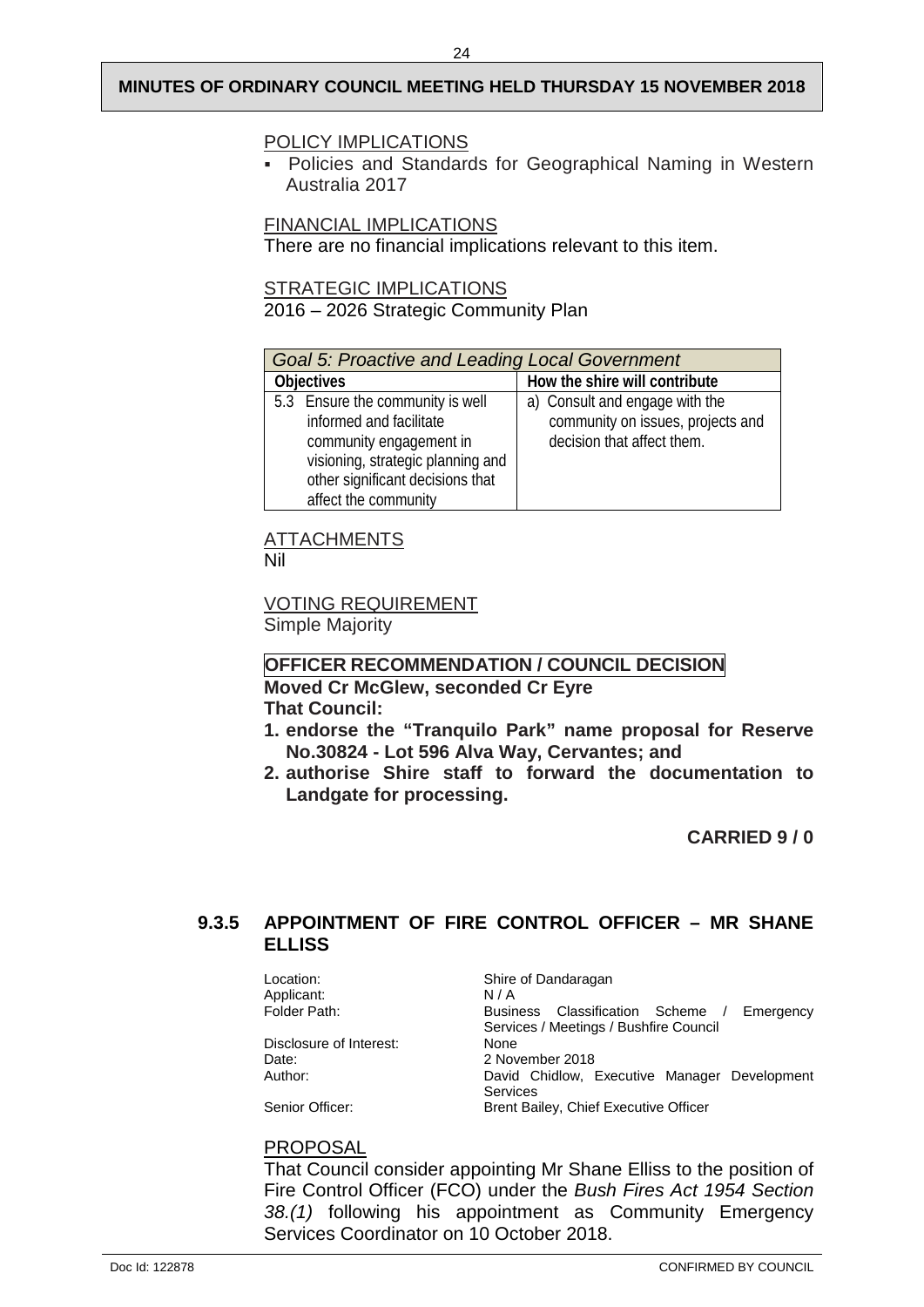#### **BACKGROUND**

Mr Shane Elliss has been appointed Community Emergency Services Coordinator for the Shire. The Department of Fire and Emergency Services has requested that Shane be appointed as a Fire Control Officer for the Shire. Council can appoint such persons as it thinks necessary to be its bush fire control officers under and for the purposes of the Bush Fire Act 1954.

#### COMMENT

Appointment of the Community Emergency Services Coordinator will enable the officer to be able to have powers under the Bush Fires Act 1954 that will enable him to carry out the functions of that position in the event of a bushfire. This does not replace any brigade captain or FCO on the ground, rather it is more for administrative purposes.

Shane has been a member of the Canover Volunteer Bush Fire brigade. Appropriate training will be provided by DFES at the next available FCO course. It is not a prerequisite that the training be undertaken prior to appointment, however it should be undertaken as soon as possible.

#### **CONSULTATION**

**-** Department Fire Emergency Service

#### STATUTORY ENVIRONMENT

*Bush Fires Act 1954 Section 38.(1)*

#### *38. Local government may appoint bush fire control officer.*

(1) A local government may from time to time appoint such persons as it thinks necessary to be its bush fire control officers under and for the purposes of this Act, and of those officers shall subject to section 38A (2) appoint 2 as the Chief Bush Fire Control Officer and the Deputy Chief Bush Fire Control Officer who shall be first and second in seniority of those officers, and subject thereto may determine the respective seniority of the other bush fire control officers appointed by it.

POLICY IMPLICATIONS As per Shire of Dandaragan Policy 3.1: Bush Fire Control

Officer Appointments

FINANCIAL IMPLICATIONS

Council will be responsible for the costs associated with advertising.

STRATEGIC IMPLICATIONS 2016 – 2026 Strategic Community Plan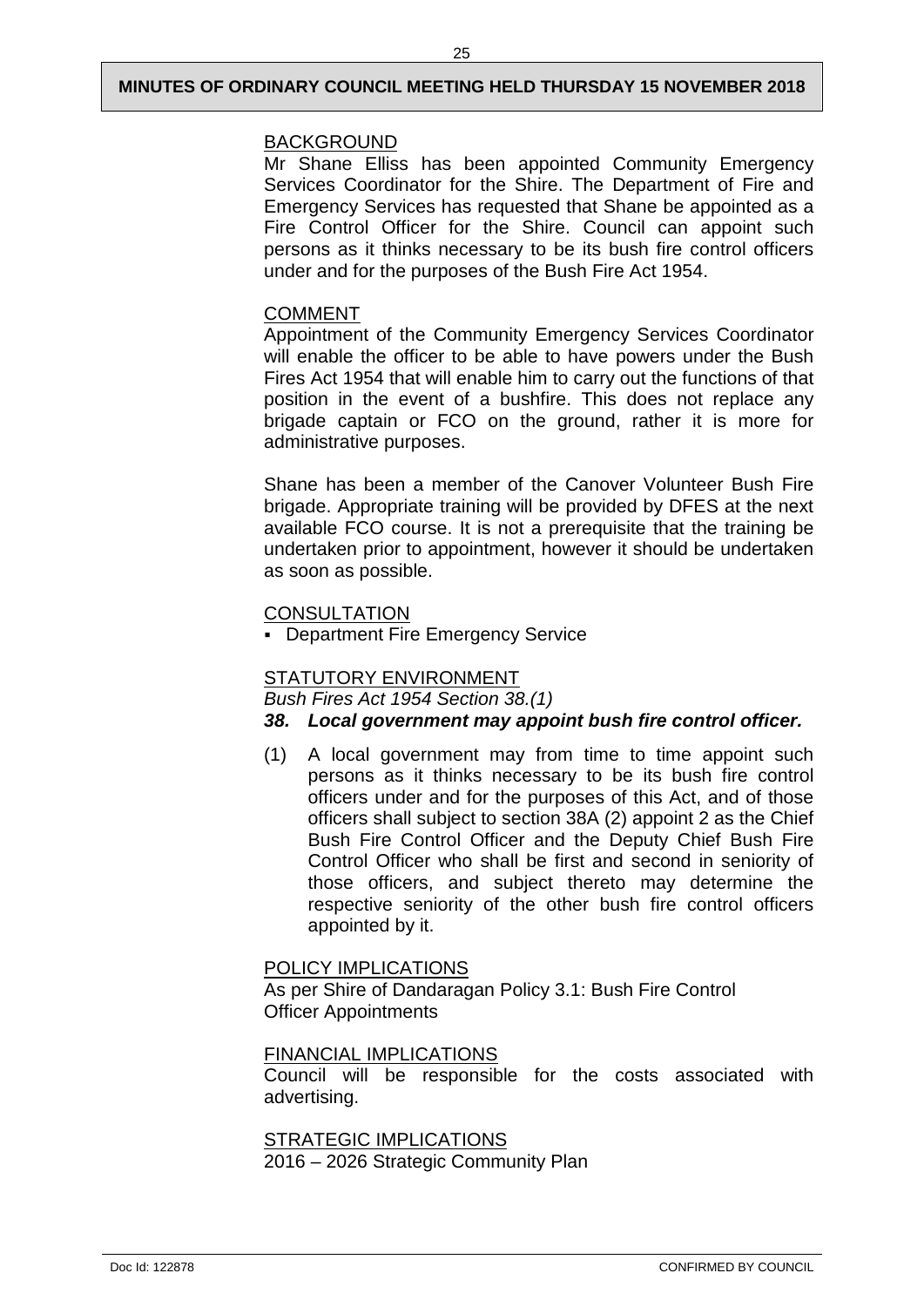| Goal 2: Healthy, Safe and Active Community              |                                                                                                                                      |  |  |  |
|---------------------------------------------------------|--------------------------------------------------------------------------------------------------------------------------------------|--|--|--|
| <b>Objectives</b>                                       | How the shire will contribute                                                                                                        |  |  |  |
| 2.5 Provide environmental health and<br>safety services | Emergency management services,<br>d)<br>including coordination and support to<br>Volunteer Bushfire Brigades<br>Firebreak management |  |  |  |

#### ATTACHMENTS

Nil

#### VOTING REQUIREMENT

Simple majority

#### **OFFICER RECOMMENDATION / COUNCIL DECISION Moved Cr Shanhun, seconded Cr Richardson That Council appoint Mr Shane Elliss to the position of Fire Control Officer for the Shire of Dandaragan.**

**CARRIED 9 / 0** 

#### <span id="page-28-0"></span>**9.3.6 REALIGNMENT OF TRANSMISSION LINE ROUTE, YANDIN WIND FARM**

| Location:               | Lots 2080 & 301 Yandin Road                                              |  |  |  |
|-------------------------|--------------------------------------------------------------------------|--|--|--|
| Applicant:              | Wind Prospect WA Pty Ltd on behalf of Yandin Wind                        |  |  |  |
|                         | Farms Pty Ltd.                                                           |  |  |  |
| File Ref:               | Development Services<br>Apps /<br>Development<br>Application / 2011 / 14 |  |  |  |
| Disclosure of Interest: | None                                                                     |  |  |  |
| Date:                   | 5 November 2018                                                          |  |  |  |
| Author:                 | David Chidlow, Executive Manager Development<br><b>Services</b>          |  |  |  |
| Senior Officer:         | Brent Bailey, Chief Executive Officer                                    |  |  |  |

#### PROPOSAL

This application is for approval for minor realignment of the transmission line route for Yandin Wind Farm on private property (Lots 2018 & 301) at request of the landowners.

#### BACKGROUND

Yandin Wind Farm and the landowners are requesting that the proposed transmission line currently approved on Lots 2018 & 301 be aligned closer to the southern property boundaries of these lots rather than through paddocks as is currently approved.

Currently the transmission line runs from the proposed substation on Lot 301 westward then it runs south west to a point just west of the Yandin lookout along Yandin Road to Brand Highway. This proposal will bring the line westward from the substation along Yandin Road and adjoining the Yandin lookout on the north side (refer to plan in attachments).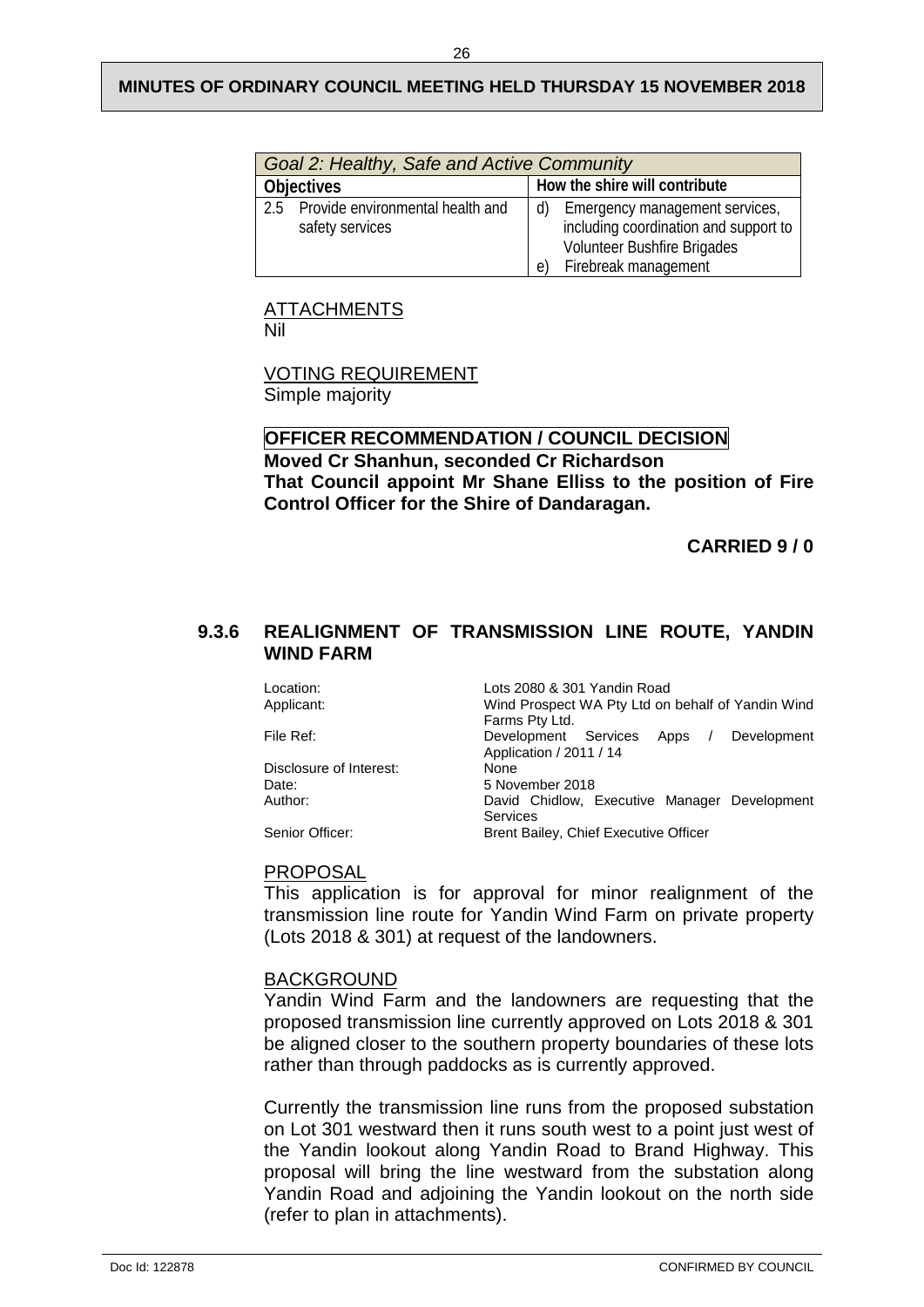The transmission towers will be highly visible in both scenarios with the transmission line running down Yandin Road westward of the lookout. The amended route will bring the towers closer to the lookout when looking North and North East. Wind turbines will also be highly visible to both of these vistas.

Yandin lookout is managed by Parks and Wildlife Services.

#### COMMENT

The proposal will impact on the vistas from Yandin Lookout. However, this will be the case as was approved in 2011 for the original wind farm application and transmission line.

The transmission towers will be much closer and the impact will be more significant along the northern border of Yandin lookout.

Yandin Wind farm are proposing the lookout as one site to provide information boards with details of sustainable energy and the project. They will also provide some infrastructure such as picnic tables.

An option to realign the route south of the Yandin Lookout was investigated. However this brings the 330kv powerlines in close proximity to a farm house which was considered not suitable being close to a habitable dwelling.

#### **CONSULTATION**

Discussions were held with Parks and Wildlife Services and they had no major concerns over the proposed realignment.

#### STATUTORY ENVIRONMENT

- Shire of Dandaragan Local Planning Scheme No. 7 (LPS7)
- Shire of Dandaragan Local Planning Strategy Rural Land Use and Rural Settlement
- Planning Bulletin 67 Guidelines for Wind Farm Development
- Environment Protection Bulletin no.21 Guidance for wind farm developments; and

The original planning permit application lodged in 2011 was referred to the Environmental Protection Agency (EPA) for assessment with a decision of "Not Assessed – Public Advice Given"

#### POLICY IMPLICATIONS

There are no policy implications relevant to this item.

#### FINANCIAL IMPLICATIONS

There are no financial implications relevant to this item.

#### STRATEGIC IMPLICATIONS

Renewable energy projects deemed compatible with surrounding land uses should be encouraged through identification in future strategic planning instruments for the Shire, including any new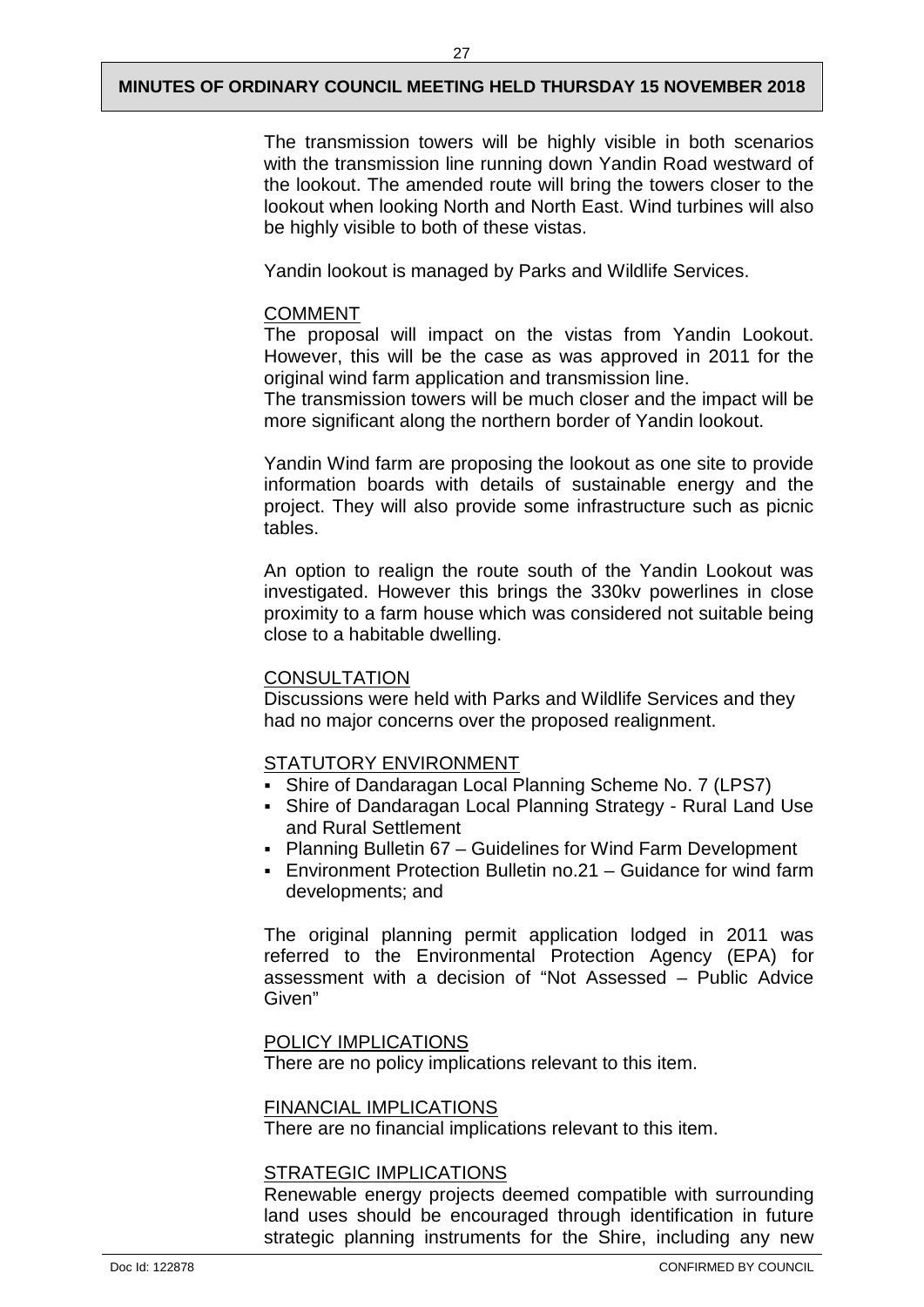municipal strategic plan, the Local Planning Strategy and new Local Planning Schemes.

2016 – 2026 Strategic Community Plan

| Goal 1: Great Place for Residential and Business Development                                 |                                                                                                    |  |  |  |  |
|----------------------------------------------------------------------------------------------|----------------------------------------------------------------------------------------------------|--|--|--|--|
| <b>Objectives</b>                                                                            | How the shire will contribute                                                                      |  |  |  |  |
| 1.2 Ensure effective and efficient<br>development and building services                      | a) Process development applications and<br>undertake building regulation functions<br>and services |  |  |  |  |
| 1.4 Ensure Shire is "open for business"<br>and supports industry and<br>business development | b) Identify and engage with future new<br>business and industry opportunities                      |  |  |  |  |

#### **ATTACHMENTS**

Circulated with the agenda are the following items relevant to this report:

- Letter of request to vary transmission route (Doc Id:122436)
- Plan of existing and amended route (Doc Id:122437)
- Plan of proposed towers (Doc Id: 122438)

#### VOTING REQUIREMENT

Simple majority

#### **OFFICER RECOMMENDATION / COUNCIL DECISION**

**Moved Cr Eyre, seconded Cr Shanhun**

**That Council grant approval for the realignment of the transmission line route for Yandin Wind Farm on Lots 2018 & 301 Yandin Road as set out in Doc Id: 122437.**

#### **Advice note**

**The realignment of the transmission line does not alter the conditions of approval nor afford a right of appeal to the State Administrative Tribunal. The decision relates to a variation as set out in the conditions of approval and advice note.**

**CARRIED 9 / 0** 

#### <span id="page-30-0"></span>**9.3.7 PROPOSED SIGNAGE – ROAD RESERVE ADJACENT TO LOT 81 BASHFORD STREET (JURIEN AMBULANCE CENTRE)**

| Location:               | Road Reserve opposite Lot 81 Bashford Street.   |
|-------------------------|-------------------------------------------------|
| Applicant:              | Peter House on behalf of St John Ambulance      |
| Folder Path:            | Business Classification Scheme / Laws and       |
|                         | Enforcements / Local Laws / Signs and Hoardings |
| Disclosure of Interest: | None                                            |
| Date:                   | 4 November 2018                                 |
| Author:                 | David Chidlow, Executive Manager Development    |
|                         | Services                                        |
| Senior Officer:         | Brent Bailey, Chief Executive Officer           |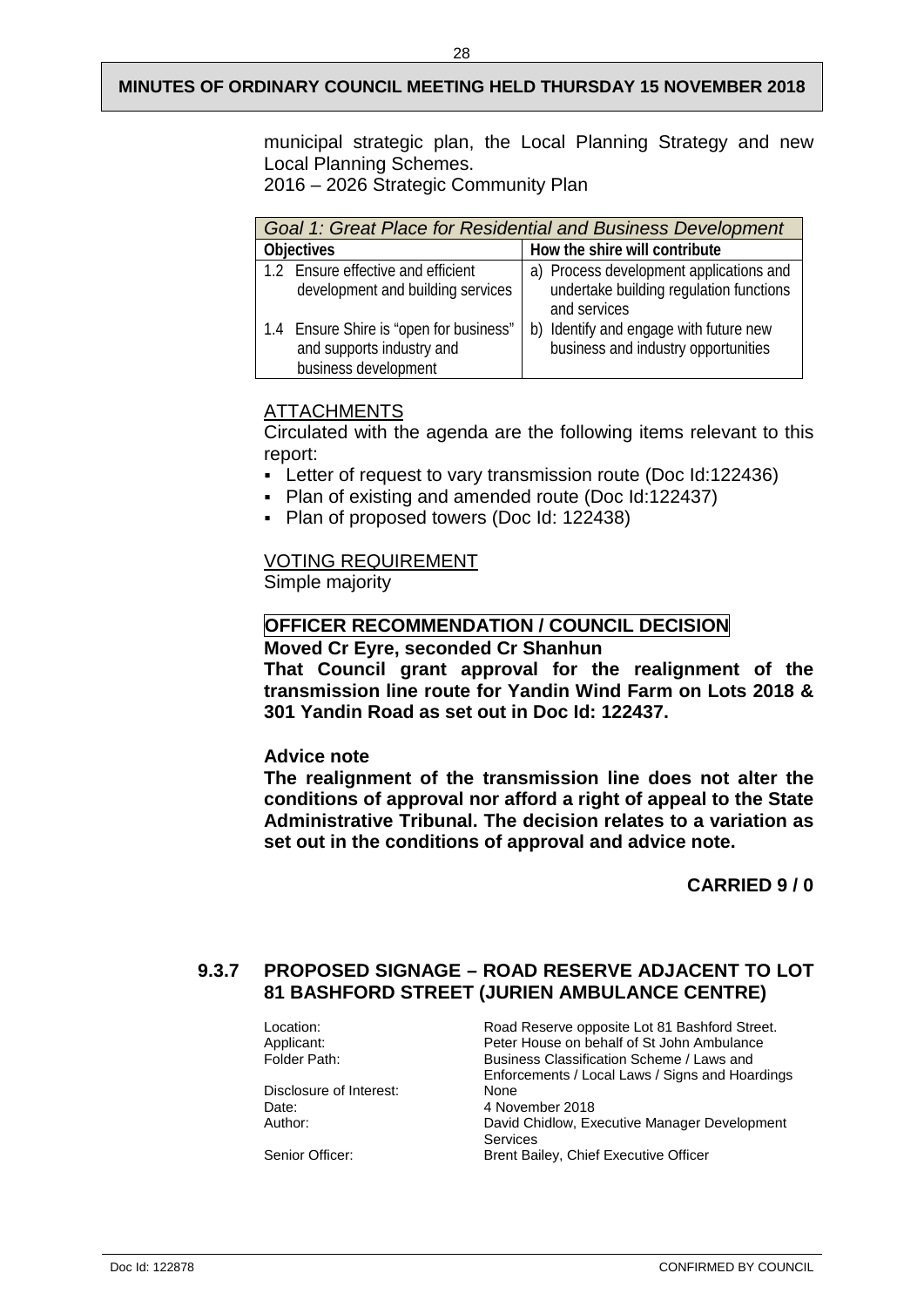#### PROPOSAL

The proponent is seeking planning approval for illuminated (solar and battery) signage on the Road Reserve out front of the Ambulance Centre Bashford Street, Jurien Bay.

#### BACKGROUND

The purpose of the sign is to advertise the Ambulance Centre

Under Local Planning Policy 8.6 Advertising Devices an illuminated sign requires Council approval.

#### COMMENT

The pylon sign is proposed to be erected on the road reserve near the entrance to the Ambulance Centre. Council can grant approval for this proposal subject Main Roads WA.

The proposal complies with Local Planning Policy 8.6 - Advertising Devices.

# **CONSULTATION**

Nil

#### STATUTORY ENVIRONMENT

- Local Planning Scheme No 7
- Local Law Activities on Thoroughfares and Trading in Thoroughfares and Public Places Local Law
- **LPP 8.6 Advertising Devices**

### POLICY IMPLICATIONS

**Illuminated Sign DEFINITION:** 

A sign which can be lighted either from within or without the sign by artificial light provided, or mainly provided for that purpose and which does not emit a flashing light.

#### **REQUIREMENTS:**

- a) be constructed entirely of non-flammable materials;
- b) be maintained to operate as an illuminated sign;
- c) not be displayed where may be confused with or mistaken for the stop of tail light of a vehicle;
- d) no encouraged to be of flashing, pulsating, chasing or running lights; and
- e) Use a low level of illumination.

#### **APPLICATION:**

Requires Planning Approval (Council Approval).

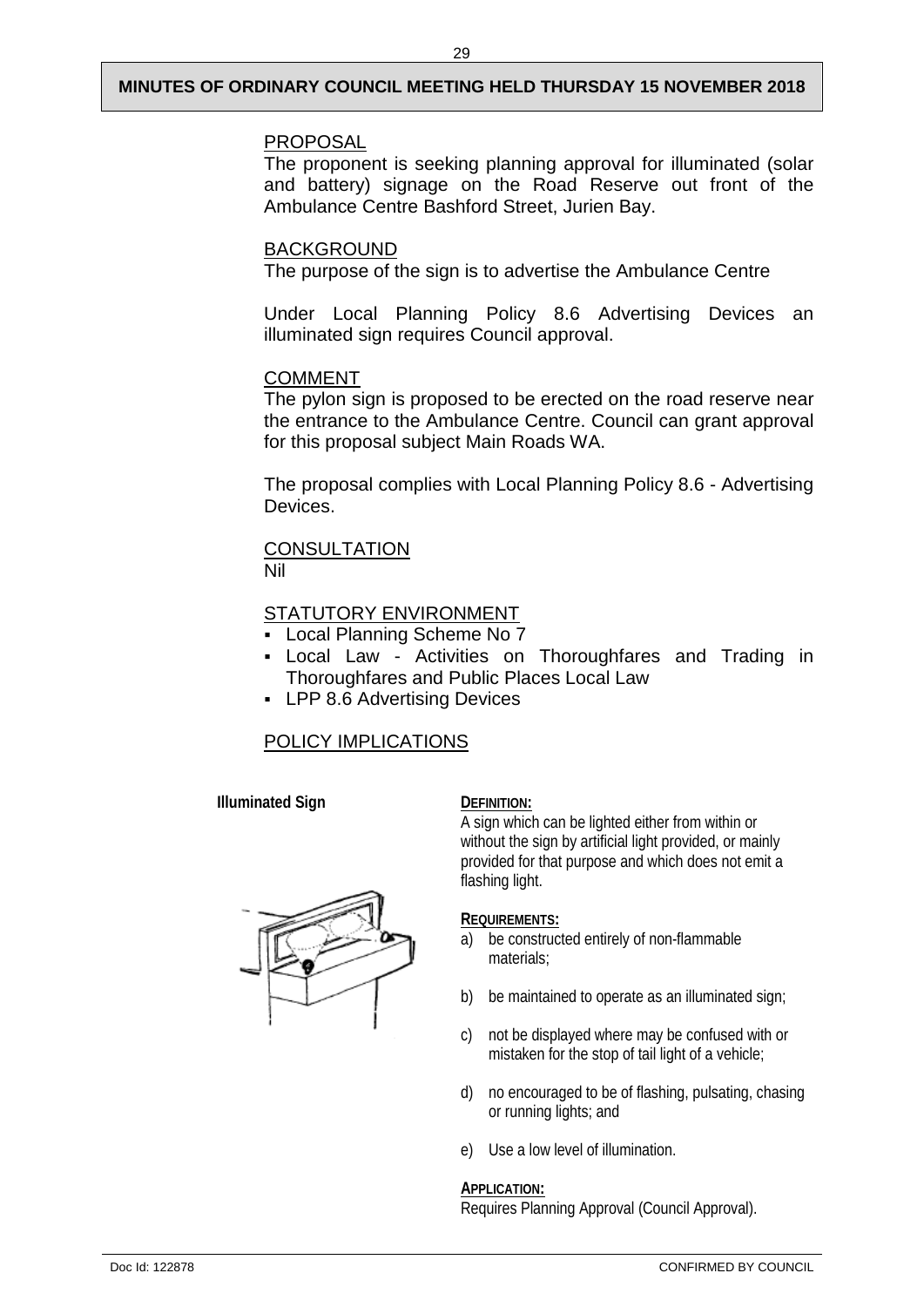#### 3.1 **Signage within Road Reserves outside designated tourist precincts.**

- 3.1.1 Council will consider approving a planning application for a development sign (given that the development is within close proximity to the sign), a sign advertising a tourist attraction, community association or not for profit organisation on properties, buildings or reserves that are not directly related to that sign outside the designated tourist precincts, in the following circumstances:
	- i. Where the proponent can satisfy Council as to the community economic and/or social merits of erecting such signage or advertising;
	- ii. Where the sign falls within the definition of 'Special Events Sign', and will be only placed on the property, buildings or reserves for the period that the special event is being run; and
	- iii. In any other situations that Council sees fit.
- 3.1.2 Applicants are advised that signage within Road Reserves may require the dual approval of Council and Main Roads WA. In most instances Main Roads WA require the approval of Council before an application for signage can be considered. The requirement for Main Roads WA approval is only a requirement on roads under the care, control and responsibility of Main Roads WA.
- 3.1.3 Council, in considering applications may have regard to Main Roads WA Guidelines 'Guide to the Management of Roadside Advertising'.

### 3.2 **Sign Liability**

- 3.2.1 Council takes no responsibility for any damage to, theft of or claims arising from a sign within the road reserve.
- 3.2.2 It is the applicant's responsibility to ensure that a private sign on the road reserve is insured against any claims arising from the public.
- 3.2.3 Where a sign / advertisement is proposed to be placed in, or overhang, a public place or street, the owner of the property / applicant will be required where appropriate, to provide a public liability insurance policy indemnifying the Shire against all actions, suits, claims, damages, losses and expenses made against or incurred by the Shire arising from the approval. The applicant and/or land owner may be required by the Shire to –
	- a) take out a public liability insurance policy in the name of the owner or applicant and the Shire, for an amount considered appropriate to the risk involved;
	- b) keep that insurance policy current for the duration of the approval;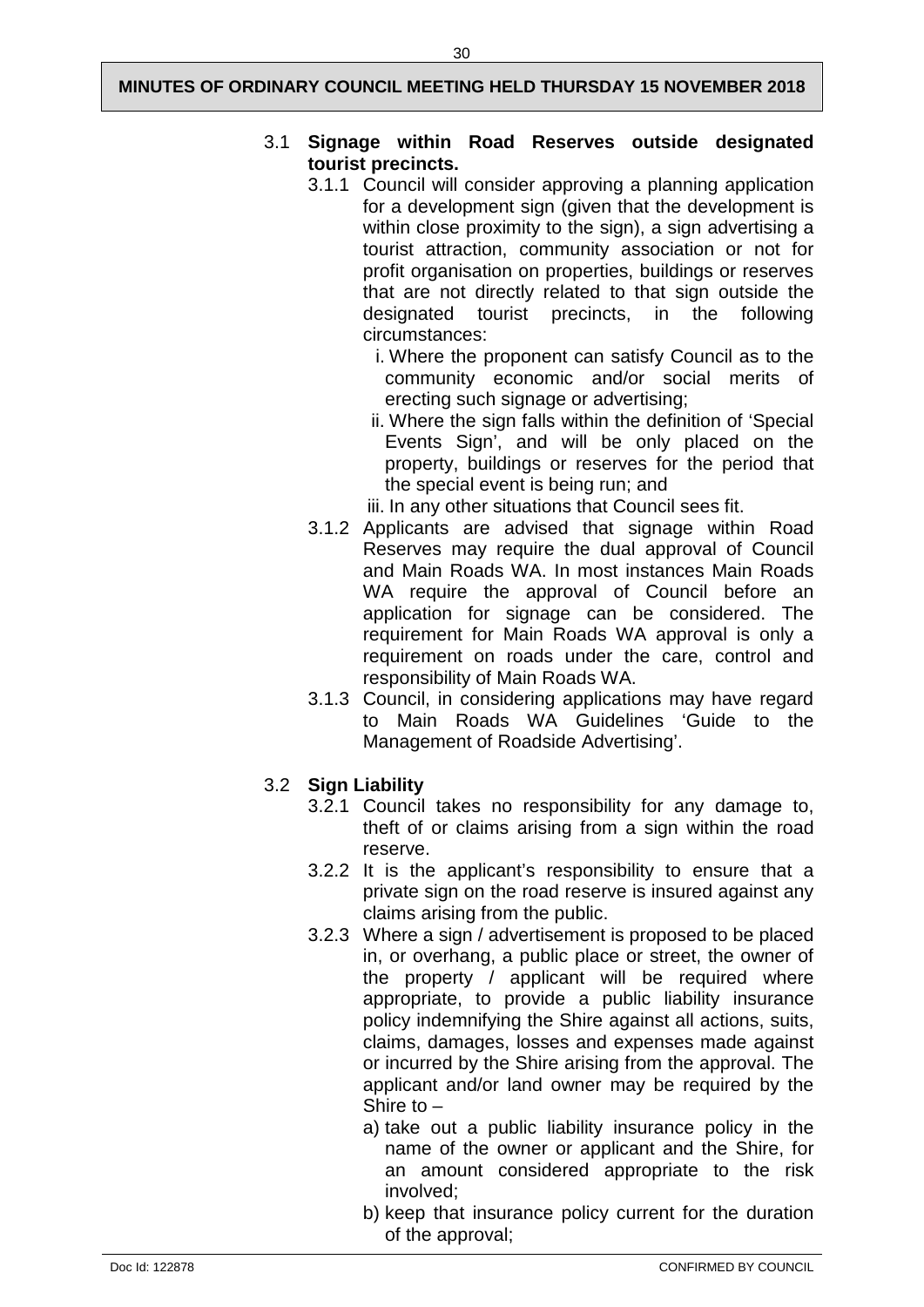- c) include a clause in the policy which prevents the policy from being cancelled without the written consent of the Shire;
- d) include a clause in the public liability insurance policy, which requires the owner or applicant and the insurance company, to advise the Shire if the policy lapses, is cancelled or is no longer in operation;
- e) on the request of an authorised person, provide for the inspection of a certificate of currency for the required insurance policy.

"should the signage fall into disrepair or dilapidation or the liability insurance is no longer current, that the structure shall be removed".

#### FINANCIAL IMPLICATIONS

The applicant has paid an application fee of \$147

#### **STRATEGIC IMPLICATIONS**

2016 – 2026 Strategic Community Plan

| Goal 1: Great place for Residential and Business Development |                                                         |  |  |  |
|--------------------------------------------------------------|---------------------------------------------------------|--|--|--|
| <b>Objectives</b>                                            | How the Shire will contribute                           |  |  |  |
| 1.2 Ensure effective and efficient                           | a) process development applications and                 |  |  |  |
| development and building services                            | undertake building regulation functions<br>and services |  |  |  |

#### ATTACHMENTS.

Circulated with the agenda is the following item relevant to this report:

 Licence application and plans (Doc Id: 122496) *(Marked 9.3.7)* 

VOTING REQUIREMENT

Simple majority

#### **OFFICER RECOMMENDATION / COUNCIL DECISION**

#### **Moved Cr Eyre, seconded Cr Scharf**

**That Council grant planning approval for an illuminated sign to St John Ambulance on the road reserve adjacent to St John Ambulance, Lot 81 Bashford Street in accordance with the plans submitted (Do Id: 122496) subject to the following conditions;**

- **1. This approval is valid for a period of two years. If the development has not substantially commenced within this period the approval will lapse;**
- **2. All development shall be in accordance with the attached approved plans (Doc Id: 122496) and subject to any modifications required as a consequence of any conditions of this approval. The endorsed plans shall not be modified or altered without the prior written approval of the local**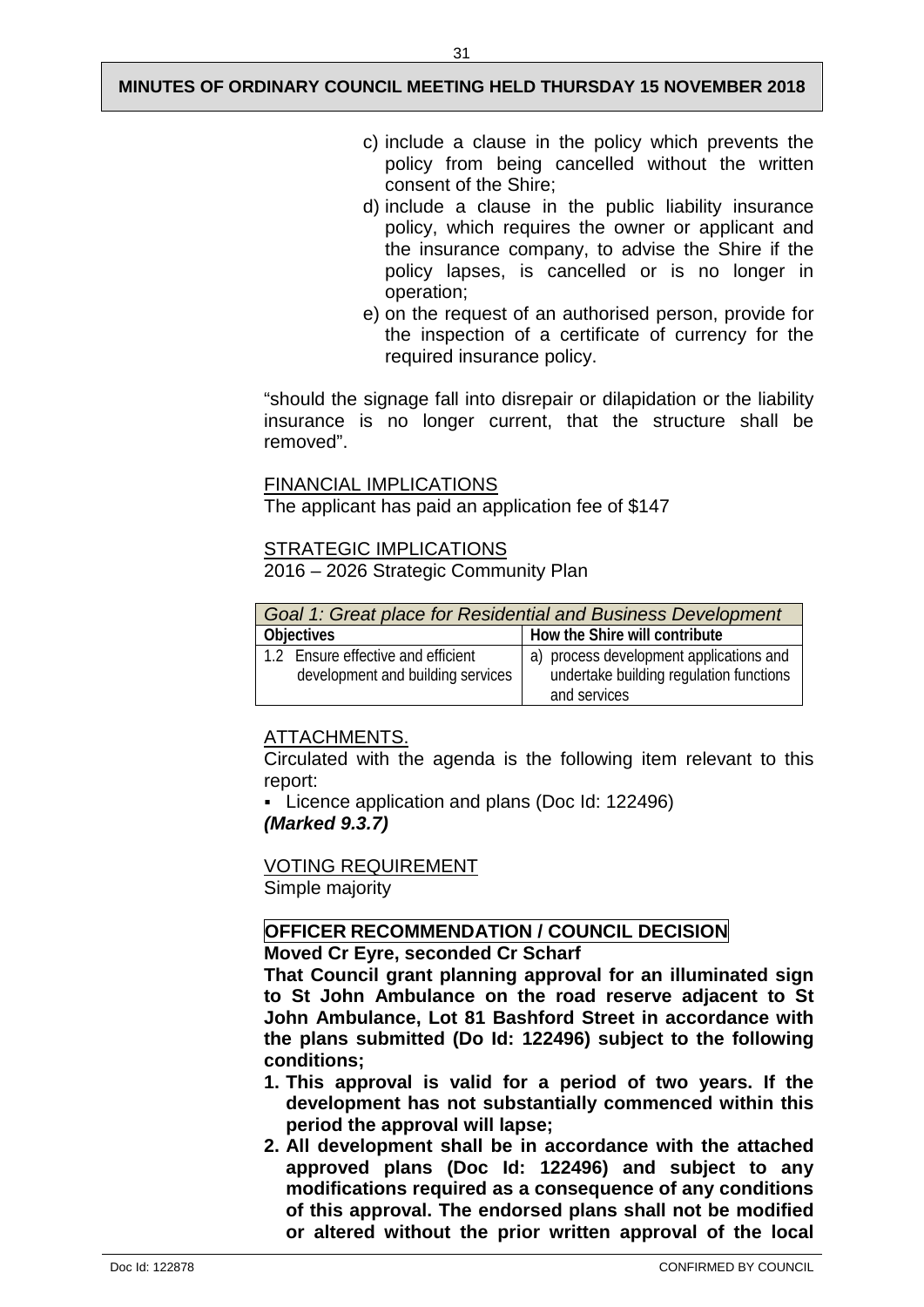**government;** 

- **3. Council takes no responsibility for any damage to, theft of or claims arising from a sign within the road reserve.**
- **4. It is the applicant's responsibility to ensure that a private sign on the road reserve is insured against any claims arising from the public.**
- **5. Where a sign / advertisement is proposed to be placed in, or overhang, a public place or street, the owner of the property / applicant will be required where appropriate, to provide a public liability insurance policy indemnifying the Shire against all actions, suits, claims, damages, losses and expenses made against or incurred by the Shire arising from the approval. The applicant and/or land owner may be required by the Shire to –**
	- **a) take out a public liability insurance policy in the name of the owner or applicant and the Shire, for an amount considered appropriate to the risk involved;**
	- **b) keep that insurance policy current for the duration of the approval;**
	- **c) include a clause in the policy which prevents the policy from being cancelled without the written consent of the Shire;**
	- **d) include a clause in the public liability insurance policy, which requires the owner or applicant and the insurance company, to advise the Shire if the policy lapses, is cancelled or is no longer in operation;**
	- **e) on the request of an authorised person, provide for the inspection of a certificate of currency for the required insurance policy.**
- **6. should the signage fall into disrepair or dilapidation or the liability insurance is no longer current, that the structure shall be removed.**
- **7. Approval of Main Roads WA.**

**Advice:**

**1. The applicant be advised; Should you be aggrieved by this decision, or any conditions imposed, there is a Right of Review under the** *Planning and Development Act 2005***. An application for Review must be submitted in accordance with Part XIV of the** *Planning and Development Act* **within 30 days of the receipt of this decision to:**

**The State Administrative Tribunal GPO Box U1991 PERTH WA 6845"**

**CARRIED 9 / 0**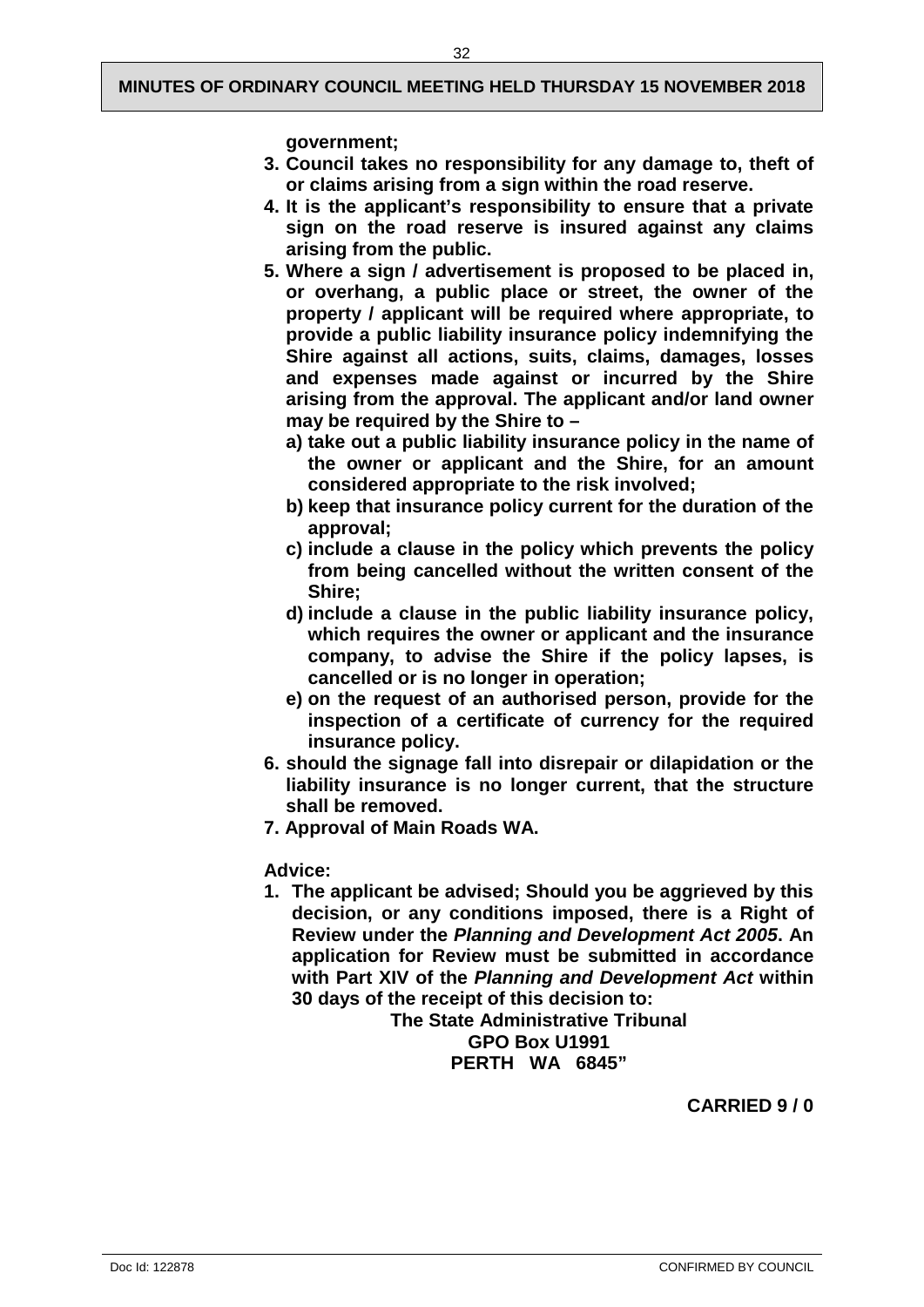#### <span id="page-35-1"></span><span id="page-35-0"></span>**9.4 GOVERNANCE & ADMINISTRATION**

#### **9.4.1 METHOD OF LOCAL GOVERNMENT ELECTION**

Folder Path: Business Classification Scheme / Governance /

Elections / Method of Election Disclosure of Interest:<br>
Date: 22 October 2018 Date: 22 October 2018 Author: Scott Clayton, Executive Manager Corporate & Community Services Senior Officer: **Brent Bailey, Chief Executive Officer** 

#### PROPOSAL

Signature of Senior Officer:

For Council to consider the method of Local Government election the Shire of Dandaragan will use for any Ordinary, Extraordinary or other election as defined in Part 4 of the Local Government Act 1995 (Act).

#### BACKGROUND

At the 25 March 2010 Ordinary Council Meeting, Council considered changing the method of conducting local government elections for the election of Councillors from the then "in person" method to a "postal voting" method. The decision of Council was:

#### "*that Council:*

- *1. give in principle support to changing the method of voting for all local government ordinary and extraordinary elections for all elections held between 2011 and 2017 (inclusive) to the postal vote method; and*
- 2. *direct staff to send a formal request to the Western Australian Electoral Commission seeking approval to declare the Electoral Commissioner responsible for the conduct of all ordinary and extraordinary Shire of Dandaragan elections held between the years 2011 - 2017 (inclusive). In doing so, changing the method of voting from 'in person' to 'postal'.*"

The postal voting method has been utilised for the 2011, 2013, 2015 and 2017 Ordinary Election of Councillors. As the agreement with the Electoral Commissioner has now expired it is now appropriate to reconsider the method of conducting Ordinary and Extraordinary election of Councillors.

Prior to the 2009 Council election, the Ward System that had been in place since 1971 was discontinued. A Ward Boundary Review (attached) was undertaken by an independent consultant in 2016 at the request of Council.

The report recommended the continuation of the no ward system. The recommendation appears on pages 47 and the rationale for the recommendation is on page 48. Also, the report highlighted the importance of representation for all four communities and that some of the structural bias towards Jurien Bay needs to be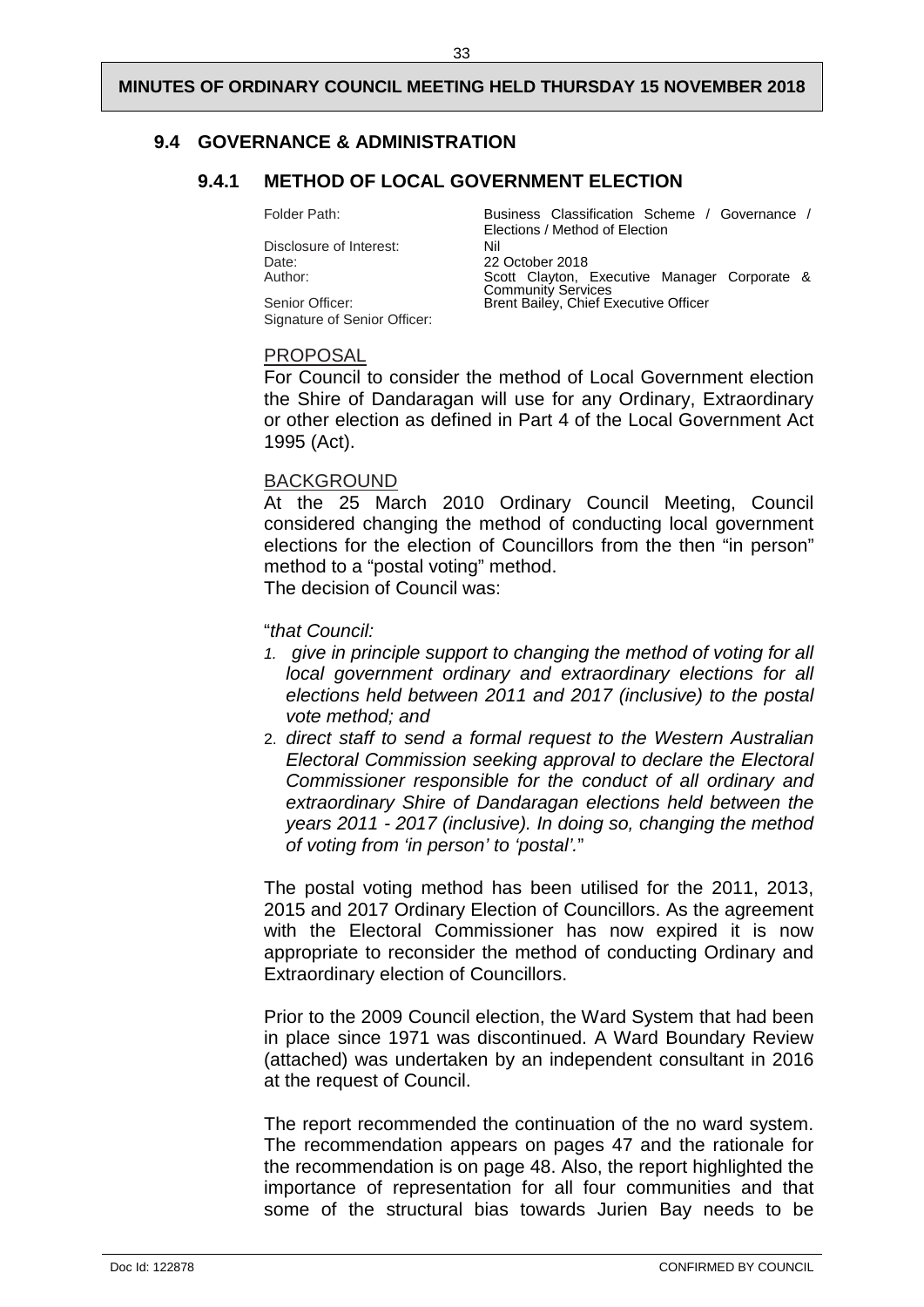34

addressed and provides some initial suggestions on how this might be achieved. Refer to pages 48 and 49.

*Given the evident [sic] presented at the interviews, through analysis of voting patterns, examination of the five factors, consultation with DLGC and understanding of global drivers of amalgamation, the report findings lead to the strong recommendation to continue with the no wards system. This is based on the following rationale:*

- *1. The fact that regional areas will continue to experience a disproportionate increase in the population of certain coastal towns over anywhere else, this is driven by processes outside of local, state and even national government control and influence.*
- *2. Increasing pressure of local government amalgamation and consolidation by the State government to increase competiveness and efficiency.*
- *3. Consultation with DLGC where it was advised that the plus or minus ten percent is a strong preference of the board, and that there must be a strong motivating argument put forward to move from a no wards to a wards system.*
- *4. The importance of quality candidates for the smaller communities, given that someone who is not prepared to put in the effort to get elected may very well not be giving the communities the best representation they deserve.*
- *5. The never-ending boundary shifting game the council will be engaged with to accommodate the growth of Jurien Bay compared to the other communities if wards are introduced.*

*This recommendation is also based on the key finding during the interview process that the critical issue motivating this review was the lack of representation not the lack of boundaries. While the absence of one community representative in one-electoral cycle (Badgingarra) is not sufficient to claim a trend, it has highlighted the importance of representation for all four communities and that some of the structural bias towards Jurien Bay (in sheer and proportional voter numbers, as well as demographics) needs to be addressed. The following provides some initial suggestions for how this might be achieved.*

- *a. That postal voting be abolished and in-person voting be reinstated as the only option. This will decrease the number of voters, which are likely to be largely those living in Jurien Bay with little interest in local politics or knowledge of running candidates.*
- *b. That Council formally acknowledge the importance of representation of all four wards and seek means to provide proper representation for any ward without representation in the future. While this may be through the allocation of a specific Councillor to act in the interests of the community, it must also be recognised that councillors from other communities do not provide the same level of representation as that of a local*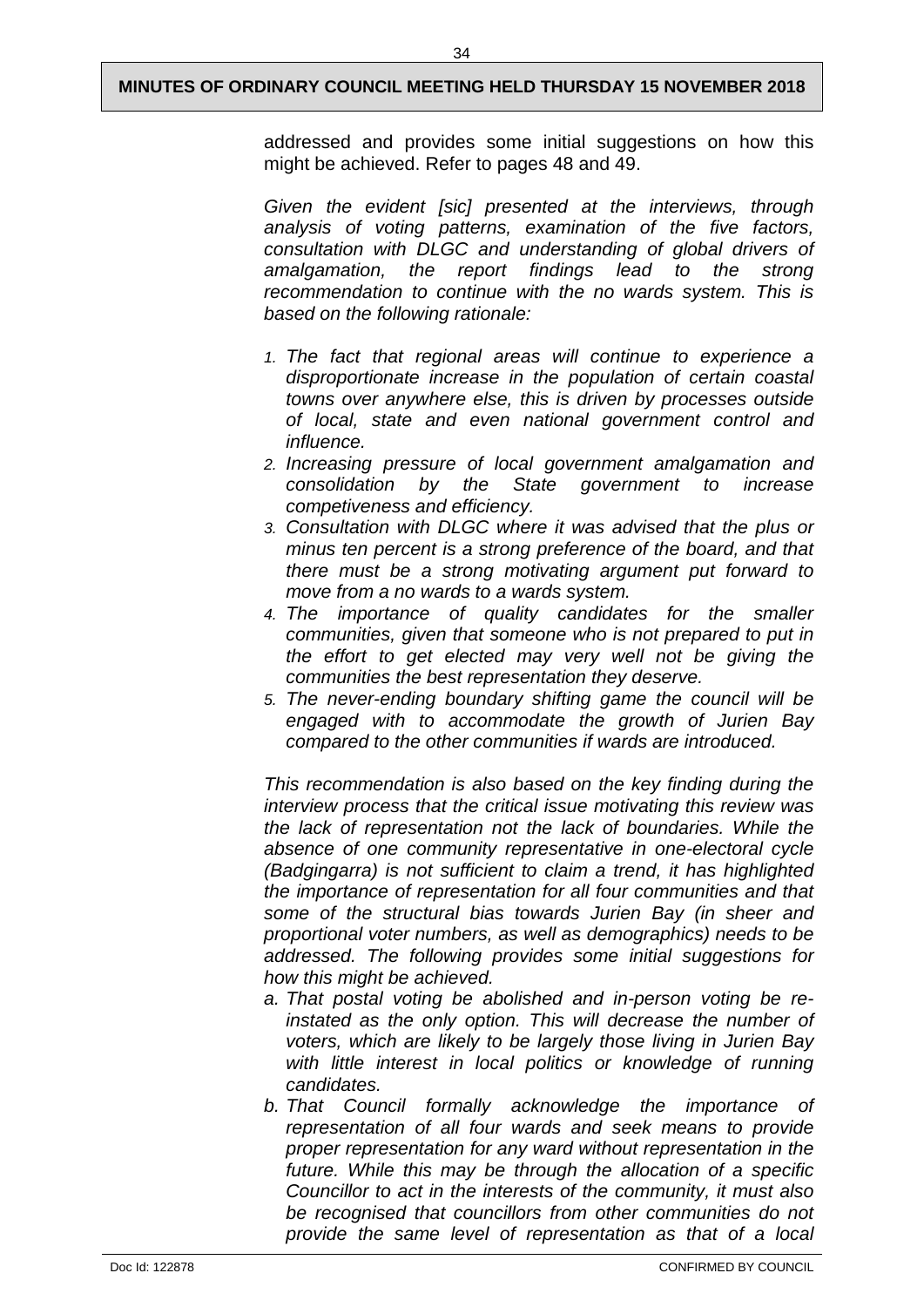*Councillor given distances across and diversity of interests (community groups and others) within the Shire.*

*c. Give genuine opportunities for candidates from smaller communities to present to a voter base outside of their own areas, for example in Jurien Bay.*

#### **COMMENT**

Suggestion (a) proposes an option that postal voting be abolished and in-person voting re-instated.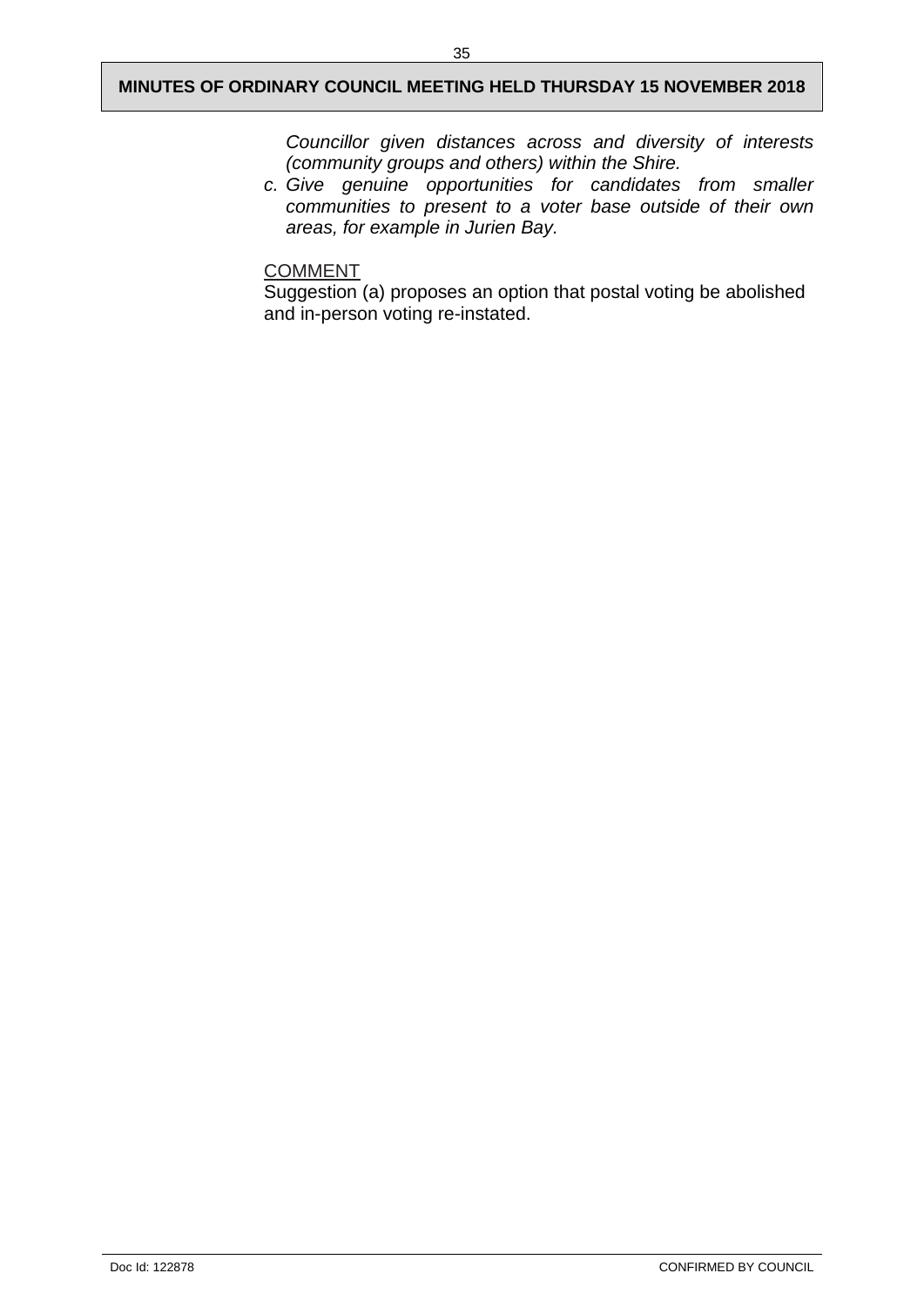The statistics for the last eight elections held, with 2003, 2005, 2007 and 2009 being in-person voting elections and 2011, 2013, 2015 and 2017 being postal voting elections are as follows:

*Table 2: Election summary data*

| Election<br>Year | Type of<br>Election | No candidates | <b>No</b><br><b>Councillors</b> | <b>Newly elected Councillor</b><br>community                                                                      | Voting                                    | No Council representation |
|------------------|---------------------|---------------|---------------------------------|-------------------------------------------------------------------------------------------------------------------|-------------------------------------------|---------------------------|
| 2003             | In person           | 5             | b.                              | 4 Wards = $2$ Jurien Bay / $2$<br>Cervantes / 1 Badgingarra                                                       |                                           |                           |
| 2005             | In person           | 5             | 5                               | 2 Wards = $3$ North Ward (1)<br>Badgingarra / 2 Jurien Bay); 2<br>South Ward (Cervantes)                          |                                           |                           |
| 2007             | In person           | 5             | 5                               | 2 Wards = $3$ from North Ward (2)<br>Jurien Bay / 1 Badgingarra); 2<br>South Ward (1 Cervantes / 1<br>Dandaragan) |                                           |                           |
| 2009             | In person           | 6             | $\overline{4}$                  | No wards = $2$ Jurien Bay / 1<br>Cervantes / 1 Dandaragan                                                         | 2284 electors<br>on roll; 29.95%<br>voted |                           |
| 2011             | Postal              | 9             | 5                               | No wards = $2$ Jurien Bay / 1<br>Cervantes / 1 Badgingarra / 1<br>Dandaragan                                      | 2339 electors<br>on roll; 52.07%<br>voted |                           |
| 2013             | Postal              | 8             | 5                               | No wards = $4$ Jurien Bay / 1<br>Dandaragan                                                                       | 2499 electors<br>on roll; 42.82%<br>voted | Badgingarra (2 years)     |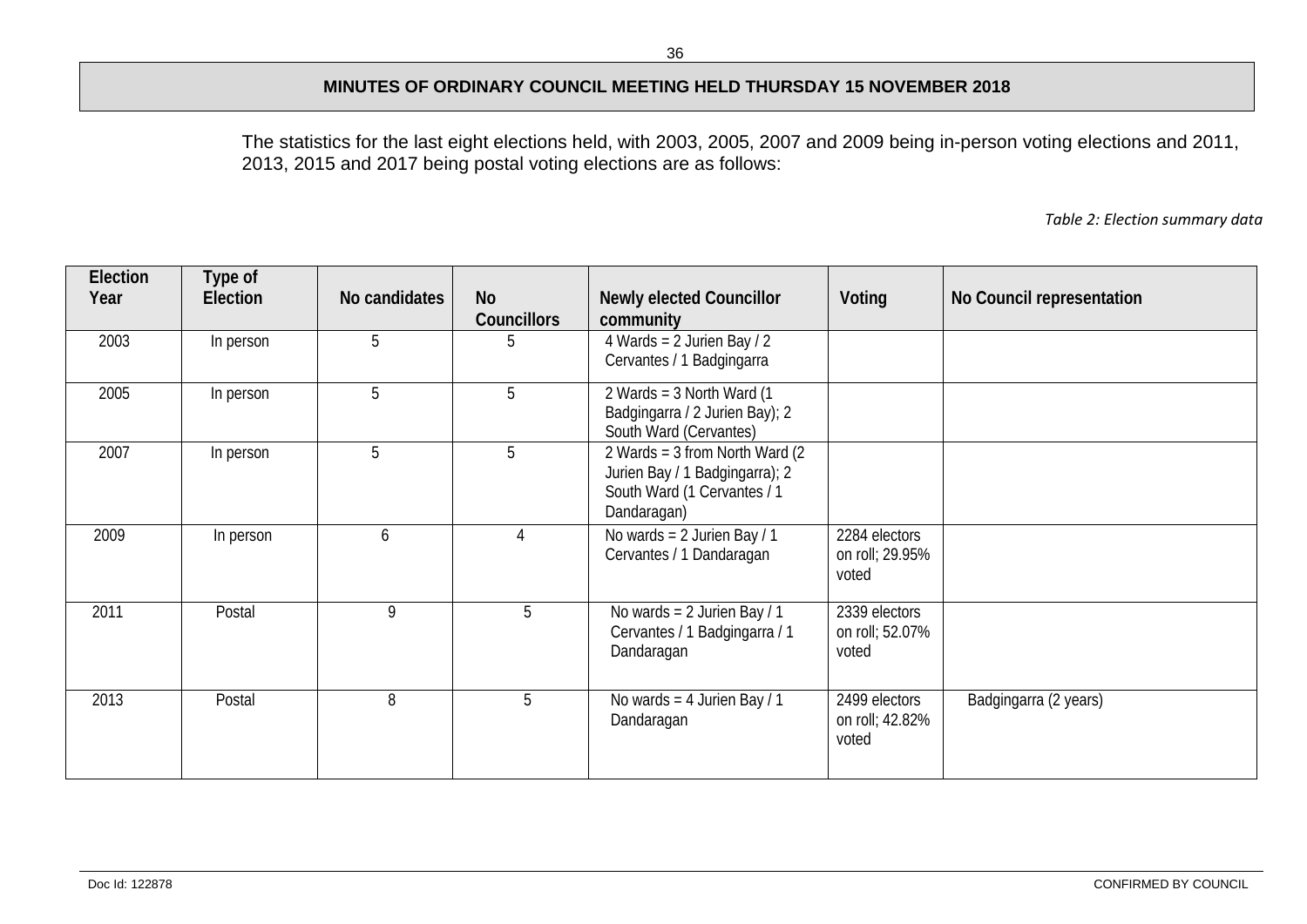| Election<br>Year | Type of<br>Election | No candidates | <b>No</b><br><b>Councillors</b> | <b>Newly elected Councillor</b><br>community                                   | Voting                                    | No Council representation |
|------------------|---------------------|---------------|---------------------------------|--------------------------------------------------------------------------------|-------------------------------------------|---------------------------|
| 2015             | Postal              | 10            |                                 | No wards = $3$ Jurien Bay / $1$<br>Cervantes / 1 Badgingarra / 1<br>Dandaragan | 2447 electors<br>on roll; 48.88%<br>voted |                           |
| 2017             | Postal              | o             |                                 | No wards                                                                       | 2538 electors<br>on roll; 45.4%<br>voted  |                           |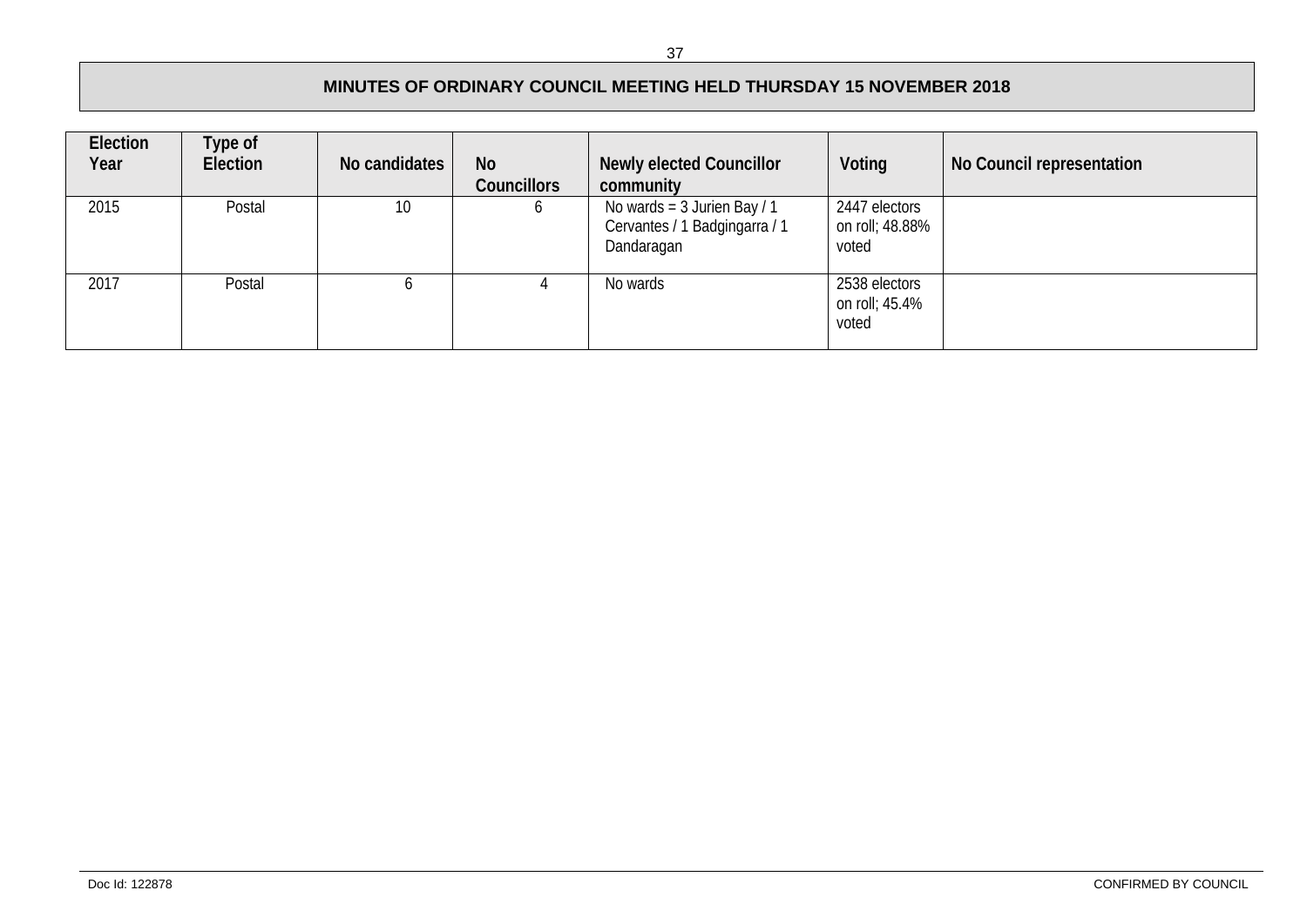The last in-person election in 2009 with no wards had 29.95% of electors voting and the postal voting elections having between 42.85% and 52.07% of electors voting since then. The postal voting election percentages were with all electors receiving the required information (ballot papers/ candidates profile etc.), generally less than 50% of eligible voters take the opportunity to vote.

The WA Electoral Commission have provided an estimated cost of \$18,181.81.

Costs not incorporated in this estimate include:

- any legal expenses other than those that are determined to be borne by the Western Australian Electoral Commission in a Court of Disputed Returns
- one local government staff member to work in the polling place on election day
- any additional postage rate increase by Australia Post.

If Council were to consider running the election with in-person voting there would be a saving in the postal charges, however, this cost would be more than offset by the additional staff required to run four polling places. Section 4.63 (1) of the Act states;

#### *4.63. Presiding and other officers, appointment of*

 *(1)The electoral officers appointed by the returning officer are to include a presiding officer and one or more other electoral officers for each polling place.*

The Shire would ultimately determine the remuneration these officers would receive, but as a guide utilising the WAEC rates of pay, opening four polling places from 8am to 6pm would cost a minimum of \$2,600. This assumes that the Shire would continue to outsource the Returning Officer position at a cost of approximately \$6,000.

Nevertheless, the driver behind considering the method of election has primarily been for reasons of representation not cost.

With regard to representation the State Government is undertaking a review of the Act.

The current (second) stage of the review *"focuses on delivering for the community based on the themes Agile, Smart and Inclusive."*

#### *"Inclusive*

*Inclusive focuses specifically on local governments representing and involving their communities in decision-making. As the tier of government closest to the community, there is an expectation that local governments represent the whole community, recognise diversity within their district and are responsive to community needs."*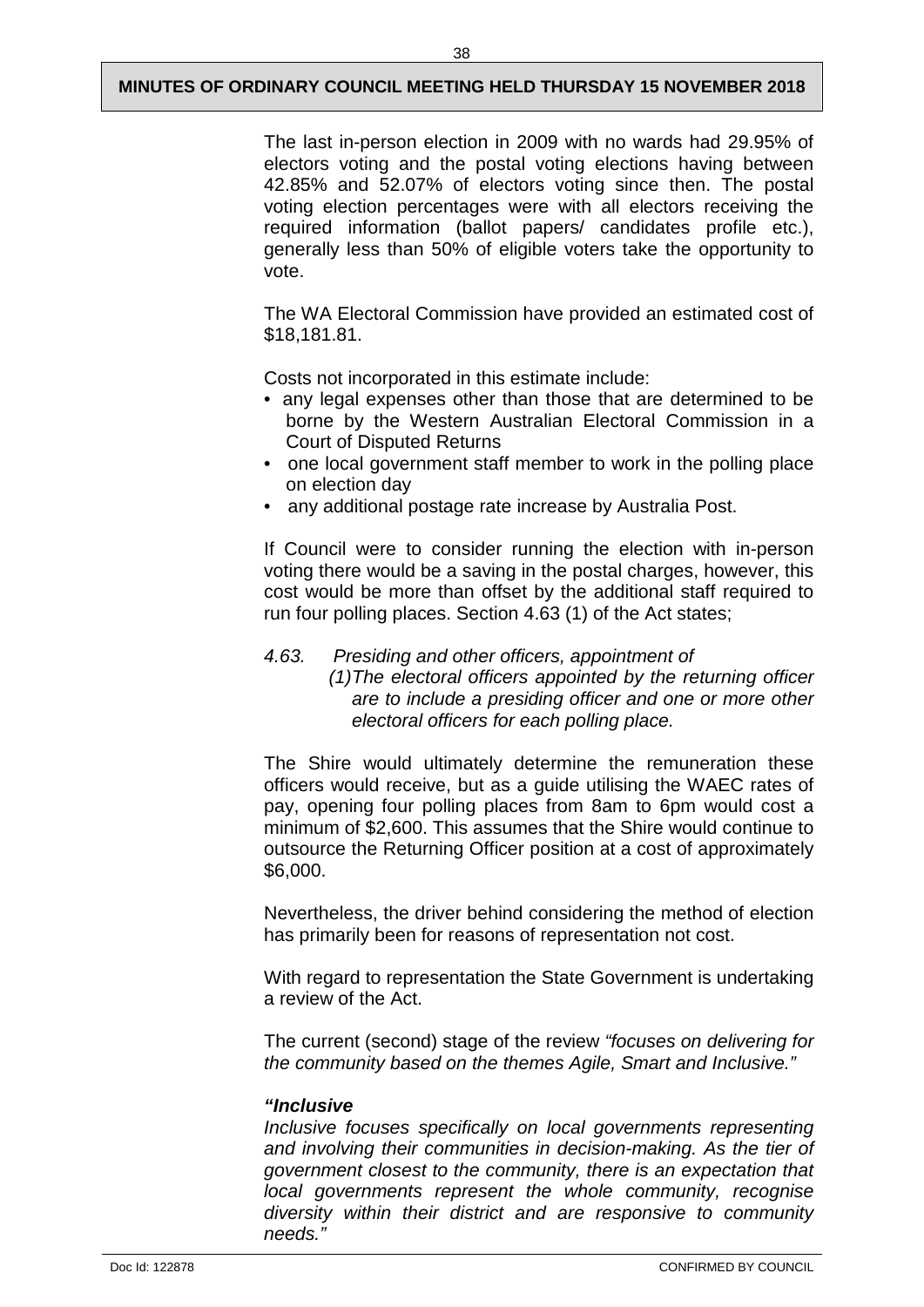A key topic within the "Inclusive" theme is elections.

A copy of a discussion paper published by the Department of Local Government, Sport and Cultural Industries (Department) regarding Local Government elections is attached. Relevant extracts for this document follow;

#### **How elections are conducted**

*Historically, voter turnout in local government elections is significantly low compared to other jurisdictions. In most local government elections less than one-third of eligible electors cast a vote. This places a question over how well the council represents the interests of the entire community they represent.*

*Issues that need consideration around voting in local government elections are focused towards increasing voter turnout, ensuring we have adequate community representation guiding our local government decision making processes and increasing community engagement with their local governments. The more voices contributing to our local democracies, the more accountable and reflective they will be.*

#### **What you've told us**

- *Less than a third of electors vote in their local government elections*
- *Councils need to better represent the diversity of the community.*
- *Public confident in local government could be increased through greater participation.*
- *There is low public awareness of candidate profiles and positions.*
- *Community concern around the conduct of candidates and politicisation during election campaigns and acceptance of election gifts.*

Given increased voter turnout is a key aim of the Department, it would be difficult to justify re-introducing in-person elections for the express purpose of reducing electors access to vote.

**CONSULTATION** 

Western Australian Electoral Commission (WAEC)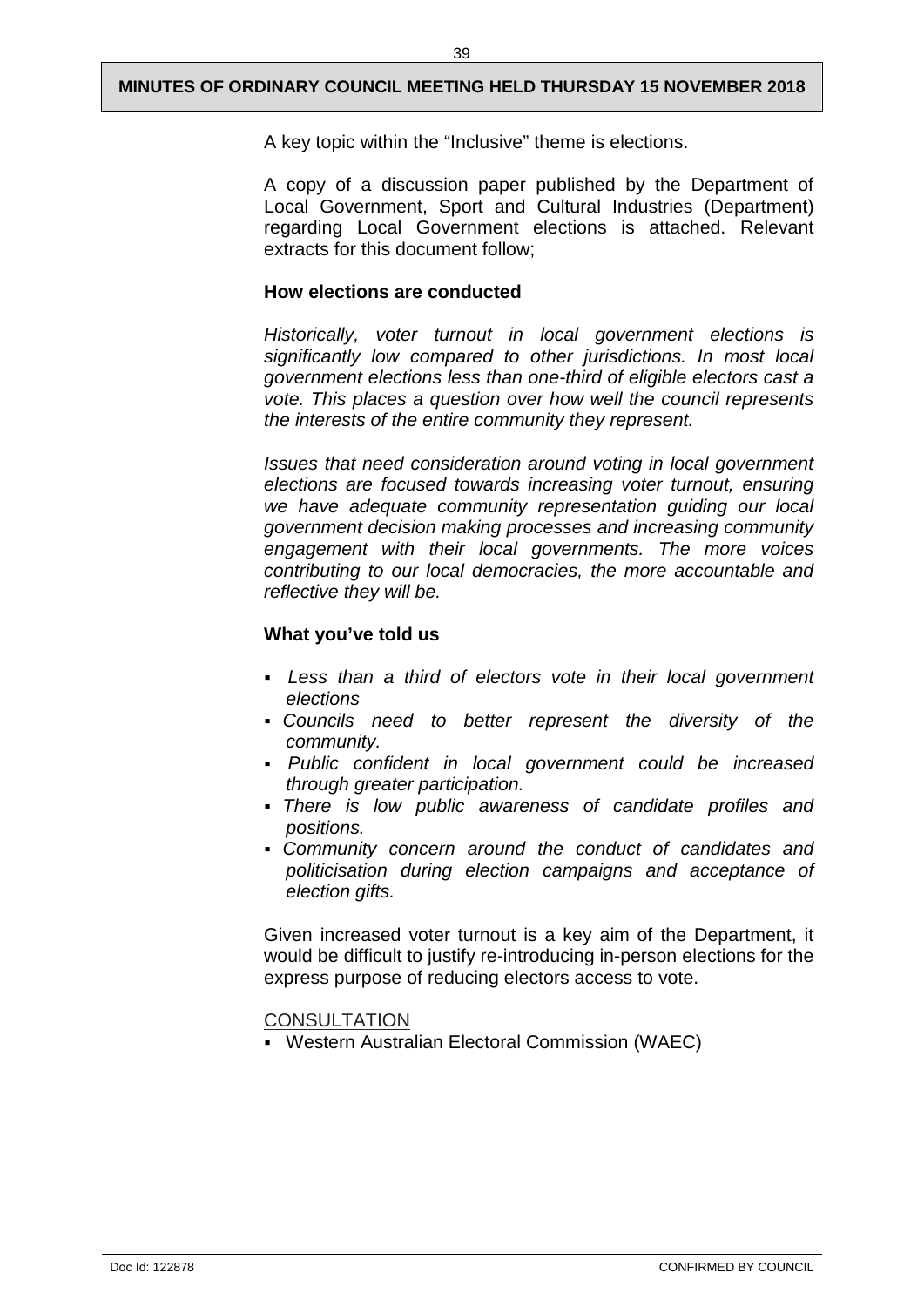#### STATUTORY ENVIRONMENT

#### *Section 4.61(1) and (2) Local Government Act 1995*

#### *4.61. Choice of methods of conducting election*

*(1) The election can be conducted as a —*

*postal election which is an election at which the method of casting votes is by posting or delivering them to an electoral officer on or before election day; or*

*voting in person election which is an election at which the principal method of casting votes is by voting in person on election day but at which votes can also be cast in person before election day, or posted or delivered, in accordance with regulations.*

- *(2) The local government may decide\* to conduct the election as a postal election.*
- *\* Absolute majority required.*

#### *Section 4.20(4) Local Government Act 1995*

#### *4.20.CEO to be returning officer unless other arrangements made*

- *(4) A local government may, having first obtained the written agreement of the Electoral Commissioner, declare\* the Electoral Commissioner to be responsible for the conduct of an election, or all elections conducted within a particular period of time, and, if such a declaration is made, the Electoral Commissioner is to appoint a person to be the returning officer of the local government for the election or elections.*
- *\* Absolute majority required.*

#### POLICY IMPLICATIONS

There are no policy implications relevant to this item.

#### FINANCIAL IMPLICATIONS

There will be no financial implication in relation to the 2018/19 financial year.

A provision for the running of election within the 2019/20 budget will be required.

STRATEGIC IMPLICATIONS

2016 – 2026 Strategic Community Plan

| Goal 5: Proactive and Leading Local Government |                                                                   |  |  |  |
|------------------------------------------------|-------------------------------------------------------------------|--|--|--|
| <b>Objectives</b>                              | How the shire will contribute                                     |  |  |  |
| 5.1 High performing Council                    | d) representation for all communities on<br>Council (ward review) |  |  |  |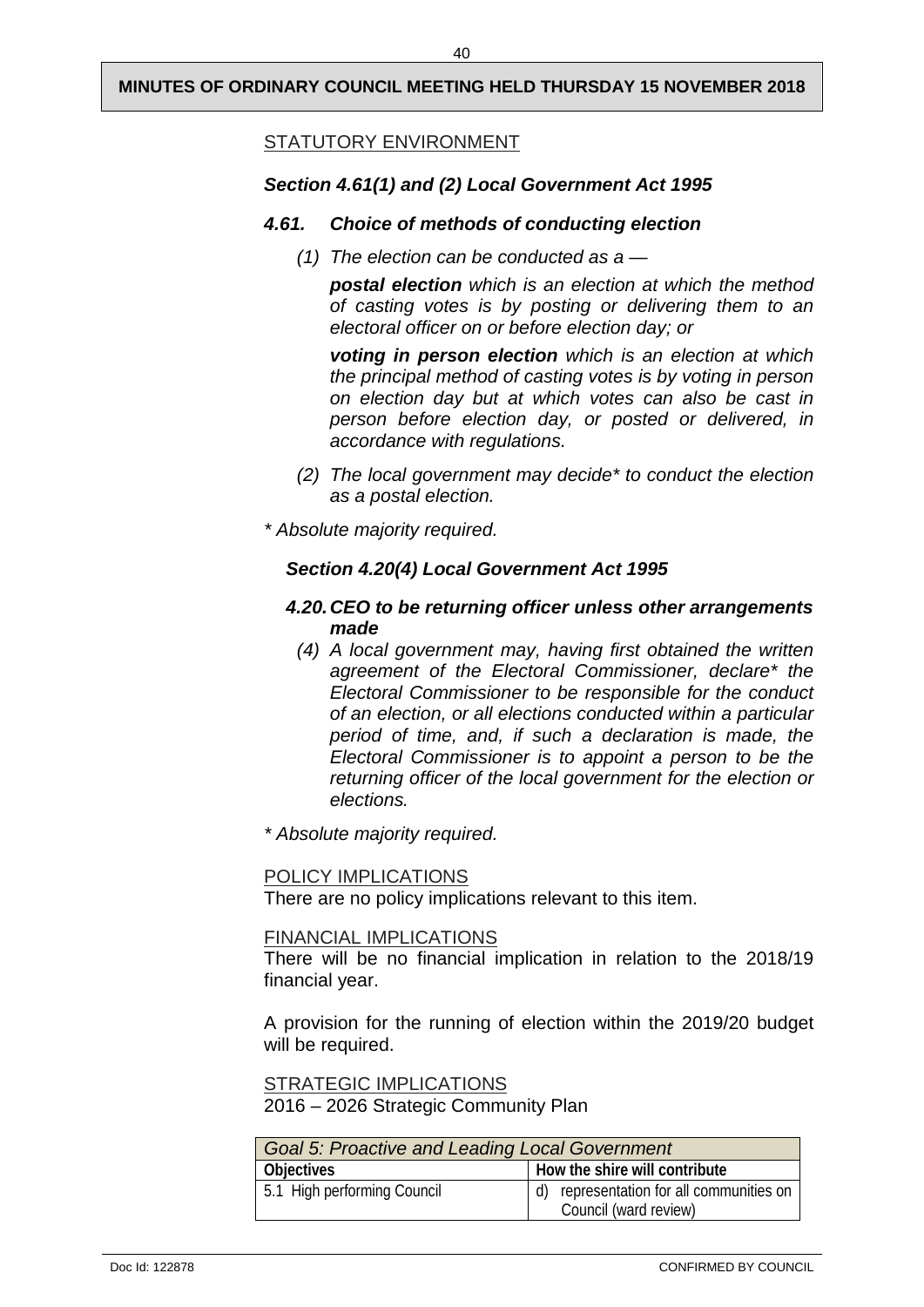#### ATTACHMENTS

Circulated with the agenda are the following items relevant to this report:

- Ward Review (Doc Id: 74932)
- Elections discussion paper (Doc Id: 122449) *(Marked 9.4.1)*

VOTING REQUIREMENT

Absolute Majority

#### **OFFICER RECOMMENDATION / COUNCIL DECISION**

**Moved Cr Shanhun, seconded Cr Eyre That Council:**

- **1. declare, in accordance with section 4.20(4) of the Local Government Act 1995, the Electoral Commissioner to be responsible for the conduct of ordinary elections together with any other elections or polls which may be required held between 2019 and 2027, and;**
- **2. decide, in accordance with section 4.61(2) of the Local Government Act 1995 that the method of conducting the elections will be as a postal election.**

**CARRIED BY ABSOLUTE MAJORITY 8 / 1** 

#### <span id="page-43-0"></span>**9.4.2 COMMUNITY GRANTS PROGRAM REVIEW - MAXIMUM AMOUNT PAYABLE**

Location: Shire of Dandaragan<br>Applicant: N/A Applicant:<br>Folder Path: Business Classification Scheme / Grants and Subsidies / Programs / Community Funding<br>Nil Disclosure of Interest: Date: 30 October 2018 Author: Michelle Perkins, Community Development Officer<br>
Scott Clavton, Executive Manager Corporate Scott Clayton, Executive Manager Corporate & Community Services

#### PROPOSAL

To consider increasing the maximum grant amount payable under the Shire of Dandaragan Community Grants Program - Annual Grants.

#### BACKGROUND

In 2018/19, the Shire's Community Grants Program ran for the ninth consecutive year. Under policy 1.6, in April of each year, community groups are invited to apply for funding of up to \$1,500 for events and activities that benefit the Shire of Dandaragan community, and encourage volunteer and wider community participation. The objective of the program is to "support the promotion and development of social, economic, recreational, art and cultural benefits for the residents of the Shire of Dandaragan. The Shire of Dandaragan will allocate 0.5% of the gross yield of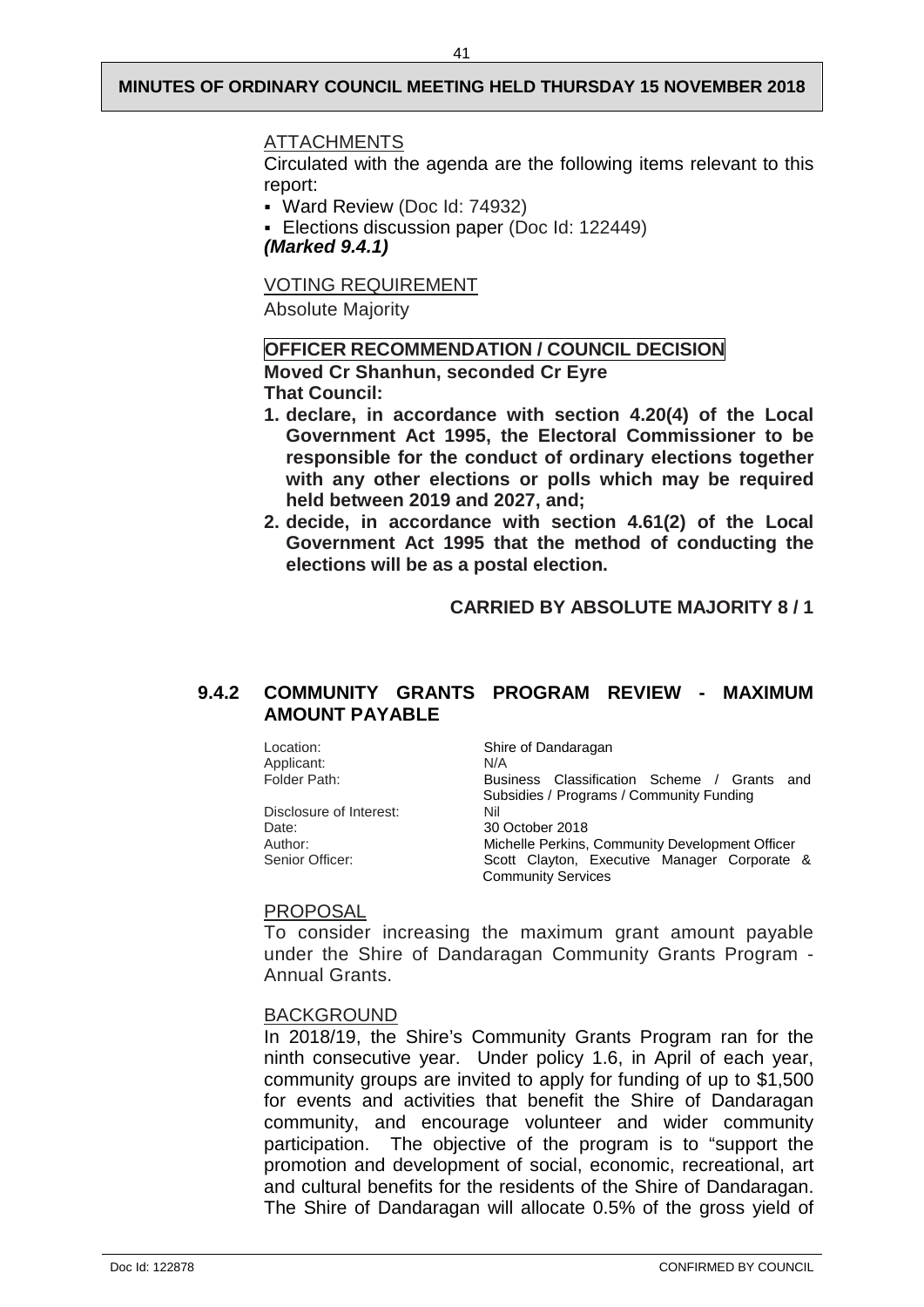rates income, raised in the main rate run, to fund recurring and annual community grants in order to assist with:

- programs, activities and initiatives delivered by community groups
- support community development initiatives
- increase the range of events activities and services in the Shire of Dandaragan
- encourage the development of excellence and leadership in recreational, sporting, economic, tourism and cultural pursuits, and
- encourage the promotion of the Shire of Dandaragan's positive attributes

The program is coordinated by the Community Development Officer and four Councillors are delegated to review applications each year and make a recommendation to Council for funding under the program.

Over the last four years, the following applications have been received:

- 2015/16 17 applications with a total fund request of \$20,273.55 from a pool of \$23,725 (undersubscribed)
- 2016/17 22 applications with a total fund request of \$24,316.65 from a pool of \$23,779 (oversubscribed)
- 2017/18 19 applications with a total fund request of \$22,860 from a pool of \$25,279 (undersubscribed)
- 2018/19 14 applications with a total fund request of \$17,820.50 from a pool of \$28,521 (undersubscribed).

#### COMMENT

A suggestion was made during the Community Grants Program committee meeting in 2018/19 to review the maximum grant payable under the policy due to the regular undersubscription of the program. The committee discussed the possible benefits of increasing the maximum grant payable under the program to \$1,800 - \$2,000.

The benefits of such a change would be that groups that do submit an application would be eligible for a larger contribution toward their event/activity. This would offset a general increase in costs associated with community groups and running of high quality events. In addition, having a competitive program encourages better quality applications.

However, potential disadvantages of increasing the maximum grant payable are that the pool of funds would be distributed across less groups, and that groups may choose not to apply because of the abovementioned competition for a share in the grant pool.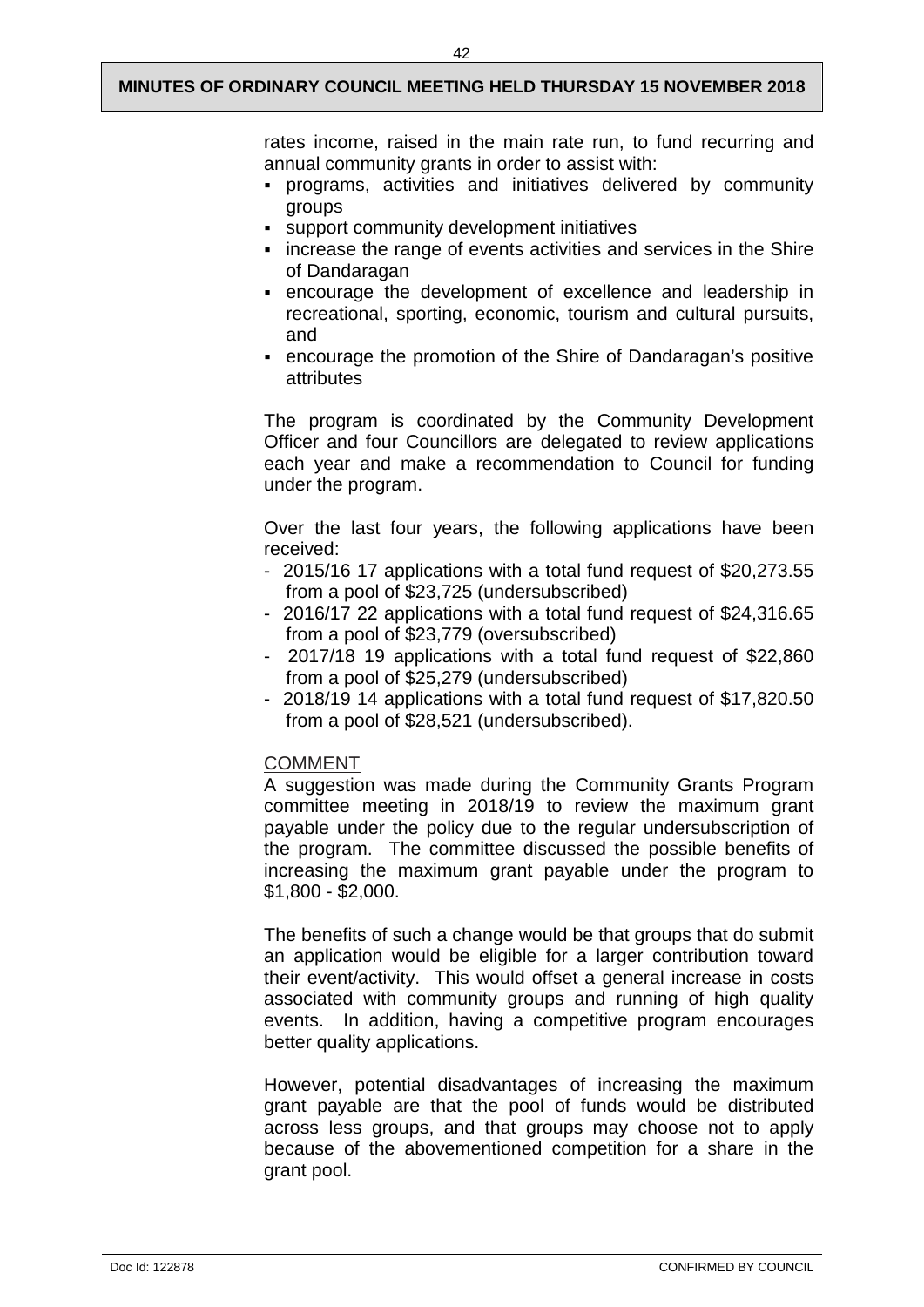After considering the advantages and disadvantages of making such a change, the Officers recommendation is to consider increasing the maximum amount available to applicants to \$2,000.

#### **CONSULTATION**

- Shire of Dandaragan Community Grants Committee internal
- Executive Manager Corporate & Community Services internal

#### STATUTORY ENVIRONMENT

There are no statutory implications relevant to this report.

#### POLICY IMPLICATIONS

Changes will be to the following Policy 1.6 Community Grants Program

Annual Grants *5. The maximum annual grant payable under this policy will be \$1,500.*

#### FINANCIAL IMPLICATIONS

No additional costs to increase the maximum annual grant payable under the policy

#### STRATEGIC IMPLICATIONS

2016 – 2026 Strategic Community Plan

| <b>Goal 3: Strong And Connected Community</b> |                                   |                                         |  |
|-----------------------------------------------|-----------------------------------|-----------------------------------------|--|
| <b>Objectives</b>                             |                                   | How the Shire will contribute           |  |
| 3.4                                           | Support community-led initiatives | Provide community grant program, set at |  |
|                                               | e.g. Community owned assets       | a percentage of rates and reviewed four |  |
|                                               | and visual art                    | yearly in the Corporate Business Plan   |  |

#### ATTACHMENTS

Nil

VOTING REQUIREMENT Simple Majority

**OFFICER RECOMMENDATION / COUNCIL DECISION Moved Cr Shanhun, seconded Cr Eyre**

**That Council:**

- **1. Amend Shire of Dandaragan Policy 1.6 Community Grants Program to reflect the following changes:**
	- **a) Annual Grants Guideline 5 to read "The maximum annual grant payable under this policy will be \$2,000."**
	- **b) Supporting changes to internal documents including the Community Grants Program application form and conditions of application to be amended to reflect the change to the maximum amount payable.**

**CARRIED 9 / 0**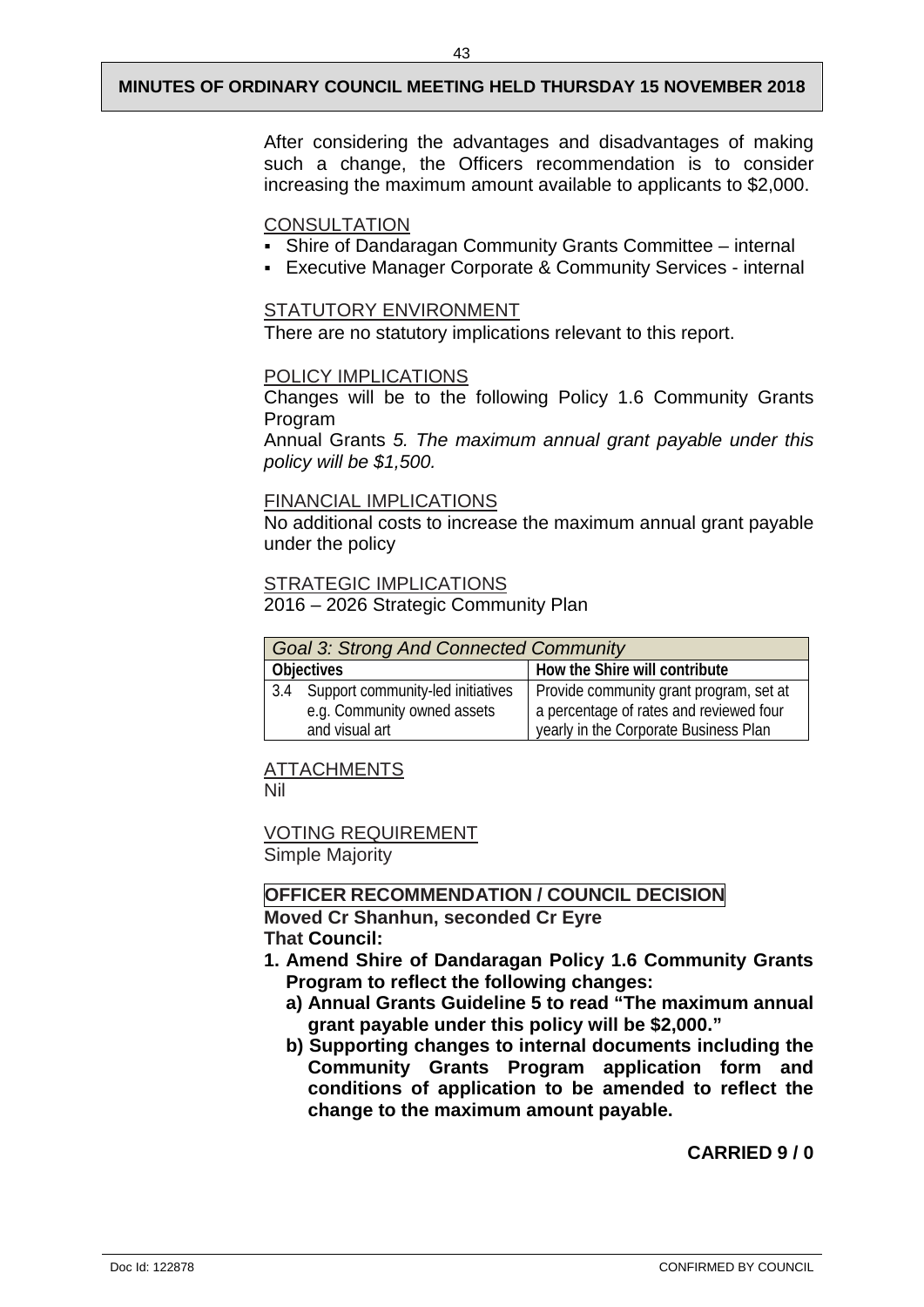#### <span id="page-46-0"></span>**9.4.3 YOUTH PLAN ENDORSEMENT**

| Location:<br>Applicant:<br>Folder Path: | Shire of Dandaragan<br>N/A<br>Business Classification Scheme / Community                                                     |
|-----------------------------------------|------------------------------------------------------------------------------------------------------------------------------|
| Disclosure of Interest:<br>Date:        | Services / Planning / Community and Social Plan<br>Nil<br>30 October 2018                                                    |
| Author:<br>Senior Officer:              | Michelle Perkins, Community Development Officer<br>Scott Clayton, Executive Manager Corporate &<br><b>Community Services</b> |

#### PROPOSAL

To consider adoption of the draft Youth Plan prepared by officers for an open comment period of public advertising.

#### BACKGROUND

In 2016, the Shire of Dandaragan received funding from the (then) Department of Local Government and Communities to undertake consultation and engagement for the preparation of a youth plan under the Youth Friendly Communities program. During 2016/17, Consultant Jane Forward worked with Shire officers to obtain the feedback and opinions of young people around the Shire. The Shire's Youth-Friendly Community Plan Development Report was received by Council in July 2017. Based on results and data obtained in the development report, Shire staff have prepared this plan.

#### COMMENT

The attached draft youth plan is based on the assumption that staffing for the community development area is three (3) FTE currently one community development officer, one community services coordinator / club development officer, and one community development (youth) trainee.

At the May 2018 Council Forum, officers received feedback from Councillors on the draft Youth Plan. General support was received for the content of the Plan and suggestions to amend the formatting and length of the document were incorporated into the current document.

#### **CONSULTATION**

Prior to the preparation of the Youth-Friendly Community Plan Development Report, an online survey was open between August and October 2016. 116 responses were received. In March 2017, school-based workshops were held at Jurien Bay District High School to engage with older age groups up to year 12. In addition, the survey was shared on social media, via hard copy at local Recreation Centres, CRCs, youth group, Central Midlands Senior High School and the Shire's youth Team App account.

Advertising for public comments will be done through the Shire Matters newsletter, on social media and the Shire website, and also be distributed to key stakeholders via email.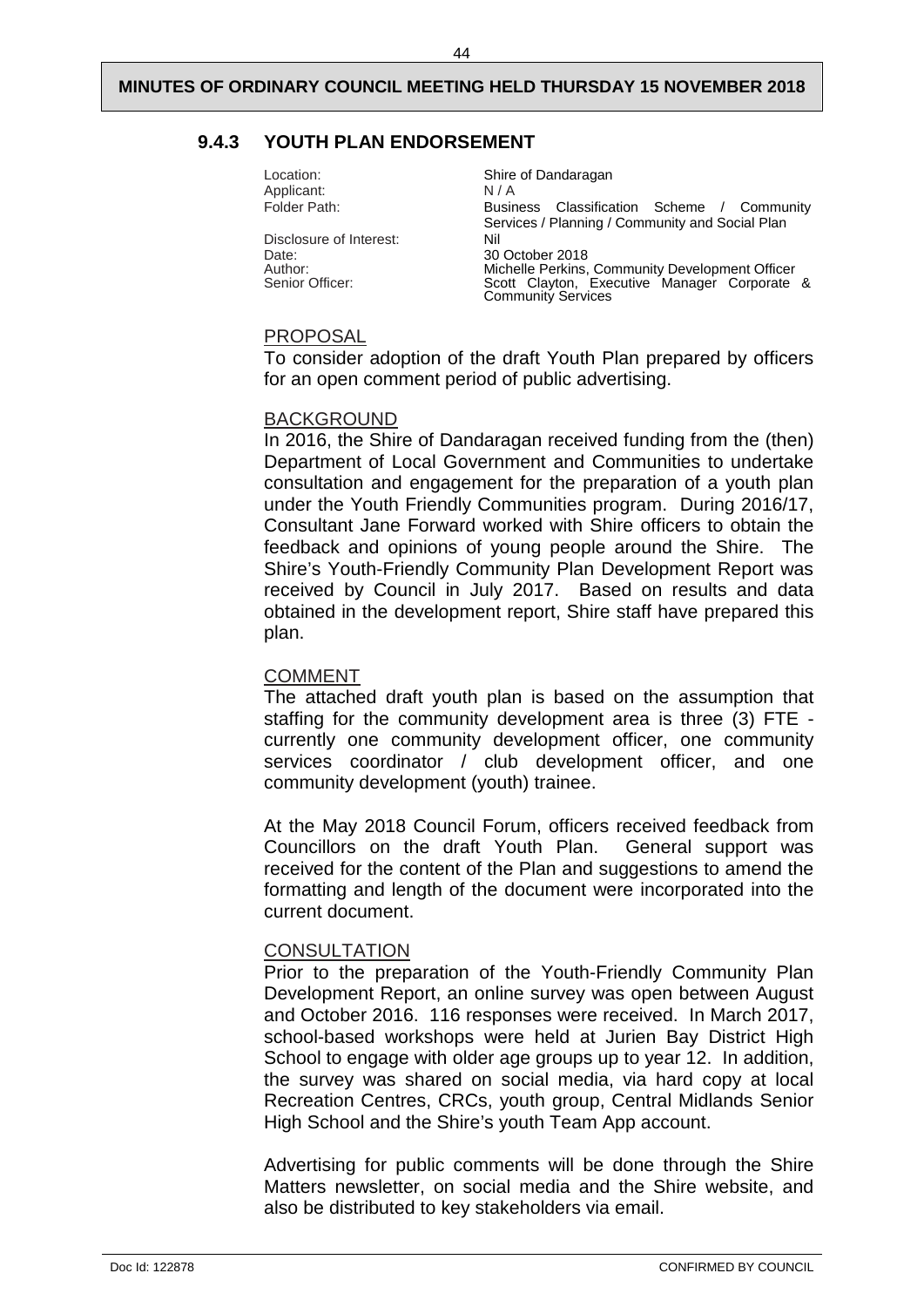#### STATUTORY ENVIRONMENT

There are no statutory implications relevant to this report.

#### POLICY IMPLICATIONS

There are no policy implications relevant to this item.

#### FINANCIAL IMPLICATIONS

There are no financial implications relevant to this item.

#### STRATEGIC IMPLICATIONS

2016 – 2026 Strategic Community Plan

| <b>Goal 3: Strong and Connected Community</b> |                                                                                                                                        |  |
|-----------------------------------------------|----------------------------------------------------------------------------------------------------------------------------------------|--|
| <b>Objectives</b>                             | How the Shire will contribute                                                                                                          |  |
| 3.5 Support and develop youth                 | Develop a Youth Friendly Community<br>a)<br>Plan and activate where financially<br>sustainable.<br>Develop a youth policy and strategy |  |

### ATTACHMENTS

Circulated with the agenda are the following items relevant to this report:

- Youth Plan 2018 2023 (Doc Id: 122662)
- Appendix A and Appendix B (Doc Id: 122683) *(Marked 9.4.3)*

VOTING REQUIREMENT Simple Majority

# **OFFICER RECOMMENDATION / COUNCIL DECISION**

**Moved Cr Gibson, seconded Cr McGlew That Council adopt for the purpose of advertising the Draft Youth Plan as provided as an attachment to this report, and proceed to publish a notice in local newspapers seeking public comment for a minimum period of 21 days.**

**CARRIED 9 / 0** 

### <span id="page-47-1"></span><span id="page-47-0"></span>**9.5 COUNCILLOR INFORMATION BULLETIN**

#### **9.5.1 SHIRE OF DANDARAGAN – OCTOBER 2018 COUNCIL STATUS REPORT**

Document ID: 121103

Attached to the agenda is a copy of the Shire's status report from the Council Meeting held 25 October 2018. *(Marked 9.5.1)*

#### <span id="page-47-2"></span>**9.5.2 SHIRE OF DANDARAGAN – BUILDING STATISTICS – OCTOBER 2018**

Document ID: 122385 Attached to the agenda is a copy of the Shire of Dandaragan Building Statistics for October 2018. *(Marked 9.5.3)*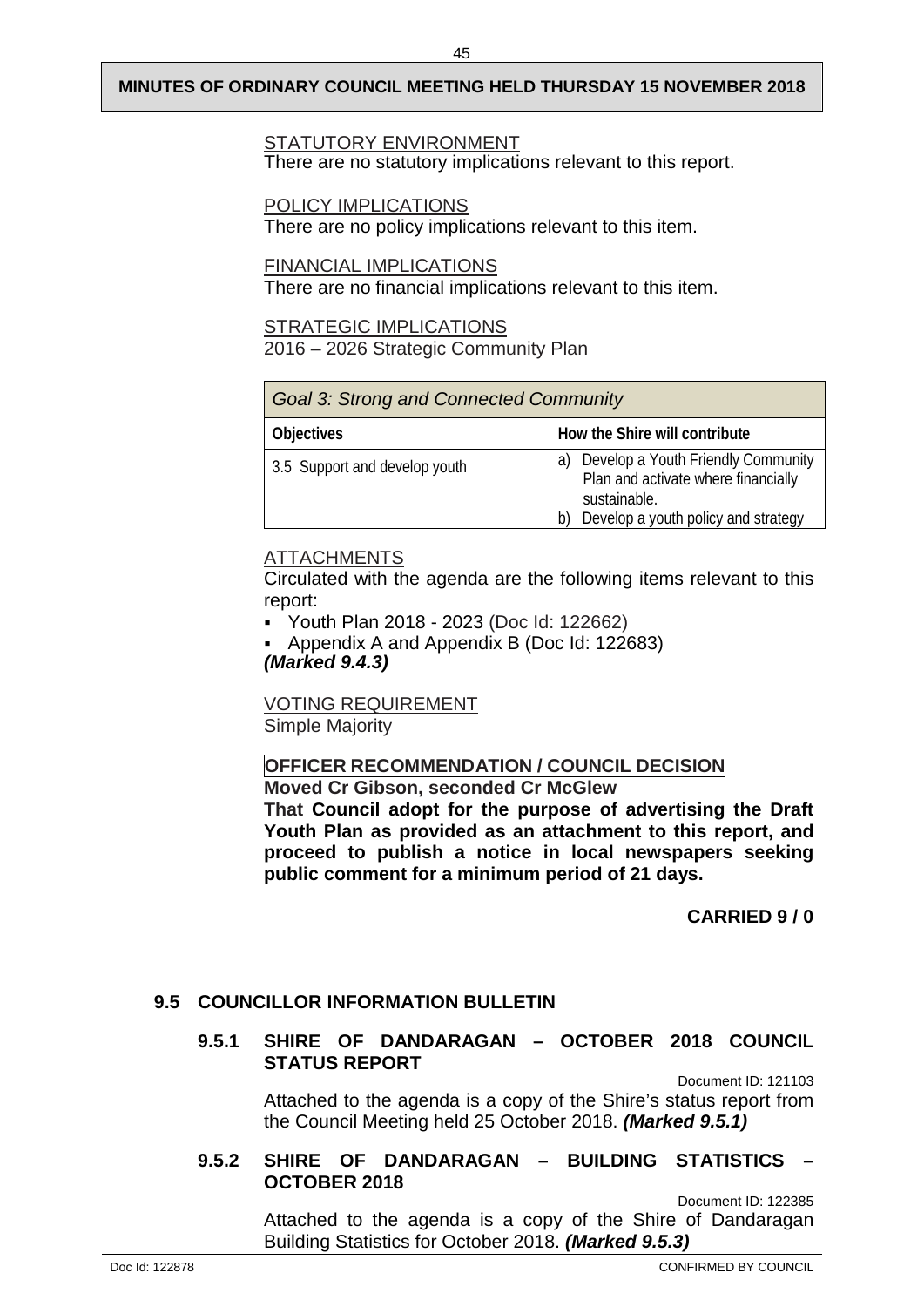#### <span id="page-48-0"></span>**9.5.3 SHIRE OF DANDARAGAN – PLANNING STATISTICS – OCTOBER 2018**

Document ID: 122380

Attached to the agenda is a copy of the Shire of Dandaragan Planning Statistics for October 2018. *(Marked 9.5.4)*

#### <span id="page-48-1"></span>**9.5.4 NATIONAL NATIVE TITLE TRIBUNAL – INDIGENOUS LAND USE AGREEMENT**

Document ID: 120573 Attached to the agenda is correspondence from National Native Title Tribunal in relation to YUED Indigenous Land Use Agreements *(Marked 9.5.4)*

#### <span id="page-48-2"></span>**9.5.5 REGIONAL ROAD GROUP REPORT NOVEMBER 2018**

Document ID: 122522 Attached to the agenda is Regional Road Group Report for November 2018 *(Marked 9.5.5)*

#### <span id="page-48-3"></span>**9.5.6 SHIRE OF DANDARAGAN TOURISM / LIBRARY REPORT FOR OCTOBER 2018**

Document ID: 122568 Attached to the agenda is monthly report for Tourism / Library for October 2018. *(Marked 9.5.6)*

### <span id="page-48-4"></span>**10 NEW BUSINESS OF AN URGENT NATURE – INTRODUCED BY RESOLUTION OF THE MEETING**

Nil

#### <span id="page-48-5"></span>**11 CONFIDENTIAL ITEMS FOR WHICH MEETING IS CLOSED TO THE PUBLIC**

Nil

#### <span id="page-48-6"></span>**12 ELECTED MEMBERS MOTIONS OF WHICH PREVIOUS NOTICE HAS BEEN GIVEN**

Nil

#### <span id="page-48-7"></span>**13 CLOSURE OF MEETING**

The Shire President declared the meeting closed at 4.54pm.